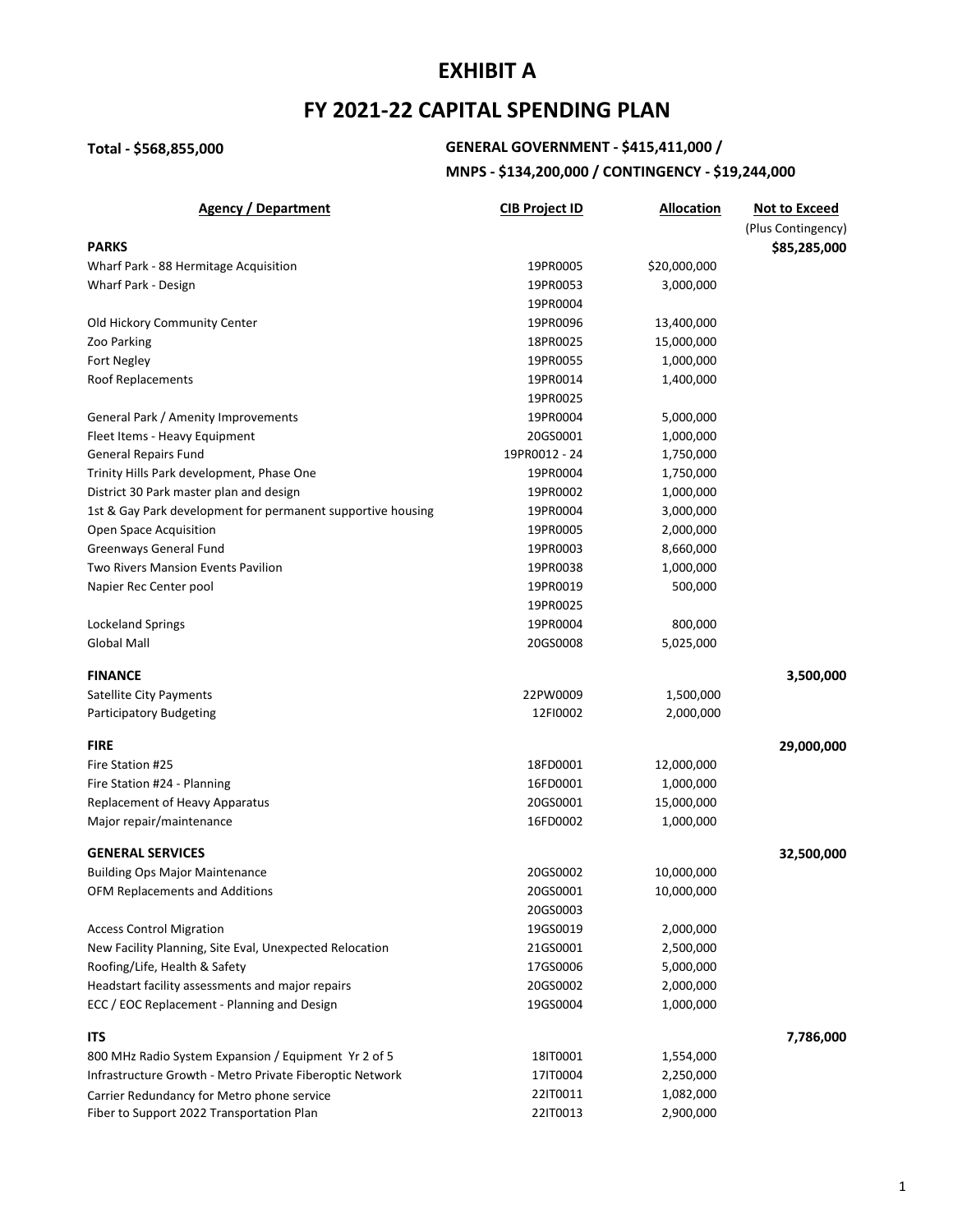## **FY 2021-22 CAPITAL SPENDING PLAN**

## **Total - \$568,855,000 GENERAL GOVERNMENT - \$415,411,000 /**

## **MNPS - \$134,200,000 / CONTINGENCY - \$19,244,000**

| <b>Agency / Department</b>                              | <b>CIB Project ID</b> | <b>Allocation</b> | <b>Not to Exceed</b> |
|---------------------------------------------------------|-----------------------|-------------------|----------------------|
|                                                         |                       |                   | (Plus Contingency)   |
| <b>LIBRARY</b>                                          |                       |                   | \$9,500,000          |
| Major Repairs Systemwide (in consultation w/ Gen Srvcs) | 18PL0003              | \$4,000,000       |                      |
| Master Plan - Richland Campus (led by Planning)         | 17PL0004              | 250,000           |                      |
| Master Plan - Hadley Park Branch (led by Planning)      | 17PL0001              | 250,000           |                      |
| Main Library Infrastructure Repairs                     | 18PL0003              | 5,000,000         |                      |
| <b>JUVENILE COURT</b>                                   |                       |                   | 30,000,000           |
| New Facility for Juvenile Justice Center - Phase 1      | 19GS0005              | 30,000,000        |                      |
| <b>POLICE</b>                                           |                       |                   | 8,750,000            |
| Training Academy Site - New Vehicle Operations Course   | 07PD0003              | 2,500,000         |                      |
| MNPD Training Academy - Utility safety upgrades         | 19GS0012              | 5,000,000         |                      |
| <b>Helicopter Hangar</b>                                | 22PD0001              | 250,000           |                      |
| MNPD / Fire Training Academy - Planning & Design        | 07PD0002              | 1,000,000         |                      |
| <b>FAIRGROUNDS - NASHVILLE</b>                          |                       |                   | 22,000,000           |
| Fairgrounds Infrastructure                              | 20FB0001              | 22,000,000        |                      |
|                                                         |                       |                   |                      |
| <b>SOLID WASTE</b>                                      |                       |                   | 2,280,000            |
| Heavy Equipment/Garbage Trucks                          | 16PW0003              | 1,280,000         |                      |
| Security                                                | 16PW0003              | 1,000,000         |                      |
| <b>WATER / STORMWATER</b>                               |                       |                   | 15,550,000           |
| County-wide Projects                                    | 09WS0025              | 12,550,000        |                      |
| <b>Engineering and Design</b>                           | 09WS0027              | 3,000,000         |                      |
| <b>METRO NASHVILLE PUBLIC SCHOOLS</b>                   |                       |                   | 49,200,000           |
| <b>Design / Construction Projects</b>                   |                       |                   |                      |
| Hillwood High (Final Phase)                             | 16BE0014              | 29,000,000        |                      |
| Hunters Lane High - Track and Stadium                   | 19BE0007              | 2,870,000         |                      |
| Antioch Cluster Elementary - Design                     | 17BE0004              | 3,000,000         |                      |
| Antioch Cluster Elementary - Land                       | 17BE0014              | 6,000,000         |                      |
| Percy Priest Elementary - Design                        | 04BE0029              | 3,000,000         |                      |
| Haywood Elementary - Design                             | 03BE0028              | 2,400,000         |                      |
| Paragon Mills Elementary - Design                       | 04BE0027              | 2,930,000         |                      |
| <b>Misc. Deferred Maintenance District-Wide Projs</b>   |                       |                   | 85,000,000           |
| <b>Security Vestibules</b>                              | 16BE0007              | 315,000           |                      |
| Roofing - Replacement/Repair                            | 03BE0053              | 10,120,000        |                      |
| Technology - Personal Computing Replacement Projects    | 03BE0057              | 8,415,000         |                      |
| Pre-K and K4 Playgrounds                                | 07BE0001              | 392,000           |                      |
| <b>ADA Compliance</b>                                   | 13BE0041              | 500,000           |                      |
| <b>Environmental Remediation</b>                        | 14BE0037              | 925,000           |                      |
| Paving Upgrades                                         | 14BE0038              | 3,710,000         |                      |
| <b>Electrical Upgrades</b>                              | 14BE0041              | 14,275,000        |                      |
| <b>Emergency Construction and Contingency</b>           | 14BE0042              | 4,008,000         |                      |
| Music Makes Us - Upgrades                               | 14BE0047              | 4,033,000         |                      |
| Bus and Fleet Replacement                               | 03BE0005              | 6,000,000         |                      |
| <b>Plumbing Upgrades</b>                                | 15BE0011              | 1,020,000         |                      |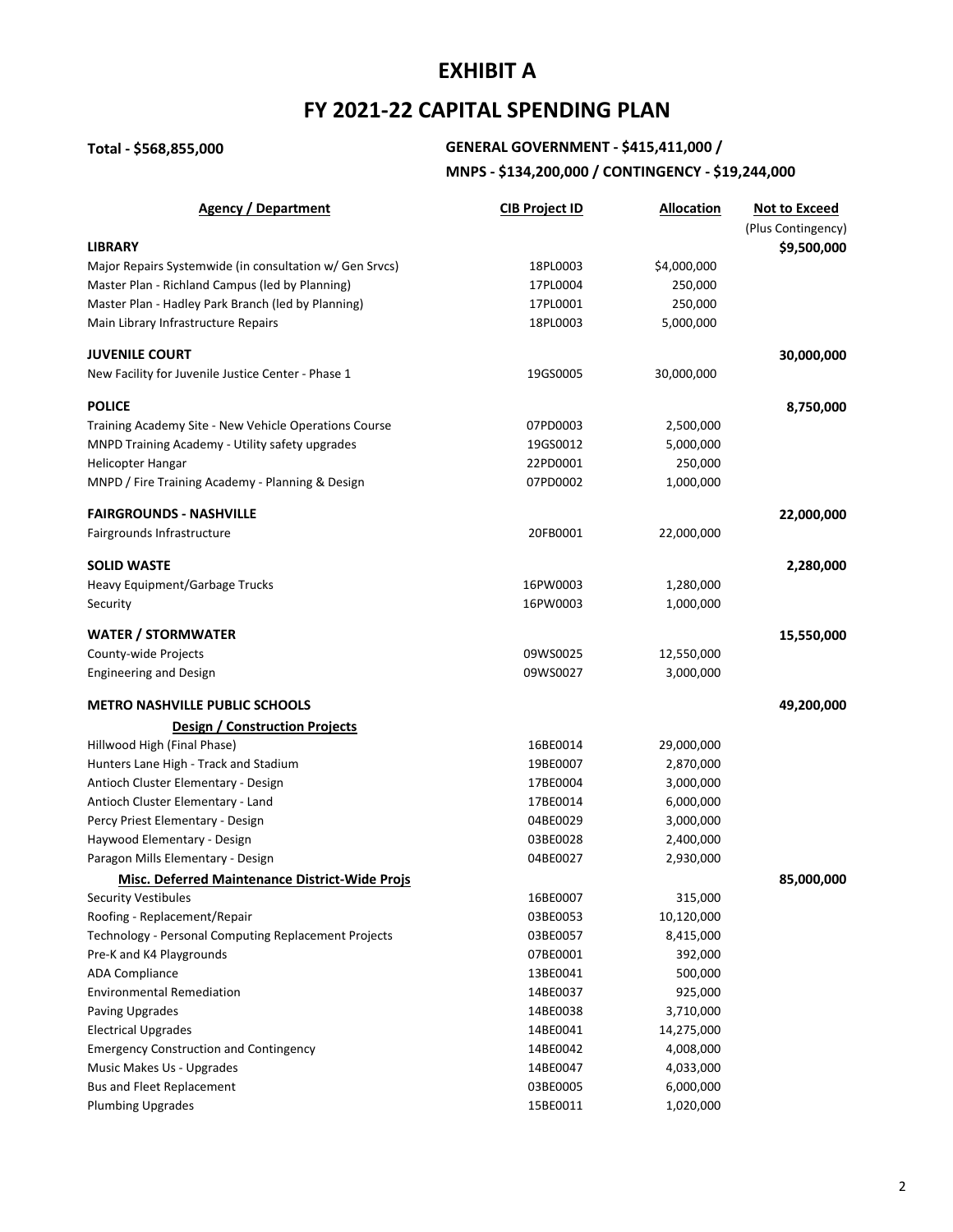## **FY 2021-22 CAPITAL SPENDING PLAN**

# **Total - \$568,855,000 GENERAL GOVERNMENT - \$415,411,000 /**

## **MNPS - \$134,200,000 / CONTINGENCY - \$19,244,000**

| Agency / Department                                           | <b>CIB Project ID</b> | <b>Allocation</b> | <b>Not to Exceed</b> |
|---------------------------------------------------------------|-----------------------|-------------------|----------------------|
|                                                               |                       |                   | (Plus Contingency)   |
| <b>METRO NASHVILLE PUBLIC SCHOOLS (Continued)</b>             |                       |                   |                      |
| <b>Misc. Deferred Maintenance District-Wide Projs (Cont.)</b> |                       |                   |                      |
| <b>Facility Condition Assessment</b>                          | 22BE0005              | \$1,250,000       |                      |
| Central Services - Furniture and Equipment                    | 18BE0011              | 300,000           |                      |
| <b>Elevator Remediations</b>                                  | 22BE0004              | 600,000           |                      |
| <b>Fire Alarm Remediations</b>                                | 22BE0002              | 1,240,000         |                      |
| Site Improvements                                             | 15BE0009              | 1,510,000         |                      |
| Office of School Improvements - Small Projects                | 18BE0015              | 500,000           |                      |
| <b>Athletic Facility Upgrades</b>                             | 16BE0017              | 1,630,000         |                      |
| Auditorium Upgrades                                           | 17BE0005              | 650,000           |                      |
| Technology - Infrastructure Replacements/Projects             | 17BE0002              | 4,878,000         |                      |
| Technology - Facility Infrastructure Improvements Projects    | 17BE0001              | 6,534,000         |                      |
| School - Safety and Security                                  | 16BE0029              | 250,000           |                      |
| <b>Exterior Building Improvements</b>                         | 16BE0022              | 9,310,000         |                      |
| Interior Building Improvements                                | 16BE0019              | 2,110,000         |                      |
| Waverly-Belmont Elementary - School Parking                   | 18BE0016              | 525,000           |                      |
| <b>PLANNING DEPT</b>                                          |                       |                   | \$23,000,000         |
| Neighborhood Planning & Infrastructure Studies                | 20PC0002              | \$2,000,000       |                      |
|                                                               | 22PW0005              |                   |                      |
| 2nd Ave Recovery - Detailed Design Projects:                  | 22PW0014              | 20,000,000        |                      |
| 1st Ave, 2nd Ave & Riverfront Park                            |                       |                   |                      |
| Global Mall - Infrastructure Coordination                     | 20GS0008              | 1,000,000         |                      |
| <b>NDOT</b>                                                   |                       |                   | 114,500,000          |
| State of Good Repair                                          | 22PW0002              | 50,000,000        |                      |
| Restoration & Resiliency, Partnership Funding                 | 22PW0004              | 45,000,000        |                      |
|                                                               | 22PW0003              |                   |                      |
|                                                               | 22PW0005              |                   |                      |
|                                                               | 22PW0007              |                   |                      |
| USD Annexation BL2020-491 -Addition of Street Lights          | 22PW0011              | 500,000           |                      |
| Traffic Management Systems/Signal Upgrades                    | 22PW0007              | 7,000,000         |                      |
| Safety/Vision Zero/Traffic Calming                            | 22PW0005              | 5,000,000         |                      |
| <b>Active Transportation/Bikeways</b>                         | 22PW0006              | 2,000,000         |                      |
| Sidewalk Construction                                         | 22PW0001              | 5,000,000         |                      |
| MTA                                                           |                       |                   | 26,760,000           |
| MTA Grant Match for State and Federal Grants                  | 15MT0001              | 5,000,000         |                      |
| RTA Grant Match through MTA for State and Federal Grants      | 15MT0006              | 760,000           |                      |
| Replacement Buses - 40', 45' and 60' Transit Buses            | 15MT0002              | 10,000,000        |                      |
| Replacement Body-on-Chassis, Small Buses                      | 15MT0003              | 2,000,000         |                      |
| <b>Expansion Buses - Better Bus Service Improvements</b>      | 22MT0001              | 2,000,000         |                      |
| <b>Transit Stops and Shelter Improvements</b>                 | 20MT0002              | 3,000,000         |                      |
| Murfreesboro Pike, Planning for Bus Rapid Transit             | 22MT0004              | 2,000,000         |                      |
| Clarksville Pike, Planning for Bus Rapid Transit              | 22MT0002              | 2,000,000         |                      |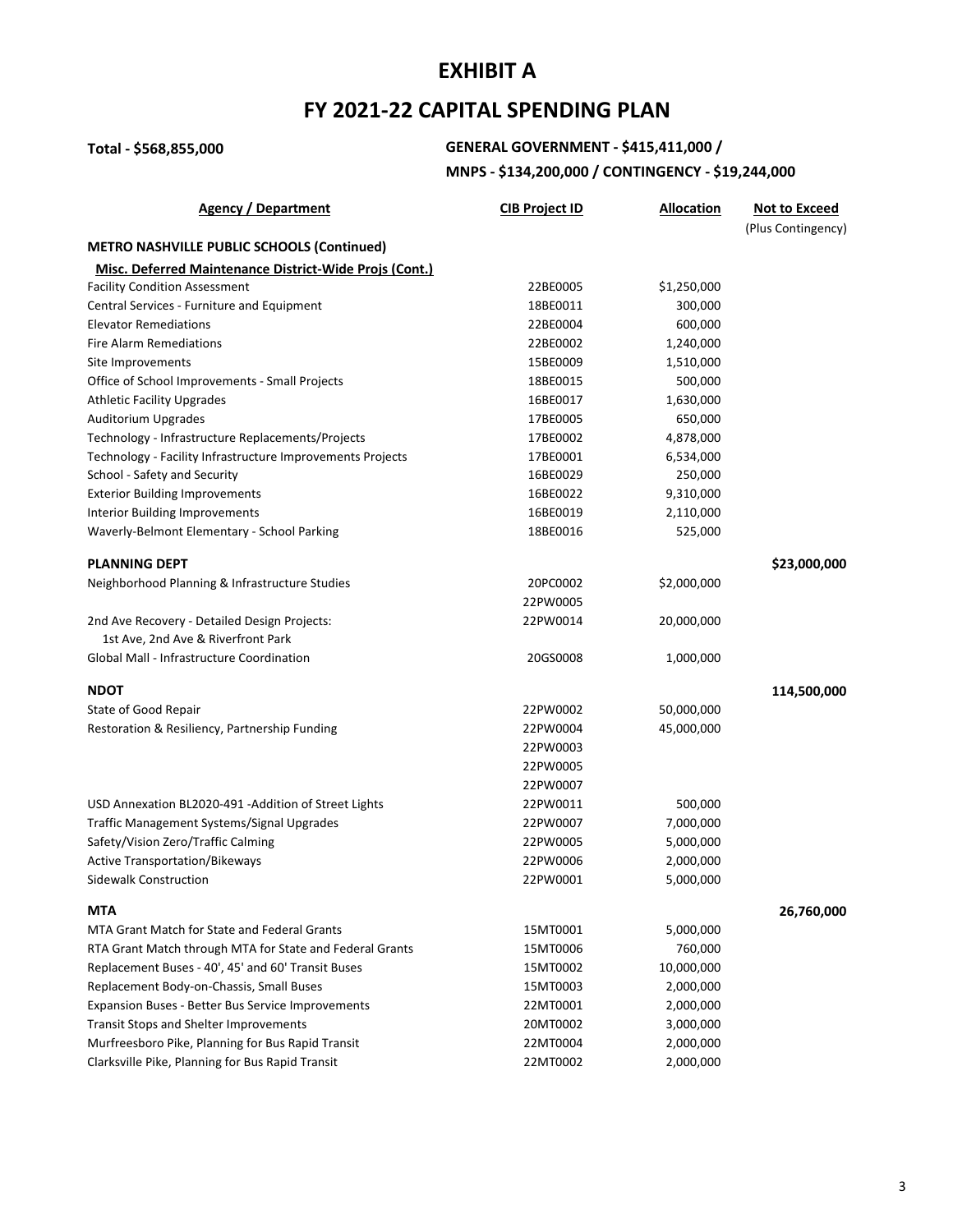## **FY 2021-22 CAPITAL SPENDING PLAN**

## **Total - \$568,855,000 GENERAL GOVERNMENT - \$415,411,000 /**

## **MNPS - \$134,200,000 / CONTINGENCY - \$19,244,000**

| Agency / Department                                | <b>CIB Project ID</b> | <b>Allocation</b> | <b>Not to Exceed</b><br>(Plus Contingency) |
|----------------------------------------------------|-----------------------|-------------------|--------------------------------------------|
| <b>OTHER</b>                                       |                       |                   |                                            |
| <b>MDHA</b>                                        |                       |                   | 5,000,000                                  |
| MDHA Affordable Housing Development                | 22HA0003              | 5,000,000         |                                            |
| Includes Infrastructure Participation Agreements   |                       |                   |                                            |
|                                                    | Sub-Total             | \$<br>549,611,000 | \$<br>549,611,000                          |
| <b>CONTINGENCY / 1% FOR THE ARTS</b>               |                       |                   | 19,244,000                                 |
| <b>GSD Contingency</b><br>$\overline{\phantom{a}}$ |                       | 14,544,000        |                                            |
| <b>MNPS Contingency</b>                            |                       | 4,700,000         |                                            |
|                                                    | <b>GRAND TOTAL</b>    | 568,855,000       | 568,855,000                                |
|                                                    |                       |                   |                                            |
| <b>OTHER / SELF FUNDING</b>                        |                       |                   |                                            |
| ECC / OEM                                          |                       |                   | 2,350,000                                  |
| ECC / OEM - Renovations / Upgrades per RS2021-763  | 20GS0002              | 2,350,000         |                                            |
| [ECD Funding by Reimbursement]                     |                       |                   |                                            |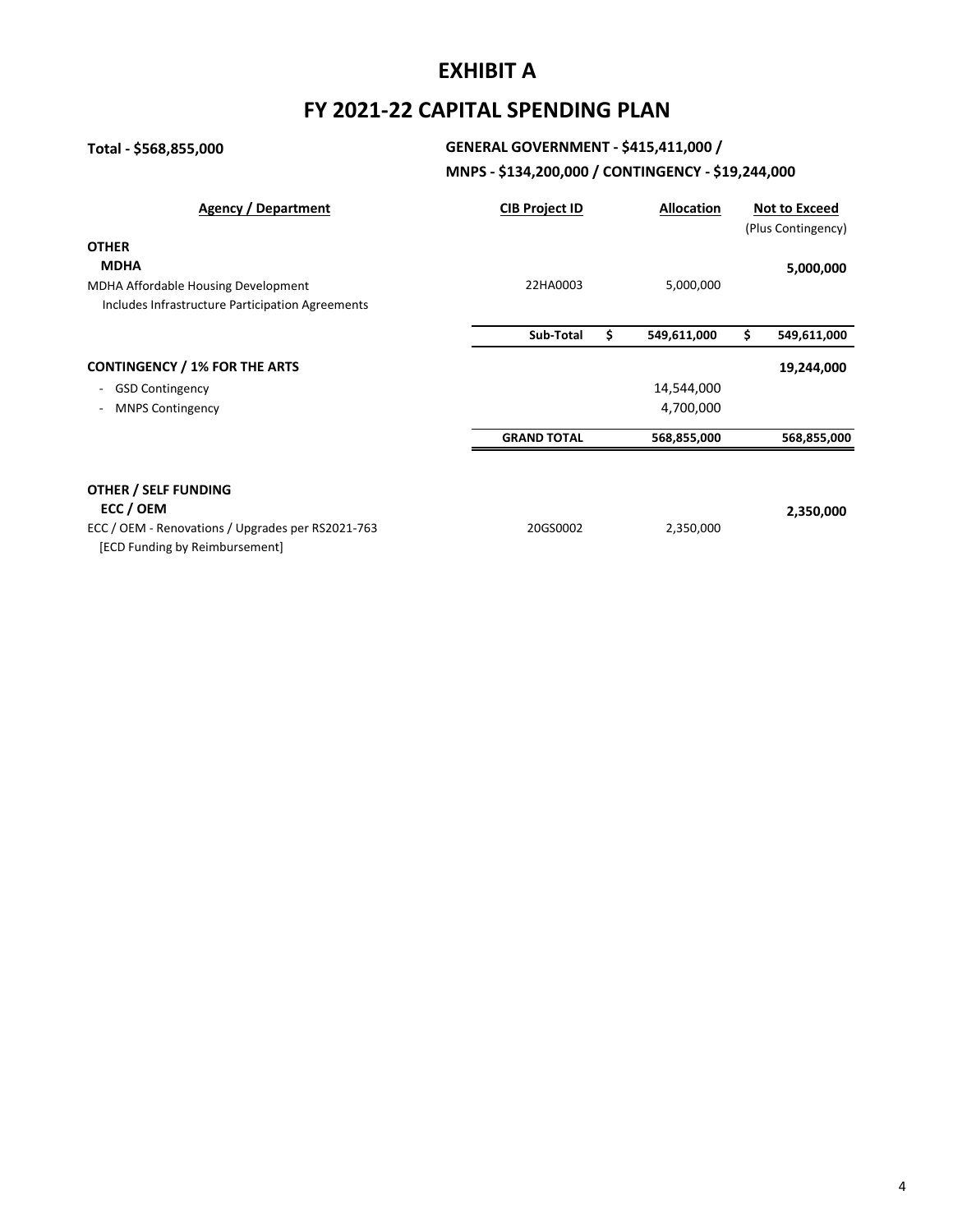## **COLLECTIVE EXHIBIT B**

 $\bar{\mathbf{r}}$ 

 $\sim$ 

 $\sim 10^{-10}$ 

 $( N0435774.1 )$ 

 $\frac{1}{2}$  , and  $\frac{1}{2}$ 

 $\hat{\mathbf{v}}$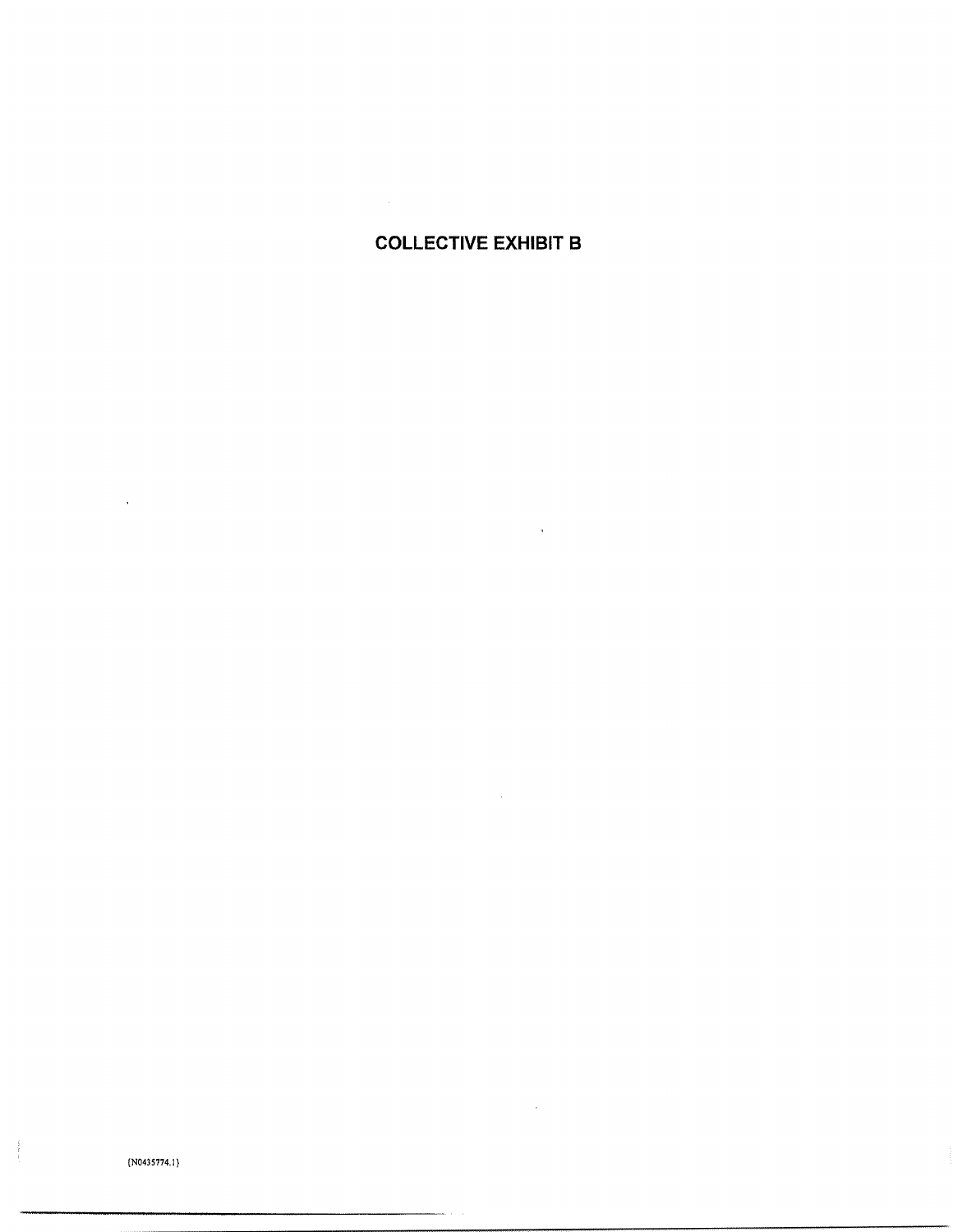## **PARKS - Land Acquistion CIB #**

#### **Date 19PR0005 10/19/2021**

| <b>CAPITAL PROJECT NAME:</b> | <b>PARKS - LAND ACQUISITION - NEW PARKS AND GREENWAYS (Wharf Park - 88 Hermitage Land</b><br>Acquisition)                                                     |
|------------------------------|---------------------------------------------------------------------------------------------------------------------------------------------------------------|
| <b>PROJECT DESCRIPTION:</b>  | Growth of Nashville's park and greenway system requires ongoing land acquisition in order to sustain<br>and improve level of service and access for citizens. |
|                              |                                                                                                                                                               |

| <b>PROJECT FUNDING HISTORY:</b> | <b>Resolution #</b> | Fund # | <b>Account String</b> | <b>Total Allocated *</b> |
|---------------------------------|---------------------|--------|-----------------------|--------------------------|
|                                 |                     |        | N/A                   |                          |
|                                 |                     |        |                       |                          |
|                                 |                     |        |                       |                          |
|                                 |                     |        |                       | * loce any Contingency   |

any Contingency

|  | <b>YES</b> |  |
|--|------------|--|
|  |            |  |
|  |            |  |

## *If Yes, what is the anticipated date to close-out the project? If No, when is additional funding anticipated? (Phased project)*

*Will this allocation complete the funding for this project?*

### **PROJECT COST ITEMIZATION:**

*BL2019-77: 5.04.150 Cost Itemization for capital projects. A. The Department of Finance shall develop a Capital Project Cost Itemization Form to be completed for all proposed capital projects with an estimated total value greater than \$5,000,000.00. Such form shall itemize the present value full projected costs, allowing for local market cost escalation, including, but not limited to, the following costs, as applicable:*

**Land Acquisition** 20,000,000.00 **Environmental Compliance** 0.00 **Temporary Relocation** 0.00 **Architectural & Engineering** 0.00 **Design** 0.00 **Construction** 0.00 **Furniture, Fixtures & Equipment** 0.00 0.00 **Infrastructure Improvement** 0.00 **New and Supporting Technology** 0.00 **Utility-Relocation, Misc. Costs, etc.** 0.00

**Other Anticipated Project Costs \*** 0.00

**Total Funding Request**

**20,000,000.00**

 **\* Details of Other Anticipated Project Costs:** 

| <b>ESTIMATED OPERATING BUDGET IMPACT:</b>      | Amount?<br>What Fiscal Year will this Impact Operating Budget?                                                                                                                                                                  | 141,800.00<br><b>FY22</b> |
|------------------------------------------------|---------------------------------------------------------------------------------------------------------------------------------------------------------------------------------------------------------------------------------|---------------------------|
| <b>Details - On Impact to Operating Budget</b> | The above number is for maintenance only. It does not include the<br>security that will be necessary especially at the vacant historic school<br>building and to be provided the entity that takes ownership of the<br>building |                           |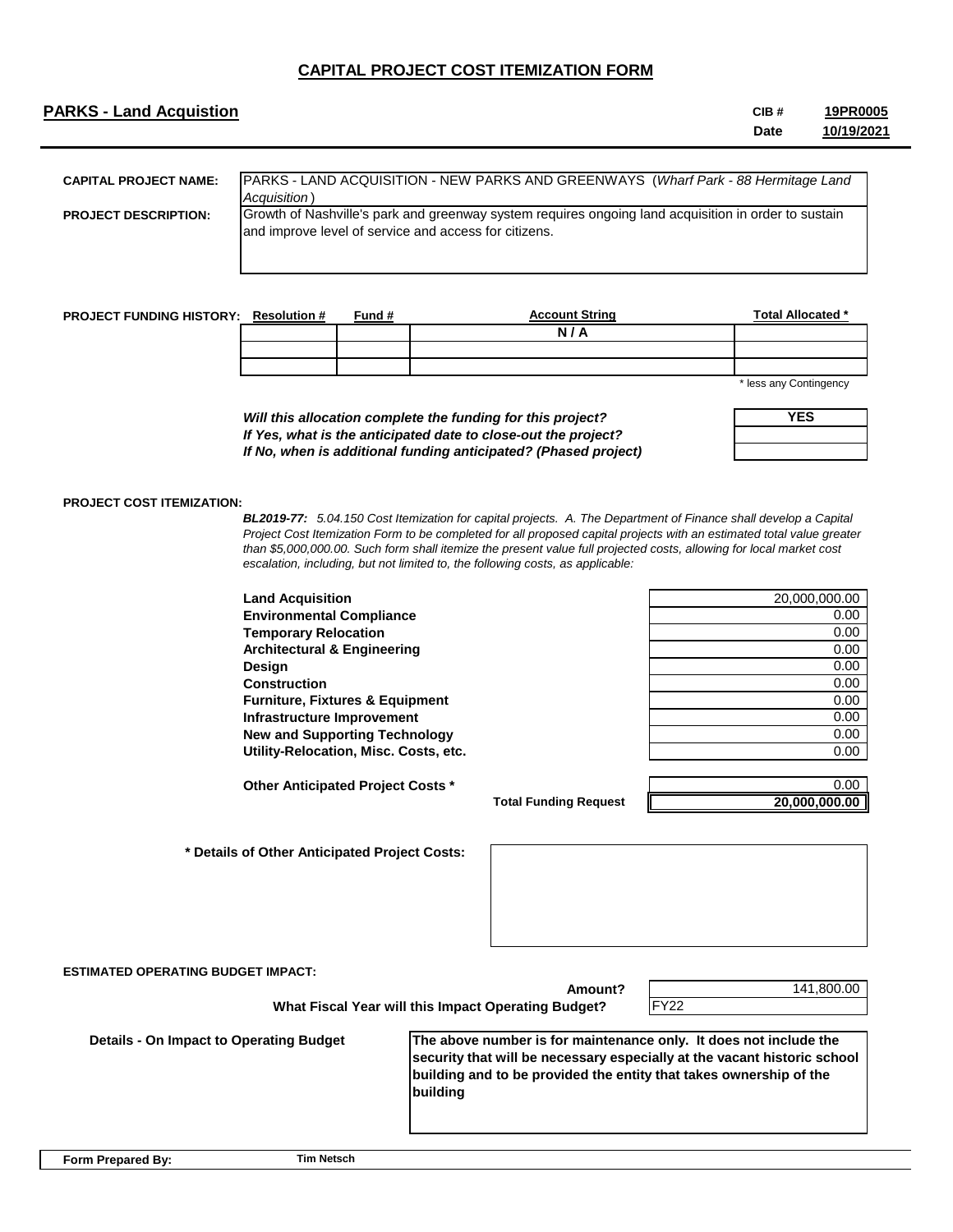## **PARKS - Old Hickory Community Center CIB #** CIB #

**Date 19PR0096 10/19/2021**

| <b>CAPITAL PROJECT NAME:</b> | <b>IREPLACE OLD HICKORY COMMUNITY CENTER - UPGRADE TO REGIONAL</b> |
|------------------------------|--------------------------------------------------------------------|
| <b>PROJECT DESCRIPTION:</b>  | Construction                                                       |
|                              |                                                                    |
|                              |                                                                    |

| <b>PROJECT FUNDING HISTORY:</b> | <b>Resolution #</b> | Fund # | <b>Account String</b>                       | Total Allocated *        |
|---------------------------------|---------------------|--------|---------------------------------------------|--------------------------|
|                                 |                     |        | N/A                                         |                          |
|                                 | RS2021-757          |        | 40221140415021.507999.0.0.0.40021.040.0.0.0 | 3.400.000                |
|                                 |                     |        |                                             |                          |
|                                 |                     |        |                                             | $*$ less seu Cestissessu |

less any Contingency

**YES**

2024

*Will this allocation complete the funding for this project? If Yes, what is the anticipated date to close-out the project? If No, when is additional funding anticipated? (Phased project)*

#### **PROJECT COST ITEMIZATION:**

*BL2019-77: 5.04.150 Cost Itemization for capital projects. A. The Department of Finance shall develop a Capital Project Cost Itemization Form to be completed for all proposed capital projects with an estimated total value greater than \$5,000,000.00. Such form shall itemize the present value full projected costs, allowing for local market cost escalation, including, but not limited to, the following costs, as applicable:*

**Land Acquisition Environmental Compliance Temporary Relocation Architectural & Engineering Design** 0.00 **Construction Furniture, Fixtures & Equipment Infrastructure Improvement New and Supporting Technology Utility-Relocation, Misc. Costs, etc.** 

**Other Anticipated Project Costs \*** 0.00

 **\* Details of Other Anticipated Project Costs:** 

| 0.00          |
|---------------|
| 0.00          |
| 0.00          |
| 0.00          |
| 0.00          |
| 12,875,000.00 |
| 0.00          |
| 400,000.00    |
| 0.00          |
|               |
| 125,000.00    |

**Total Funding Request**

**13,400,000.00**

**ESTIMATED OPERATING BUDGET IMPACT:**

**Amount?**

FY23

992,889.00

 **What Fiscal Year will this Impact Operating Budget?**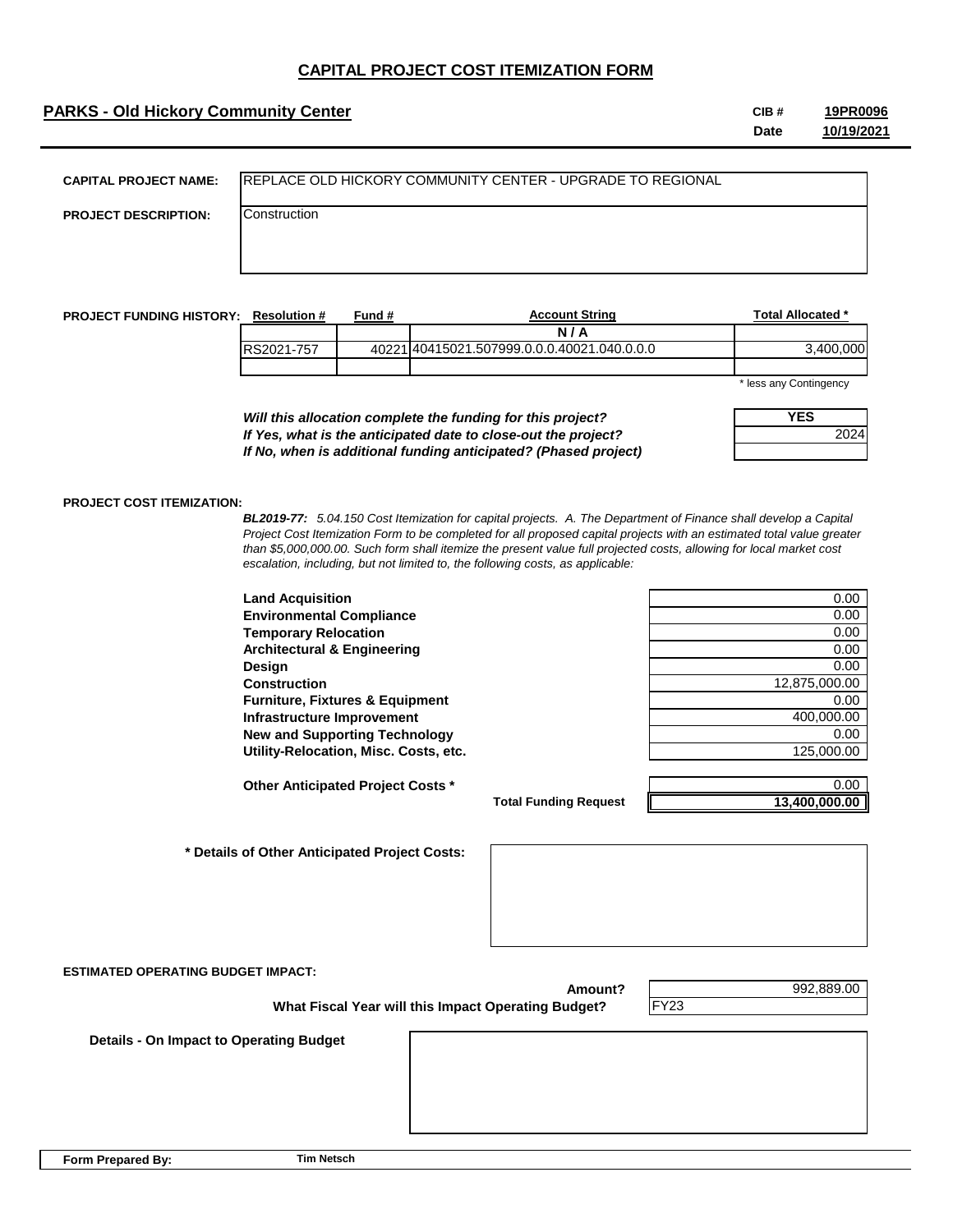### **PARKS - Amenity Improvements CIB #**

**Date 19PR0004 10/19/2021**

| <b>CAPITAL PROJECT NAME:</b> | <b>IGENERAL PARK &amp; AMENITY IMPROVEMENTS IN NEW AND EXISTING PARKS</b>                                                          |
|------------------------------|------------------------------------------------------------------------------------------------------------------------------------|
| <b>PROJECT DESCRIPTION:</b>  | Projects reflect current user needs and expansion into underserved areas and include amenity<br>replacement based on Plan to Play. |

| <b>PROJECT FUNDING HISTORY:</b> | <b>Resolution #</b> | Fund # | <b>Account String</b> | <b>Total Allocated *</b> |
|---------------------------------|---------------------|--------|-----------------------|--------------------------|
|                                 |                     |        | N/A                   |                          |
|                                 |                     |        |                       |                          |
|                                 |                     |        |                       |                          |
|                                 |                     |        |                       | * less any Contingency   |

*Will this allocation complete the funding for this project? If Yes, what is the anticipated date to close-out the project? If No, when is additional funding anticipated? (Phased project)* any Contingency

| YES |  |
|-----|--|
|     |  |
|     |  |

#### **PROJECT COST ITEMIZATION:**

*BL2019-77: 5.04.150 Cost Itemization for capital projects. A. The Department of Finance shall develop a Capital Project Cost Itemization Form to be completed for all proposed capital projects with an estimated total value greater than \$5,000,000.00. Such form shall itemize the present value full projected costs, allowing for local market cost escalation, including, but not limited to, the following costs, as applicable:*

**Land Acquisition** 0.00 **Environmental Compliance** 0.00 **Temporary Relocation** 0.00 **Architectural & Engineering 2.000 and 2.000 and 2.000 and 2.000 and 2.000 and 2.000 and 2.000 and 2.000 and 2.000 and 2.000 and 2.000 and 2.000 and 2.000 and 2.000 and 2.000 and 2.000 and 2.000 and 2.000 and 2.000 and 2.0 Design** 0.00 **Construction** 5,000,000.00 **Furniture, Fixtures & Equipment** 0.00 **Infrastructure Improvement** 0.00 **New and Supporting Technology 6.000 and Supporting Technology 6.000 and Supporting Technology 6.000 and Supporting Technology 6.000 and Supporting Technology 6.000 and Supporting Technology 6.000 and Supporting Technology Utility-Relocation, Misc. Costs, etc.** 0.00

**Other Anticipated Project Costs \*** 0.00

**Total Funding Request**

**5,000,000.00**

 **\* Details of Other Anticipated Project Costs:** 

**ESTIMATED OPERATING BUDGET IMPACT:**

**Amount?**

FY23

58,400.00

 **What Fiscal Year will this Impact Operating Budget?**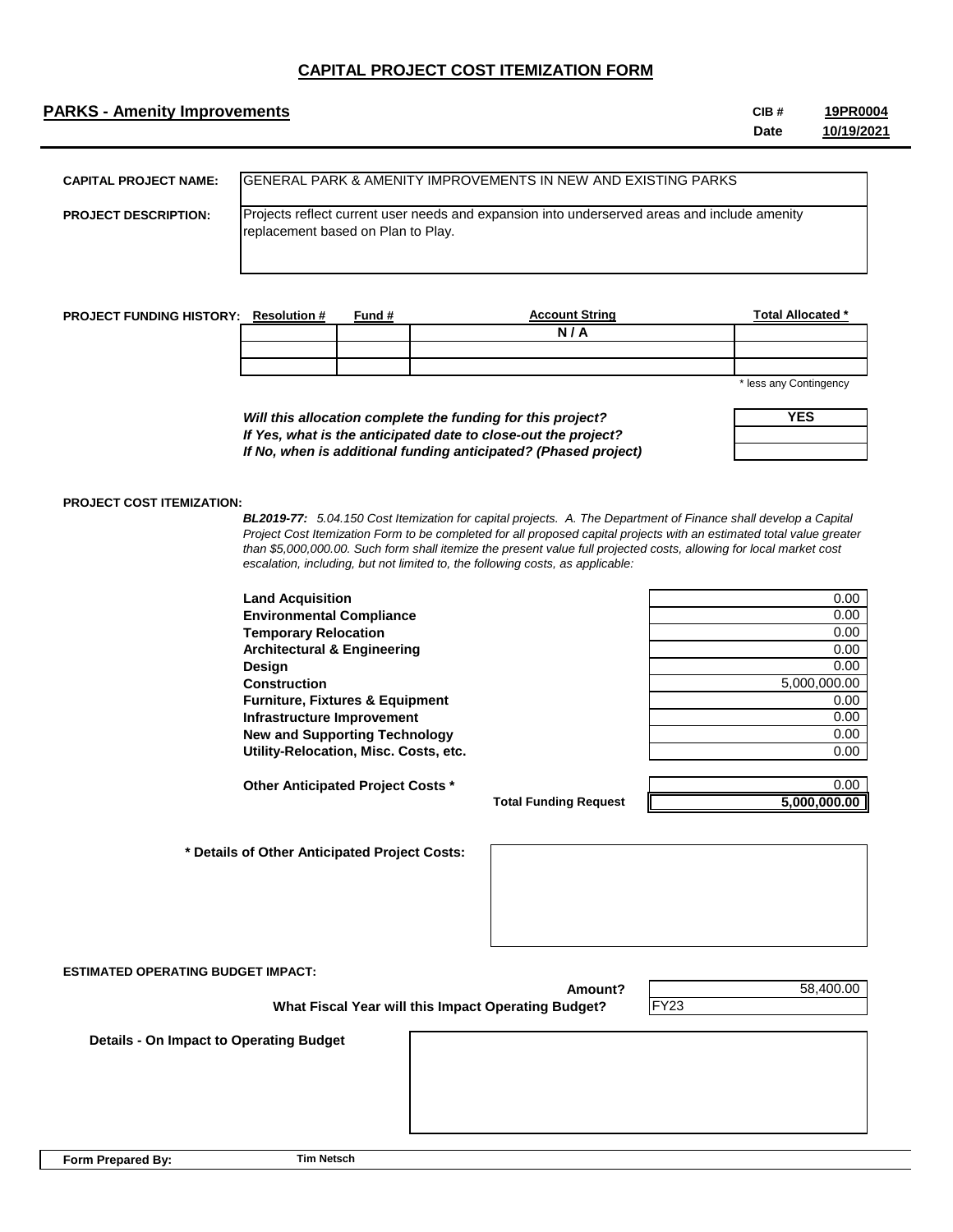## **PARKS - Greenway CIB #**

**Date 19PR0003 10/19/2021**

| <b>CAPITAL PROJECT NAME:</b> | <b>IGREENWAYS</b>                                                                                                                      |
|------------------------------|----------------------------------------------------------------------------------------------------------------------------------------|
| <b>PROJECT DESCRIPTION:</b>  | This is an umbrella project to cover any and all greenway development projects for the buildout of the<br>county-wide greenway system. |

| <b>PROJECT FUNDING HISTORY:</b> | <b>Resolution #</b> | Tund # | <b>Account String</b>                  | Total Allocated * |
|---------------------------------|---------------------|--------|----------------------------------------|-------------------|
|                                 | RS2021-757          | 40021  | 40411021.507999.0.0.0.40021.040.0.0.0. | .000<br>\$9.520   |
|                                 |                     |        |                                        |                   |
|                                 |                     |        |                                        |                   |
|                                 |                     |        |                                        |                   |

\* less any Contingency

*Will this allocation complete the funding for this project? If Yes, what is the anticipated date to close-out the project? If No, when is additional funding anticipated? (Phased project)*

| NΟ                     |
|------------------------|
|                        |
| Funds needed each year |

#### **PROJECT COST ITEMIZATION:**

*BL2019-77: 5.04.150 Cost Itemization for capital projects. A. The Department of Finance shall develop a Capital Project Cost Itemization Form to be completed for all proposed capital projects with an estimated total value greater than \$5,000,000.00. Such form shall itemize the present value full projected costs, allowing for local market cost escalation, including, but not limited to, the following costs, as applicable:*

**Land Acquisition The acquisition The accuracy in the accuracy of the accuracy in the accuracy of the accuracy of the accuracy of the accuracy of the accuracy of the accuracy of the accuracy of the accuracy of the accu Environmental Compliance** To be determined **Temporary Relocation** Temporary Relocation **Temporary Relocation Architectural & Engineering To be determined To be determined Design** To be determined **Construction Construction Construction Furniture, Fixtures & Equipment** To be determined **Infrastructure Improvement** To be determined **New and Supporting Technology To be determined To be determined Utility-Relocation, Misc. Costs, etc.** To be determined

**Other Anticipated Project Costs \***

**Total Funding Request**

**8,660,000.00**

 **\* Details of Other Anticipated Project Costs:** 

Project amounts are currently TBD unitl greenway projects are identified

**ESTIMATED OPERATING BUDGET IMPACT:**

 **What Fiscal Year will this Impact Operating Budget?**

N/A

 **Details - On Impact to Operating Budget**

**Form Prepared By:**

**Amount?**

N/A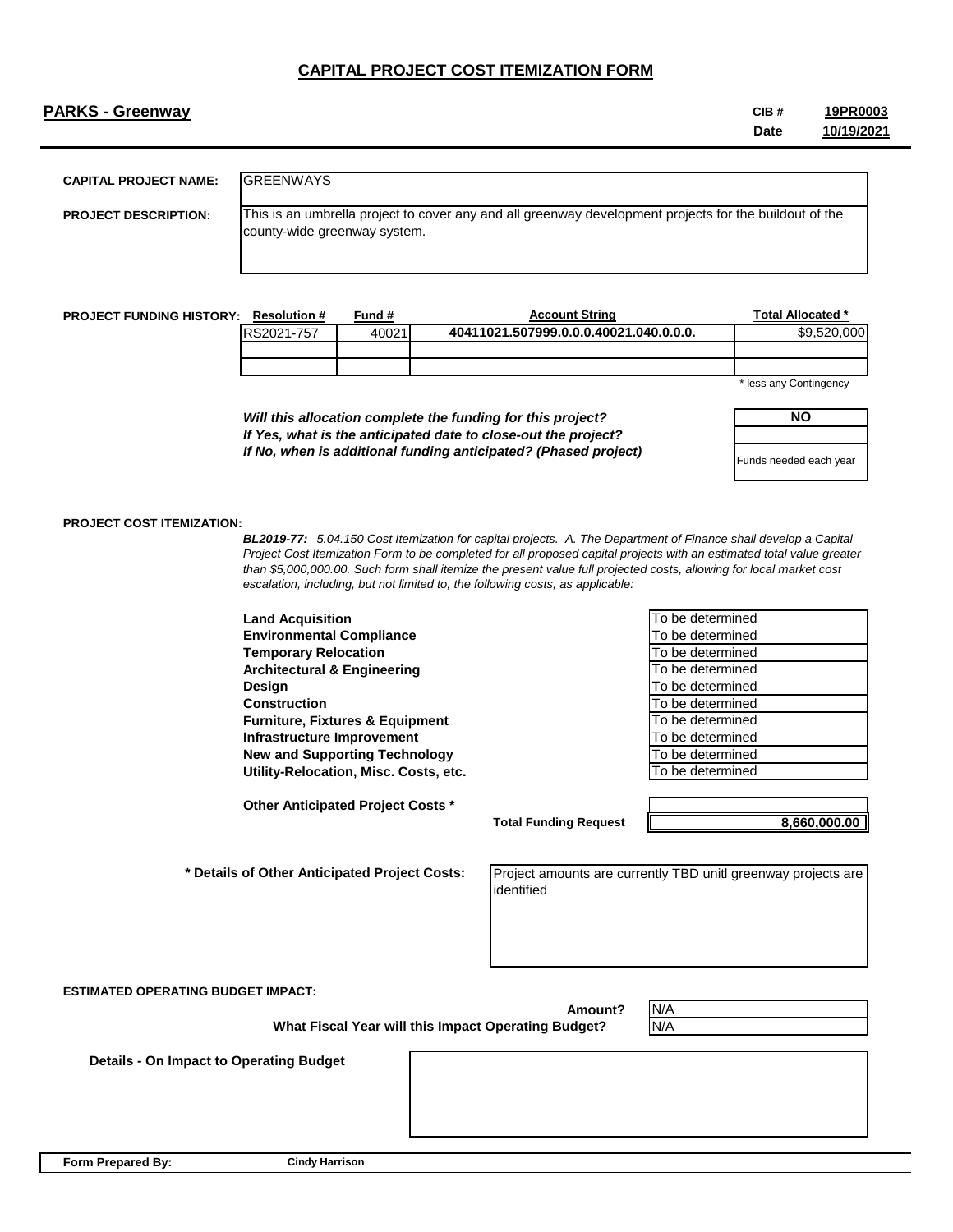## **General Services - Global Mall - Parking <b>FY22 CIB #** FY22 CIB #

**Date 20GS0008 10/19/2021**

| <b>CAPITAL PROJECT NAME:</b>                 |                                               |        | GLOBAL MALL - MASTER PLAN AND IMPLEMENTATION - \$5,025,000                                                                                                                                                                                                                                                                     |                          |
|----------------------------------------------|-----------------------------------------------|--------|--------------------------------------------------------------------------------------------------------------------------------------------------------------------------------------------------------------------------------------------------------------------------------------------------------------------------------|--------------------------|
| <b>PROJECT DESCRIPTION:</b>                  |                                               |        | Global Mall - Master Plan and Implementation                                                                                                                                                                                                                                                                                   |                          |
|                                              |                                               |        |                                                                                                                                                                                                                                                                                                                                |                          |
|                                              |                                               |        |                                                                                                                                                                                                                                                                                                                                |                          |
|                                              |                                               |        |                                                                                                                                                                                                                                                                                                                                |                          |
| <b>PROJECT FUNDING HISTORY: Resolution #</b> |                                               | Fund # | <b>Account String</b>                                                                                                                                                                                                                                                                                                          | <b>Total Allocated *</b> |
|                                              |                                               |        | N/A                                                                                                                                                                                                                                                                                                                            |                          |
|                                              |                                               |        |                                                                                                                                                                                                                                                                                                                                |                          |
|                                              |                                               |        |                                                                                                                                                                                                                                                                                                                                | * less any Contingency   |
|                                              |                                               |        |                                                                                                                                                                                                                                                                                                                                |                          |
|                                              |                                               |        | Will this allocation complete the funding for this project?                                                                                                                                                                                                                                                                    | No                       |
|                                              |                                               |        | If Yes, what is the anticipated date to close-out the project?                                                                                                                                                                                                                                                                 |                          |
|                                              |                                               |        | If No, when is additional funding anticipated? (Phased project)                                                                                                                                                                                                                                                                | 1-Oct-22                 |
|                                              |                                               |        | Project Cost Itemization Form to be completed for all proposed capital projects with an estimated total value greater<br>than \$5,000,000.00. Such form shall itemize the present value full projected costs, allowing for local market cost<br>escalation, including, but not limited to, the following costs, as applicable: |                          |
|                                              | <b>Land Acquisition</b>                       |        |                                                                                                                                                                                                                                                                                                                                | 5,025,000.00             |
|                                              | <b>Environmental Compliance</b>               |        |                                                                                                                                                                                                                                                                                                                                | 0.00                     |
|                                              | <b>Temporary Relocation</b>                   |        |                                                                                                                                                                                                                                                                                                                                | 0.00                     |
|                                              | <b>Architectural &amp; Engineering</b>        |        |                                                                                                                                                                                                                                                                                                                                | 0.00                     |
|                                              | Design<br><b>Construction</b>                 |        |                                                                                                                                                                                                                                                                                                                                | 0.00<br>0.00             |
|                                              | <b>Furniture, Fixtures &amp; Equipment</b>    |        |                                                                                                                                                                                                                                                                                                                                | 0.00                     |
|                                              | Infrastructure Improvement                    |        |                                                                                                                                                                                                                                                                                                                                | 0.00                     |
|                                              | <b>New and Supporting Technology</b>          |        |                                                                                                                                                                                                                                                                                                                                | 0.00                     |
|                                              | Utility-Relocation, Misc. Costs, etc.         |        |                                                                                                                                                                                                                                                                                                                                | 0.00                     |
|                                              | Other Anticipated Project Costs *             |        |                                                                                                                                                                                                                                                                                                                                | 0.00                     |
|                                              |                                               |        | <b>Total Funding Request</b>                                                                                                                                                                                                                                                                                                   | 5,025,000.00             |
|                                              |                                               |        |                                                                                                                                                                                                                                                                                                                                |                          |
|                                              | * Details of Other Anticipated Project Costs: |        |                                                                                                                                                                                                                                                                                                                                |                          |

**ESTIMATED OPERATING BUDGET IMPACT:**

**Amount?**

0.00

 **What Fiscal Year will this Impact Operating Budget?**

**N/A**

 **Details - On Impact to Operating Budget**

N/A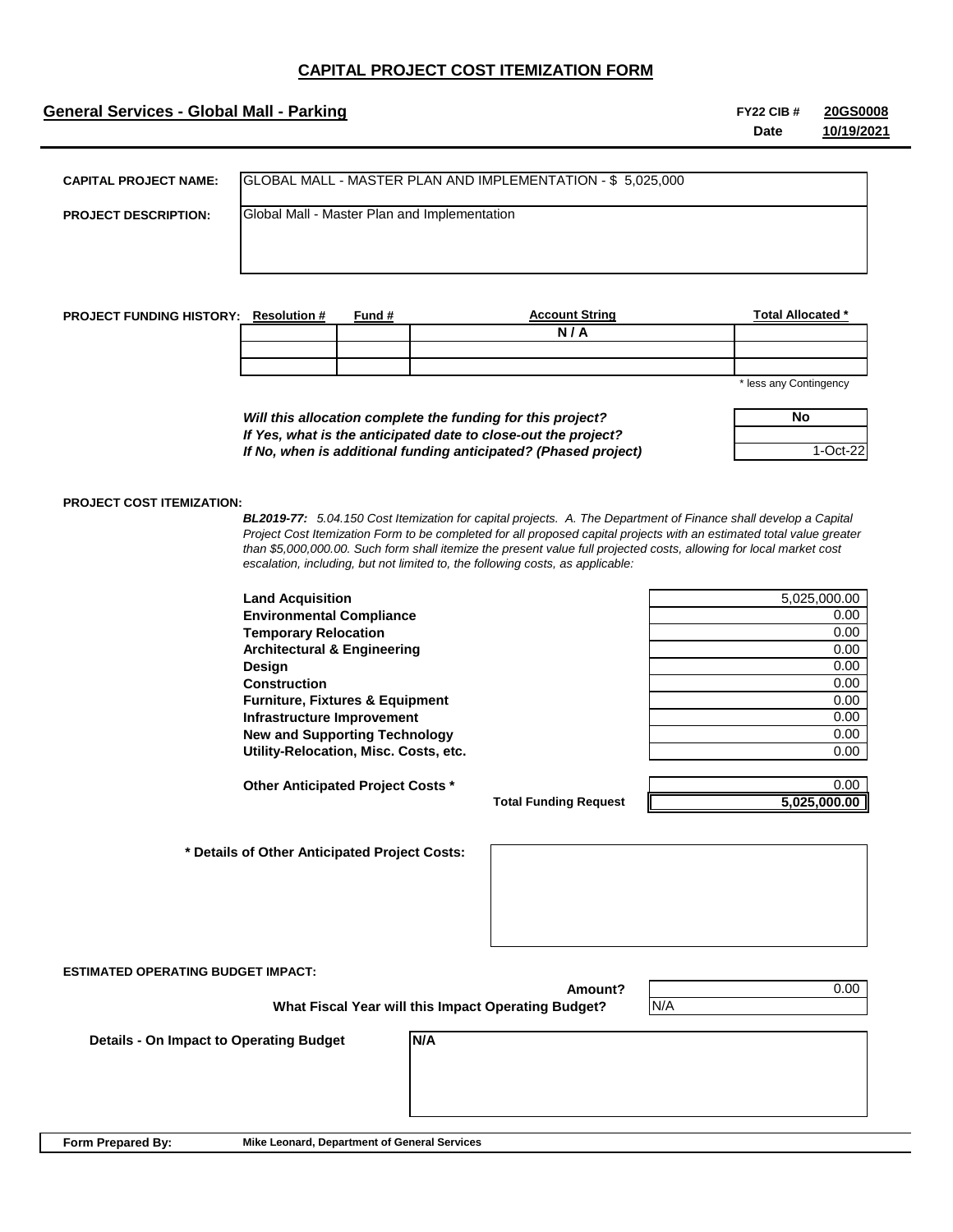## **Fire - New Fire Stations FY22 CIB #**

**Date 18FD0001 10/19/2021**

| <b>CAPITAL PROJECT NAME:</b> | NEW FIRE STATIONS - #25 - \$12,000,000                                                                                       |
|------------------------------|------------------------------------------------------------------------------------------------------------------------------|
| <b>PROJECT DESCRIPTION:</b>  | Additional fire station is needed to keep the city's Public Protection Classification rating at its current level<br>I(ISO). |
|                              |                                                                                                                              |

| <b>PROJECT FUNDING HISTORY:</b> | <b>Resolution</b> # | Fund # | <b>Account String</b> | <b>Total Allocated *</b> |
|---------------------------------|---------------------|--------|-----------------------|--------------------------|
|                                 |                     |        | N/<br>1 A             |                          |
|                                 |                     |        |                       |                          |
|                                 |                     |        |                       |                          |
|                                 |                     |        |                       | $*$ laga any Cantingnany |

less any Contingency

*Will this allocation complete the funding for this project? If Yes, what is the anticipated date to close-out the project? If No, when is additional funding anticipated? (Phased project)*

| Yes.12-15 Months |
|------------------|
| land purchase    |
| if needed        |

#### **PROJECT COST ITEMIZATION:**

*BL2019-77: 5.04.150 Cost Itemization for capital projects. A. The Department of Finance shall develop a Capital Project Cost Itemization Form to be completed for all proposed capital projects with an estimated total value greater than \$5,000,000.00. Such form shall itemize the present value full projected costs, allowing for local market cost escalation, including, but not limited to, the following costs, as applicable:*

| <b>Land Acquisition*</b>                   | 0.00         |
|--------------------------------------------|--------------|
| <b>Environmental Compliance</b>            | 0.00         |
| <b>Temporary Relocation</b>                | 0.00         |
| <b>Architectural &amp; Engineering</b>     | 100.000.00   |
| Design                                     | 500,000.00   |
| <b>Construction</b>                        | 8,500,000.00 |
| <b>Furniture, Fixtures &amp; Equipment</b> | 700.000.00   |
| Infrastructure Improvement                 | 150,000.00   |
| <b>New and Supporting Technology</b>       | 400.000.00   |
| Utility-Relocation, Misc. Costs, etc.      | 550,000,00   |

\* **Construction** 8,500,000.00 **Infrastructure Improvement** 150,000.00 **New and Supporting Technology** 400,000.00

**Other Anticipated Project Costs \*** 1,100,000.00

 **What Fiscal Year will this Impact Operating Budget?**

 **\* Details of Other Anticipated Project Costs:** 

\* Zero land acquisition is contingent on cost neutral build of 4 bay station on Tucker Road property owned by Metro. Any other build site would require land purchase. \$1.1M Other costs for construction cost increases with uncertain economy.

**Amount?**

**Total Funding Request**

0.00  $\Omega$ 

**12,000,000.00**

 **Details - On Impact to Operating Budget**

**No operating increases anticipated. Capital project is replacement facility.**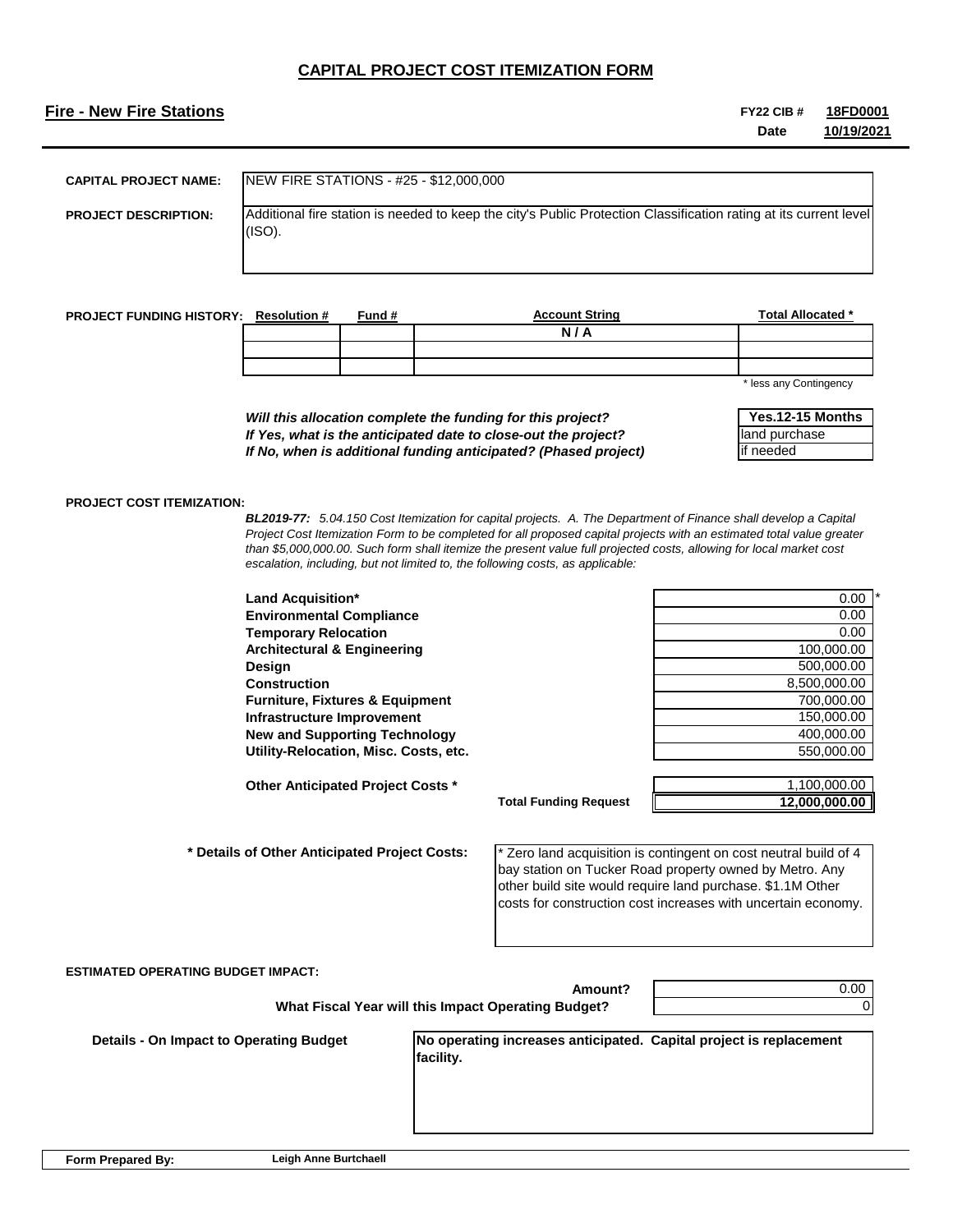## **Fire - Heavy Apparatus Replacement FY22 CIB #**

**Date 20GS0001 10/19/2021**

| <b>CAPITAL PROJECT NAME:</b> | OFM FLEET REPLACEMENT FUNDING - \$15,000,000                                     |
|------------------------------|----------------------------------------------------------------------------------|
| <b>PROJECT DESCRIPTION:</b>  | for replacement of vehicles meeting the replacement criteria of fleet operations |
|                              |                                                                                  |

| <b>PROJECT FUNDING HISTORY:</b> | <b>Resolution #</b> | Fund # | <b>Account String</b>                  | Total Allocated *      |
|---------------------------------|---------------------|--------|----------------------------------------|------------------------|
|                                 | RS2021-757          | 40021  | 32401021.507999.0.0.0.40021.032.0.0.0. | \$15,000,000           |
|                                 |                     |        |                                        |                        |
|                                 |                     |        |                                        |                        |
|                                 |                     |        |                                        | * less any Contingency |

| Will this allocation complete the funding for this project?     | No. \$18,531,000<br>additional needed |
|-----------------------------------------------------------------|---------------------------------------|
| If Yes, what is the anticipated date to close-out the project?  |                                       |
| If No, when is additional funding anticipated? (Phased project) | 2022                                  |

#### **PROJECT COST ITEMIZATION:**

*BL2019-77: 5.04.150 Cost Itemization for capital projects. A. The Department of Finance shall develop a Capital Project Cost Itemization Form to be completed for all proposed capital projects with an estimated total value greater than \$5,000,000.00. Such form shall itemize the present value full projected costs, allowing for local market cost escalation, including, but not limited to, the following costs, as applicable:*

| <b>Land Acquisition</b>                    | 0.00 |
|--------------------------------------------|------|
| <b>Environmental Compliance</b>            | 0.00 |
| <b>Temporary Relocation</b>                | 0.00 |
| <b>Architectural &amp; Engineering</b>     | 0.00 |
| Design                                     | 0.00 |
| Construction                               | 0.00 |
| <b>Furniture, Fixtures &amp; Equipment</b> | 0.00 |
| Infrastructure Improvement                 | 0.00 |
| <b>New and Supporting Technology</b>       | 0.00 |
| Utility-Relocation, Misc. Costs, etc.      | 0.00 |
|                                            |      |

**Total Funding Request**

**Amount?**

**Other Anticipated Project Costs \*** 15,000,000.00 **15,000,000.00**

 **\* Details of Other Anticipated Project Costs:** 

> Funding replaces worn out heavy apparatus as follows: 17 Ambulances \$5,950,000, 21 Engines \$10,941,000, 12 Aerial Ladder Trucks \$12,240,000, 2 Rescues \$1,400,000, 12 Brush Trucks \$3,000,000 for \$33,531,000 spread over 2 fiscal years 2022 and 2023.

**ESTIMATED OPERATING BUDGET IMPACT:**

 **What Fiscal Year will this Impact Operating Budget?**

0.00  $\Omega$ 

 **Details - On Impact to Operating Budget**

**Form Prepared By:**

**Leigh Anne Burtchaell**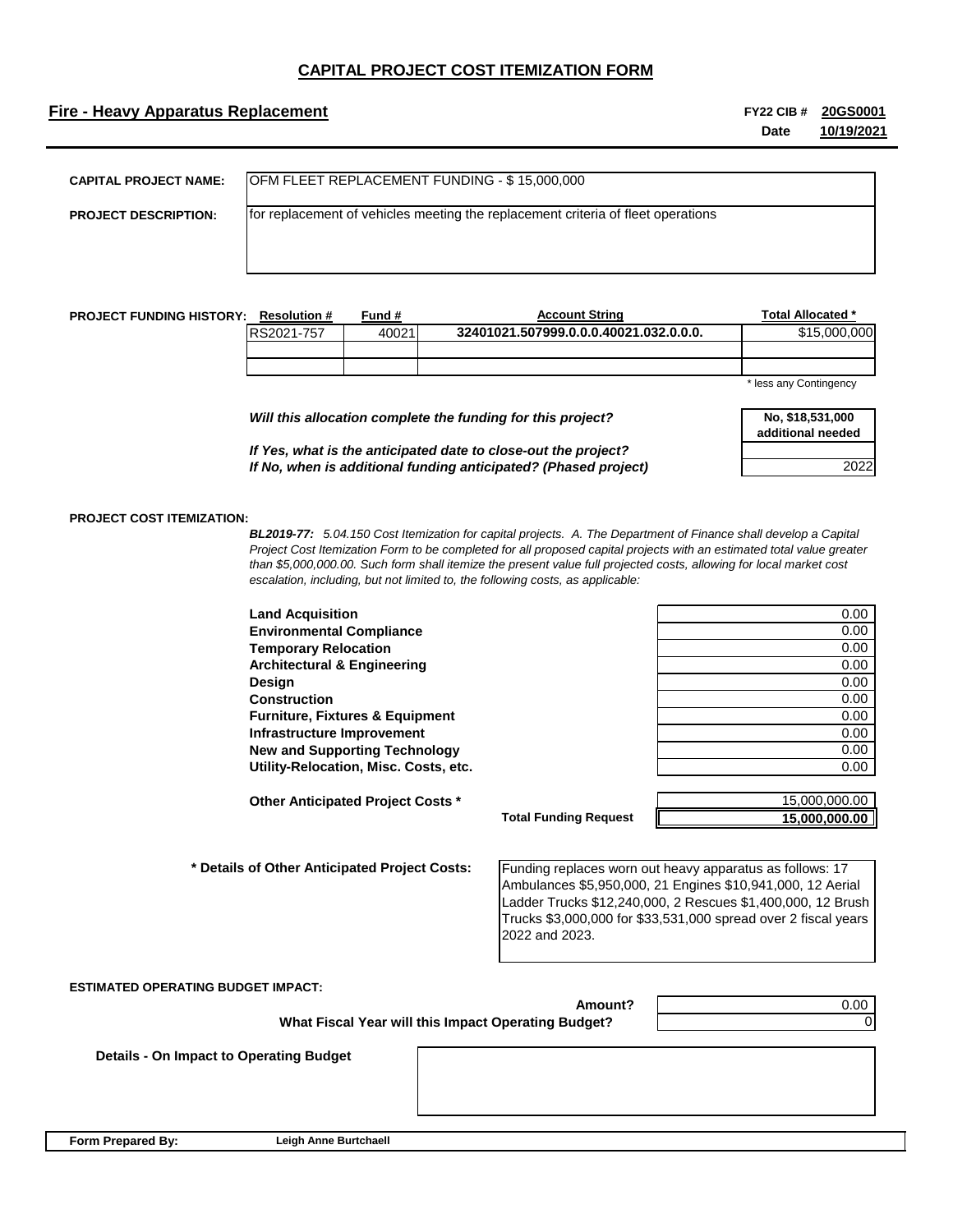## **General Services - Bldg Opers - Major Maintenance FY22 CIB #**

**Date 20GS0002 10/19/2021**

| <b>CAPITAL PROJECT NAME:</b> | BUILDING OPERATIONS MAJOR MAINTENANCE - \$10,000,000                                                       |
|------------------------------|------------------------------------------------------------------------------------------------------------|
| <b>PROJECT DESCRIPTION:</b>  | Funding for both planned and unplanned major maintenance items at General Services operated<br>facilities. |

| <b>PROJECT FUNDING HISTORY:</b> | <b>Resolution #</b> | Fund # | <b>Account String</b>                  | Total Allocated *      |
|---------------------------------|---------------------|--------|----------------------------------------|------------------------|
|                                 | RS2021-757          | 40021  | 10401021.507999.0.0.0.40021.010.0.0.0. | \$8,000,000            |
|                                 |                     |        |                                        |                        |
|                                 |                     |        |                                        |                        |
|                                 |                     |        |                                        | * less any Contingency |

*Will this allocation complete the funding for this project? If Yes, what is the anticipated date to close-out the project? If No, when is additional funding anticipated? (Phased project)* any Contingency

**Yes** 30-Jun-22

#### **PROJECT COST ITEMIZATION:**

*BL2019-77: 5.04.150 Cost Itemization for capital projects. A. The Department of Finance shall develop a Capital Project Cost Itemization Form to be completed for all proposed capital projects with an estimated total value greater than \$5,000,000.00. Such form shall itemize the present value full projected costs, allowing for local market cost escalation, including, but not limited to, the following costs, as applicable:*

| <b>Land Acquisition</b>                    | 0.00          |
|--------------------------------------------|---------------|
| <b>Environmental Compliance</b>            | 0.00          |
| <b>Temporary Relocation</b>                | 0.00          |
| <b>Architectural &amp; Engineering</b>     | 0.00          |
| <b>Design</b>                              | 0.00          |
| <b>Construction</b>                        | 0.00          |
| <b>Furniture, Fixtures &amp; Equipment</b> | 0.00          |
| Infrastructure Improvement                 | 10,000,000.00 |
| <b>New and Supporting Technology</b>       |               |
| Utility-Relocation, Misc. Costs, etc.      | 0.00          |

 **\* Details of Other Anticipated Project Costs:** 

**Total Funding Request**

**Other Anticipated Project Costs \*** 0.00 **10,000,000.00**

**Infrastructure Improvement** 10,000,000.00

(See attached spreadsheet of Unfunded Major Maintenance Projects)

**ESTIMATED OPERATING BUDGET IMPACT:**

**Amount? What Fiscal Year will this Impact Operating Budget?**

**N/A**

N/A

0.00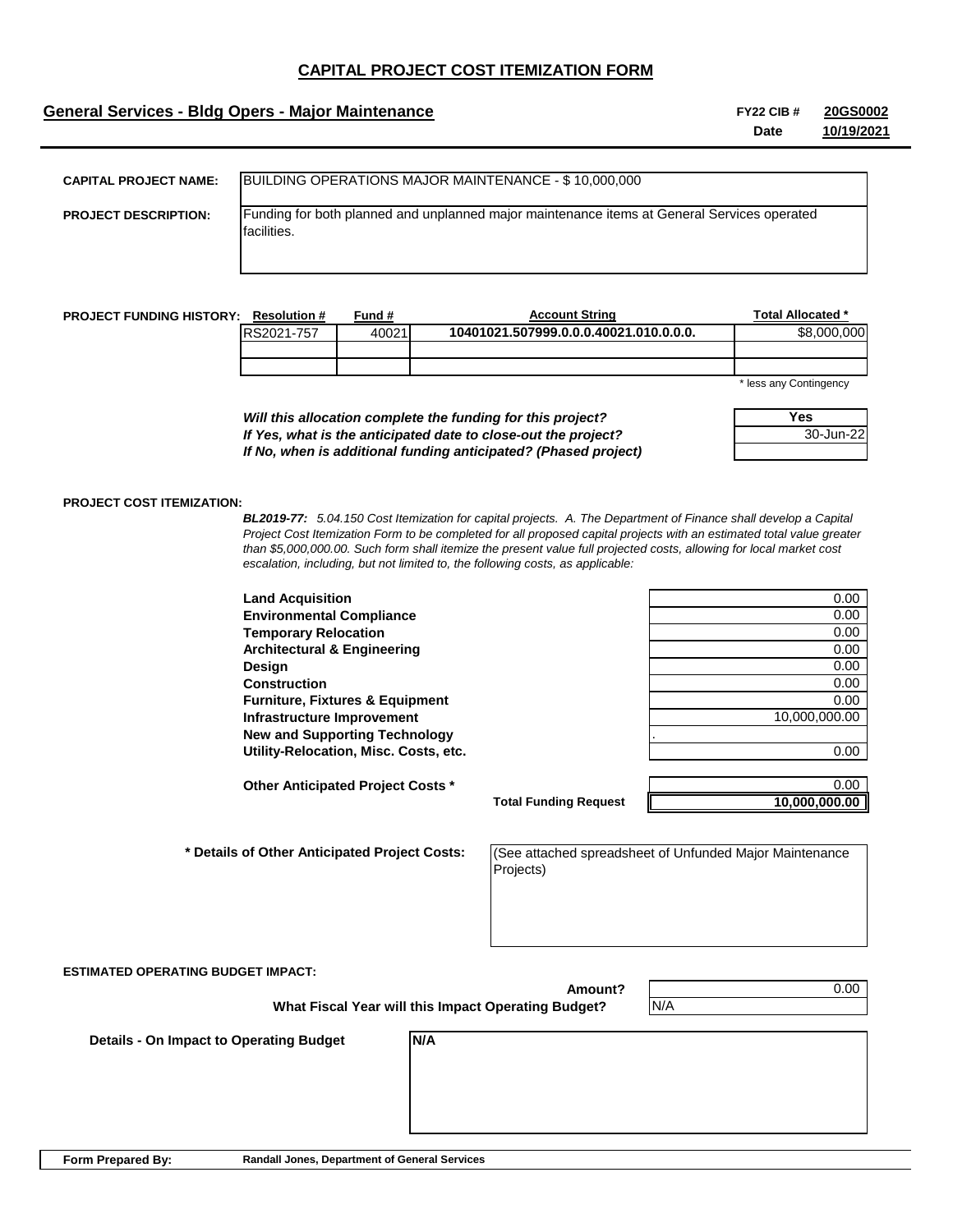## **General Services - OFM - Fleet Replacement FY22 CIB #**

**Date 20GS0003 10/19/2021**

| <b>CAPITAL PROJECT NAME:</b> | OFM - FLEET REPLACEMENT FUNDING - \$10,000,000                                        |
|------------------------------|---------------------------------------------------------------------------------------|
| <b>PROJECT DESCRIPTION:</b>  | Funding to replace vehicles and equipment meeting the criteria for replacement by OFM |
|                              |                                                                                       |
|                              |                                                                                       |

| <b>PROJECT FUNDING HISTORY:</b> | <b>Resolution #</b> | Fund # | <b>Account String</b>                  | Total Allocated *      |
|---------------------------------|---------------------|--------|----------------------------------------|------------------------|
|                                 | RS2021-757          | 40021  | 10400021.507999.0.0.0.40021.010.0.0.0. | \$10,000,000           |
|                                 |                     |        |                                        |                        |
|                                 |                     |        |                                        |                        |
|                                 |                     |        |                                        | * less any Contingency |

\* less any Contingency

| YES         |
|-------------|
| <b>FY22</b> |
|             |

*Will this allocation complete the funding for this project? If Yes, what is the anticipated date to close-out the project? If No, when is additional funding anticipated? (Phased project)*

#### **PROJECT COST ITEMIZATION:**

*BL2019-77: 5.04.150 Cost Itemization for capital projects. A. The Department of Finance shall develop a Capital Project Cost Itemization Form to be completed for all proposed capital projects with an estimated total value greater than \$5,000,000.00. Such form shall itemize the present value full projected costs, allowing for local market cost escalation, including, but not limited to, the following costs, as applicable:*

**Land Acquisition** 0.00 **Environmental Compliance** 0.00 **Temporary Relocation** 0.00 **Architectural & Engineering 2.000 and 2.000 and 2.000 and 2.000 and 2.000 and 2.000 and 2.000 and 2.000 and 2.000 and 2.000 and 2.000 and 2.000 and 2.000 and 2.000 and 2.000 and 2.000 and 2.000 and 2.000 and 2.000 and 2.0 Design** 0.00 **Construction** 0.00 **Furniture, Fixtures & Equipment** 0.00 0.00 **Infrastructure Improvement** 0.00 **New and Supporting Technology 6.000 and Supporting Technology 6.000 and Supporting Technology 6.000 and Supporting Technology 6.000 and Supporting Technology 6.000 and Supporting Technology 6.000 and Supporting Technology Utility-Relocation, Misc. Costs, etc.** 0.00

**Other Anticipated Project Costs \*** 10,000,000.00

 **\* Details of Other Anticipated Project Costs:** 

**Total Funding Request**

**Amount?**

**10,000,000.00**

See attached

**ESTIMATED OPERATING BUDGET IMPACT:**

 **What Fiscal Year will this Impact Operating Budget?**

**N/A**

0.00

 **Details - On Impact to Operating Budget**

**Form Prepared By:**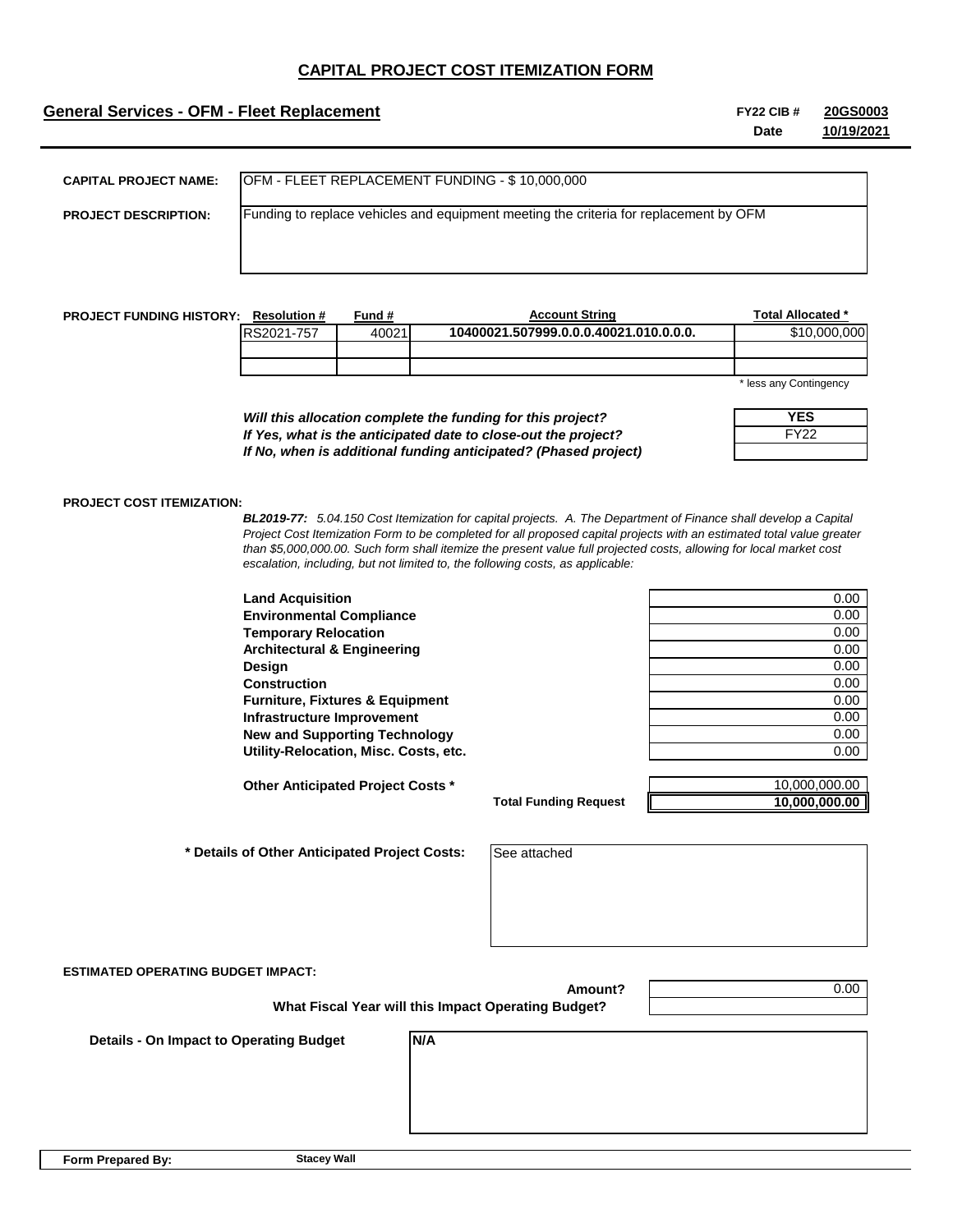## **General Services - Roofing / Life, Health & Safety - Assets FY22 CIB #** FY22 CIB #

**Date 17GS0006 10/19/2021**

| <b>CAPITAL PROJECT NAME:</b>                 |                                                                                     |        | ROOFING / LIFE, HEALTH, AND SAFETY - ASSETS                                                                           |                        |  |
|----------------------------------------------|-------------------------------------------------------------------------------------|--------|-----------------------------------------------------------------------------------------------------------------------|------------------------|--|
|                                              | Roofing and envelope repairs and or replacements - Life, health and safety upgrades |        |                                                                                                                       |                        |  |
| <b>PROJECT DESCRIPTION:</b>                  |                                                                                     |        |                                                                                                                       |                        |  |
|                                              |                                                                                     |        |                                                                                                                       |                        |  |
|                                              |                                                                                     |        |                                                                                                                       |                        |  |
|                                              |                                                                                     |        |                                                                                                                       |                        |  |
|                                              |                                                                                     |        |                                                                                                                       |                        |  |
| <b>PROJECT FUNDING HISTORY: Resolution #</b> |                                                                                     | Fund # | <b>Account String</b><br>N/A                                                                                          | Total Allocated *      |  |
|                                              |                                                                                     |        |                                                                                                                       |                        |  |
|                                              |                                                                                     |        |                                                                                                                       |                        |  |
|                                              |                                                                                     |        |                                                                                                                       | * less any Contingency |  |
|                                              |                                                                                     |        |                                                                                                                       |                        |  |
|                                              | <b>Yes</b><br>Will this allocation complete the funding for this project?           |        |                                                                                                                       |                        |  |
|                                              |                                                                                     |        | If Yes, what is the anticipated date to close-out the project?                                                        | 30-Jun-22              |  |
|                                              | If No, when is additional funding anticipated? (Phased project)                     |        |                                                                                                                       |                        |  |
|                                              |                                                                                     |        |                                                                                                                       |                        |  |
| <b>PROJECT COST ITEMIZATION:</b>             |                                                                                     |        |                                                                                                                       |                        |  |
|                                              |                                                                                     |        | BL2019-77: 5.04.150 Cost Itemization for capital projects. A. The Department of Finance shall develop a Capital       |                        |  |
|                                              |                                                                                     |        | Project Cost Itemization Form to be completed for all proposed capital projects with an estimated total value greater |                        |  |
|                                              |                                                                                     |        | than \$5,000,000.00. Such form shall itemize the present value full projected costs, allowing for local market cost   |                        |  |
|                                              |                                                                                     |        | escalation, including, but not limited to, the following costs, as applicable:                                        |                        |  |
|                                              | <b>Land Acquisition</b>                                                             |        |                                                                                                                       | 0.00                   |  |
|                                              | <b>Environmental Compliance</b>                                                     |        |                                                                                                                       | 0.00                   |  |
|                                              | <b>Temporary Relocation</b>                                                         |        |                                                                                                                       | 0.00                   |  |
|                                              | <b>Architectural &amp; Engineering</b>                                              |        |                                                                                                                       | 0.00                   |  |
|                                              | Design                                                                              |        |                                                                                                                       | 0.00                   |  |
|                                              | <b>Construction</b>                                                                 |        |                                                                                                                       | 0.00                   |  |
|                                              | <b>Furniture, Fixtures &amp; Equipment</b>                                          |        |                                                                                                                       | 0.00                   |  |
|                                              | Infrastructure Improvement                                                          |        |                                                                                                                       | 0.00                   |  |
|                                              | <b>New and Supporting Technology</b>                                                |        |                                                                                                                       | 0.00                   |  |
|                                              | Utility-Relocation, Misc. Costs, etc.                                               |        |                                                                                                                       | 0.00                   |  |

**Other Anticipated Project Costs \*** 5,000,000.00

 **\* Details of Other Anticipated Project Costs:** 

**Total Funding Request**

**Amount?**

**5,000,000.00**

Repairs and replacements to building envelope and roofing systems at several facilities managed by General Services.

N/A

**ESTIMATED OPERATING BUDGET IMPACT:**

 **What Fiscal Year will this Impact Operating Budget?**

**N/A**

0.00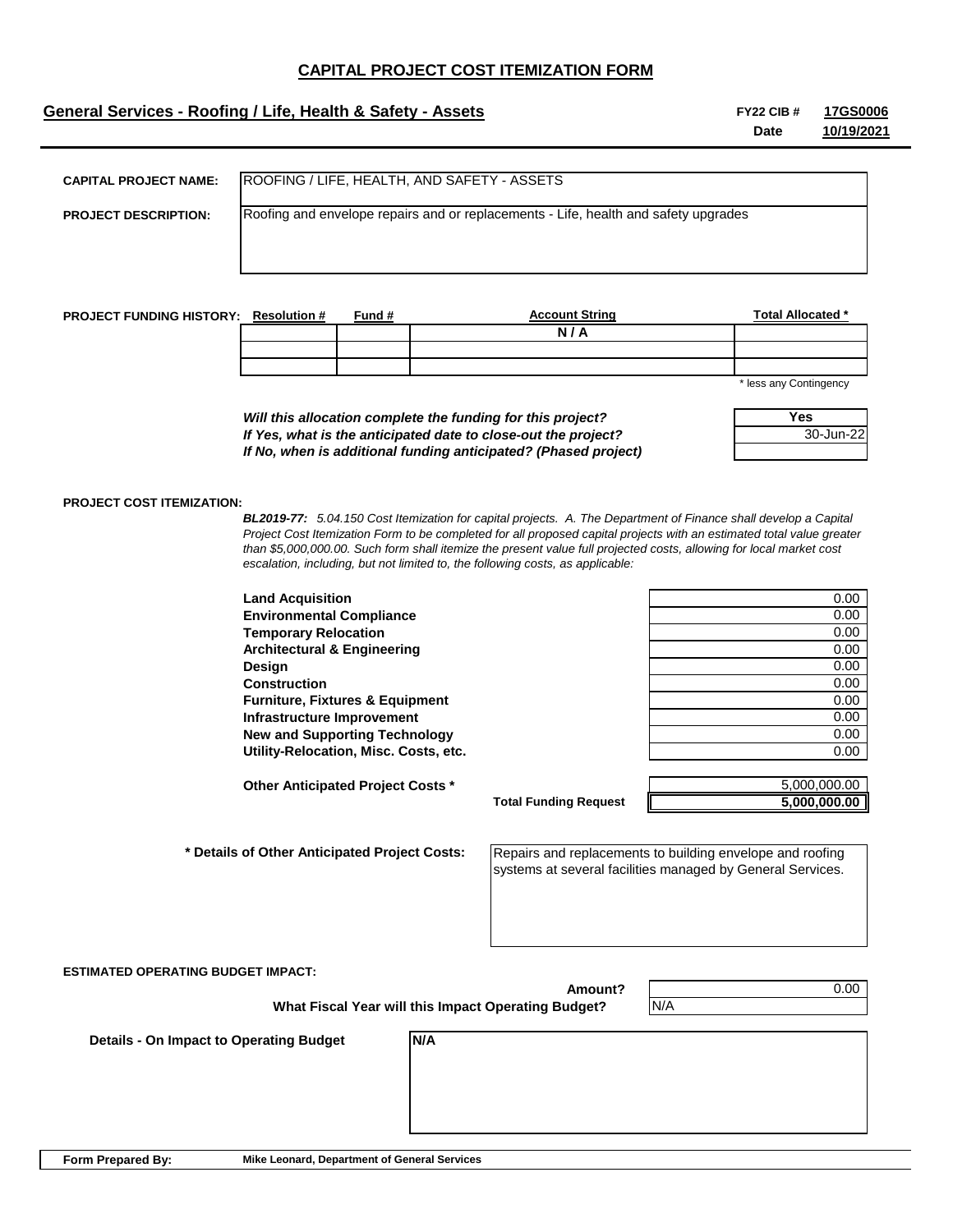## **Public Library - Main Library - Infrastructure Repairs FICE 2008 #** FY22 CIB #

| CAPITAL PROJECT NAME:       | <b>IFACILITIES MASTER PLAN - BLDG INFRASTRUCTURE REPAIRS &amp; MAINTENANCE /</b>                                                                                         |
|-----------------------------|--------------------------------------------------------------------------------------------------------------------------------------------------------------------------|
|                             | <b>IRENOVATIONS / FF&amp;E FOR RENOVATION PROJECTS - \$ 5,000,000</b>                                                                                                    |
| <b>PROJECT DESCRIPTION:</b> | As part of NPL's Facilities Master Plan, various branches and council districts will need either major<br>renovations/general major maintenance or interior refinishing. |
|                             |                                                                                                                                                                          |

| <b>PROJECT FUNDING HISTORY:</b> | <b>Resolution #</b> | Fund # | <b>Account String</b> | <b>Total Allocated *</b> |
|---------------------------------|---------------------|--------|-----------------------|--------------------------|
|                                 |                     |        | N<br>А                |                          |
|                                 |                     |        |                       |                          |
|                                 |                     |        |                       |                          |
|                                 |                     |        |                       | $\sim$ $\sim$<br>.       |

*Will this allocation complete the funding for this project? If Yes, what is the anticipated date to close-out the project? If No, when is additional funding anticipated? (Phased project)* less any Contingency

| No  |  |  |
|-----|--|--|
|     |  |  |
| 23' |  |  |

### **PROJECT COST ITEMIZATION:**

*BL2019-77: 5.04.150 Cost Itemization for capital projects. A. The Department of Finance shall develop a Capital Project Cost Itemization Form to be completed for all proposed capital projects with an estimated total value greater than \$5,000,000.00. Such form shall itemize the present value full projected costs, allowing for local market cost escalation, including, but not limited to, the following costs, as applicable:*

| <b>Land Acquisition</b>                    | 0.00         |
|--------------------------------------------|--------------|
| <b>Environmental Compliance</b>            | 0.00         |
| <b>Temporary Relocation</b>                | 0.00         |
| <b>Architectural &amp; Engineering</b>     | 0.00         |
| Design                                     | 0.00         |
| <b>Construction</b>                        | 0.00         |
| <b>Furniture, Fixtures &amp; Equipment</b> | 381.500.00   |
| Infrastructure Improvement                 | 4.585.000.00 |
| <b>New and Supporting Technology</b>       | 0.00         |
| Utility-Relocation, Misc. Costs, etc.      | 0.00         |

**Other Anticipated Project Costs \*** 33,500.00

 **\* Details of Other Anticipated Project Costs:** 

**Total Funding Request**

**5,000,000.00**

Project Management

| <b>ESTIMATED OPERATING BUDGET IMPACT:</b><br>(35,000.00)<br>Amount?<br><b>FY23</b><br>What Fiscal Year will this Impact Operating Budget? |                                                                                                                            |                                                                       |  |  |
|-------------------------------------------------------------------------------------------------------------------------------------------|----------------------------------------------------------------------------------------------------------------------------|-----------------------------------------------------------------------|--|--|
| <b>Details - On Impact to Operating Budget</b>                                                                                            | Reduction of electric utility costs for the Main Library for upgraded<br>and better temperature control in the lobby area. | lighting control system and VAV box replacement (more efficientcies), |  |  |

**Date 18PL0003 10/19/2021**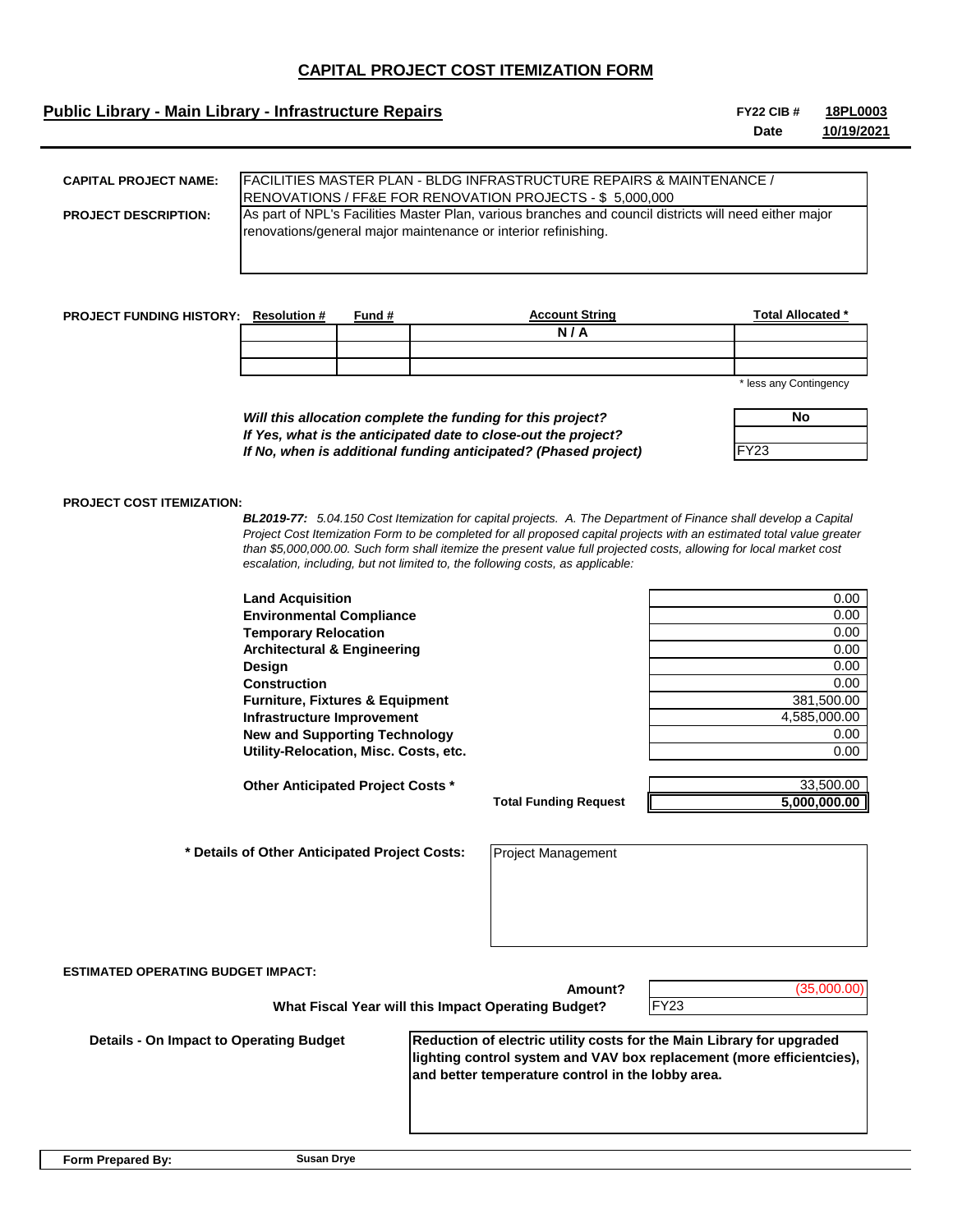## **General Services - JJC - New JJC - Phase 1 FY22 CIB # FY22 CIB # FY22 CIB #**

**Date 19GS0005 10/19/2021**

| <b>CAPITAL PROJECT NAME:</b> | JUVENILE JUSTICE CENTER - \$30,000,000                |
|------------------------------|-------------------------------------------------------|
| <b>PROJECT DESCRIPTION:</b>  | New facility for Juvenile Justice Center - All Phases |
|                              |                                                       |
|                              |                                                       |

| <b>PROJECT FUNDING HISTORY:</b> | <b>Resolution #</b> | -und # | <b>Account String</b>                  | Total Allocated * |
|---------------------------------|---------------------|--------|----------------------------------------|-------------------|
|                                 | RS2017-713          | 40018  | 10402018.507999.0.0.0.40017.010.0.0.0. | \$2,000,000       |
|                                 | RS2016-245          | 40017  | 10411017.507999.0.0.0.40017.010.0.0.0. | 000.000.          |
|                                 |                     |        |                                        |                   |

*Will this allocation complete the funding for this project? If Yes, what is the anticipated date to close-out the project? If No, when is additional funding anticipated? (Phased project)* \* less any Contingency

**No** Oct-22

#### **PROJECT COST ITEMIZATION:**

*BL2019-77: 5.04.150 Cost Itemization for capital projects. A. The Department of Finance shall develop a Capital Project Cost Itemization Form to be completed for all proposed capital projects with an estimated total value greater than \$5,000,000.00. Such form shall itemize the present value full projected costs, allowing for local market cost escalation, including, but not limited to, the following costs, as applicable:*

**Total Funding Request**

**Land Acquisition** 10,000,000.00 **Environmental Compliance** 1,000,000.00 **Temporary Relocation** 0.00 **Architectural & Engineering 8,000,000.00 and 1.000 and 1.000 and 1.000 and 1.000 and 1.000 and 1.000 and 1.000 Design** 0.00 **Construction** 0.00 **Furniture, Fixtures & Equipment** 0.00 **Infrastructure Improvement** 2,000,000.00 **New and Supporting Technology** 0.00 Utility-Relocation, Misc. Costs, etc. **According to the Control of the Cost of A**,000,000.00

**Other Anticipated Project Costs \*** 4,000,000.00

 **\* Details of Other Anticipated Project Costs:** 

Contingency and Soft costs encurred during design phase including building systems commissioning, building enclosure commissioning, LEED consulting, security consulting, DGS project management.

#### **ESTIMATED OPERATING BUDGET IMPACT:**

 **What Fiscal Year will this Impact Operating Budget?**

**Amount?**

0.00

**30,000,000.00**

 **Details - On Impact to Operating Budget**

**The design phase of this project will not impact the Operating Budget.** 

N/A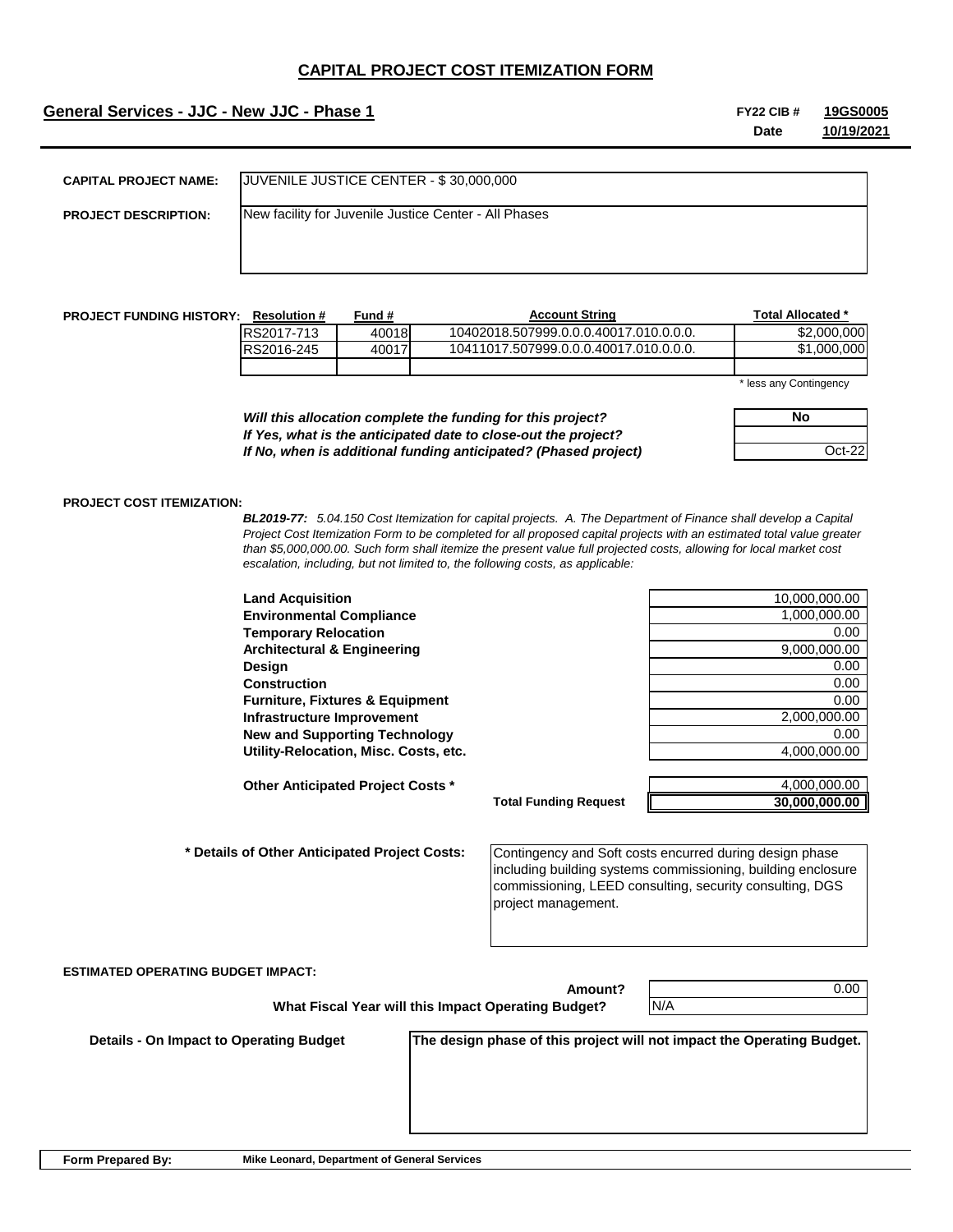## **General Services - MNPD Training Academy FY22 CIB #** FY22 CIB #

**Date 19GS0012 10/20/2021**

| <b>CAPITAL PROJECT NAME:</b>                 | POLICE TRAINING ACADEMY          |               |                       |                          |
|----------------------------------------------|----------------------------------|---------------|-----------------------|--------------------------|
| <b>PROJECT DESCRIPTION:</b>                  | Police Training Academy upgrades |               |                       |                          |
|                                              |                                  |               |                       |                          |
|                                              |                                  |               |                       |                          |
| <b>PROJECT FUNDING HISTORY: Resolution #</b> |                                  | <u>Fund #</u> | <b>Account String</b> | <b>Total Allocated *</b> |
|                                              |                                  |               | N/A                   |                          |
|                                              |                                  |               |                       |                          |

less any Contingency

**Yes**

30-Jun-23

| Will this allocation complete the funding for this project?     |  |
|-----------------------------------------------------------------|--|
| If Yes, what is the anticipated date to close-out the project?  |  |
| If No, when is additional funding anticipated? (Phased project) |  |

#### **PROJECT COST ITEMIZATION:**

*BL2019-77: 5.04.150 Cost Itemization for capital projects. A. The Department of Finance shall develop a Capital Project Cost Itemization Form to be completed for all proposed capital projects with an estimated total value greater than \$5,000,000.00. Such form shall itemize the present value full projected costs, allowing for local market cost escalation, including, but not limited to, the following costs, as applicable:*

| <b>Land Acquisition</b>                    | 0.00         |
|--------------------------------------------|--------------|
| <b>Environmental Compliance</b>            | 0.00         |
| <b>Temporary Relocation</b>                | 0.00         |
| <b>Architectural &amp; Engineering</b>     | 0.00         |
| Design                                     | 0.00         |
| <b>Construction</b>                        | 0.00         |
| <b>Furniture, Fixtures &amp; Equipment</b> | 0.00         |
| Infrastructure Improvement                 | 5,000,000.00 |
| <b>New and Supporting Technology</b>       | 0.00         |
| Utility-Relocation, Misc. Costs, etc.      | 0.00         |

**Other Anticipated Project Costs \*** 0.00

 **\* Details of Other Anticipated Project Costs:** 

**Infrastructure Improvement** 5,000,000.00

**Total Funding Request**

**5,000,000.00**

0.00

N/A

**ESTIMATED OPERATING BUDGET IMPACT:**

**Amount? What Fiscal Year will this Impact Operating Budget?**

**N/A**

N/A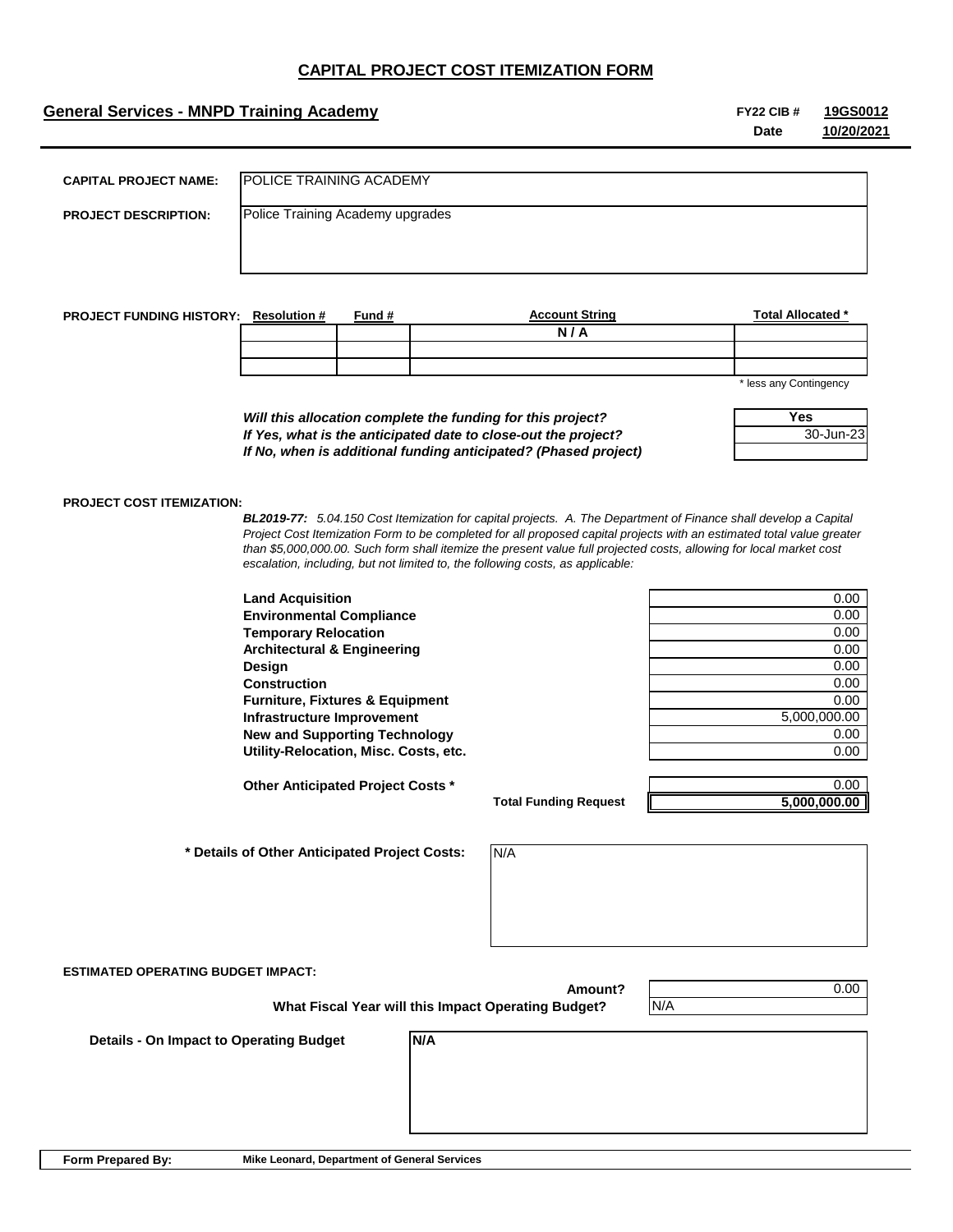## **Fairgrounds - Fairgrounds Infrastructure FY22 CIB #**

**Date 20FB0001 10/19/2021**

| <b>CAPITAL PROJECT NAME:</b> | FAIRGROUNDS SITES IMPROVEMENTS - \$22,000,000 |
|------------------------------|-----------------------------------------------|
| <b>PROJECT DESCRIPTION:</b>  | Additional Improvements to Fairground Sites   |
|                              |                                               |

| <b>PROJECT FUNDING HISTORY:</b> | <b>Resolution #</b> | Fund # | <b>Account String</b>                        |     | Total Allocated * |
|---------------------------------|---------------------|--------|----------------------------------------------|-----|-------------------|
|                                 | RS2018-1328         |        | 40019162401019.507999.0.0.0.40019.063.0.0.0. |     | \$25,000,000      |
|                                 | RS2016-245          |        | 40017162401017.507999.0.0.0.40017.063.0.0.0. |     | \$17,000,000      |
|                                 |                     |        |                                              |     |                   |
|                                 |                     |        |                                              | . . | $\sim$ $\sim$     |

\* less any Contingency

*Will this allocation complete the funding for this project? If Yes, what is the anticipated date to close-out the project? If No, when is additional funding anticipated? (Phased project)*

| Yes       |
|-----------|
| 2023/2024 |
|           |

#### **PROJECT COST ITEMIZATION:**

*BL2019-77: 5.04.150 Cost Itemization for capital projects. A. The Department of Finance shall develop a Capital Project Cost Itemization Form to be completed for all proposed capital projects with an estimated total value greater than \$5,000,000.00. Such form shall itemize the present value full projected costs, allowing for local market cost escalation, including, but not limited to, the following costs, as applicable:*

**Land Acquisition Environmental Compliance Temporary Relocation Architectural & Engineering Design** 0.00 **Construction Furniture, Fixtures & Equipment Infrastructure Improvement New and Supporting Technology Utility-Relocation, Misc. Costs, etc.** 

**Other Anticipated Project Costs \*** 0.00

| 0.00          |
|---------------|
| 0.00          |
| 0.00          |
| 4,400,000.00  |
| 0.00          |
| 17,600,000.00 |
| 0.00          |
| 0.00          |
| 0.00          |
| 0.00          |
|               |

**Total Funding Request**

**22,000,000.00**

 **\* Details of Other Anticipated Project Costs:** 

**ESTIMATED OPERATING BUDGET IMPACT:**

**Amount?**

N/A N/A

 **Details - On Impact to Operating Budget**

 **What Fiscal Year will this Impact Operating Budget?**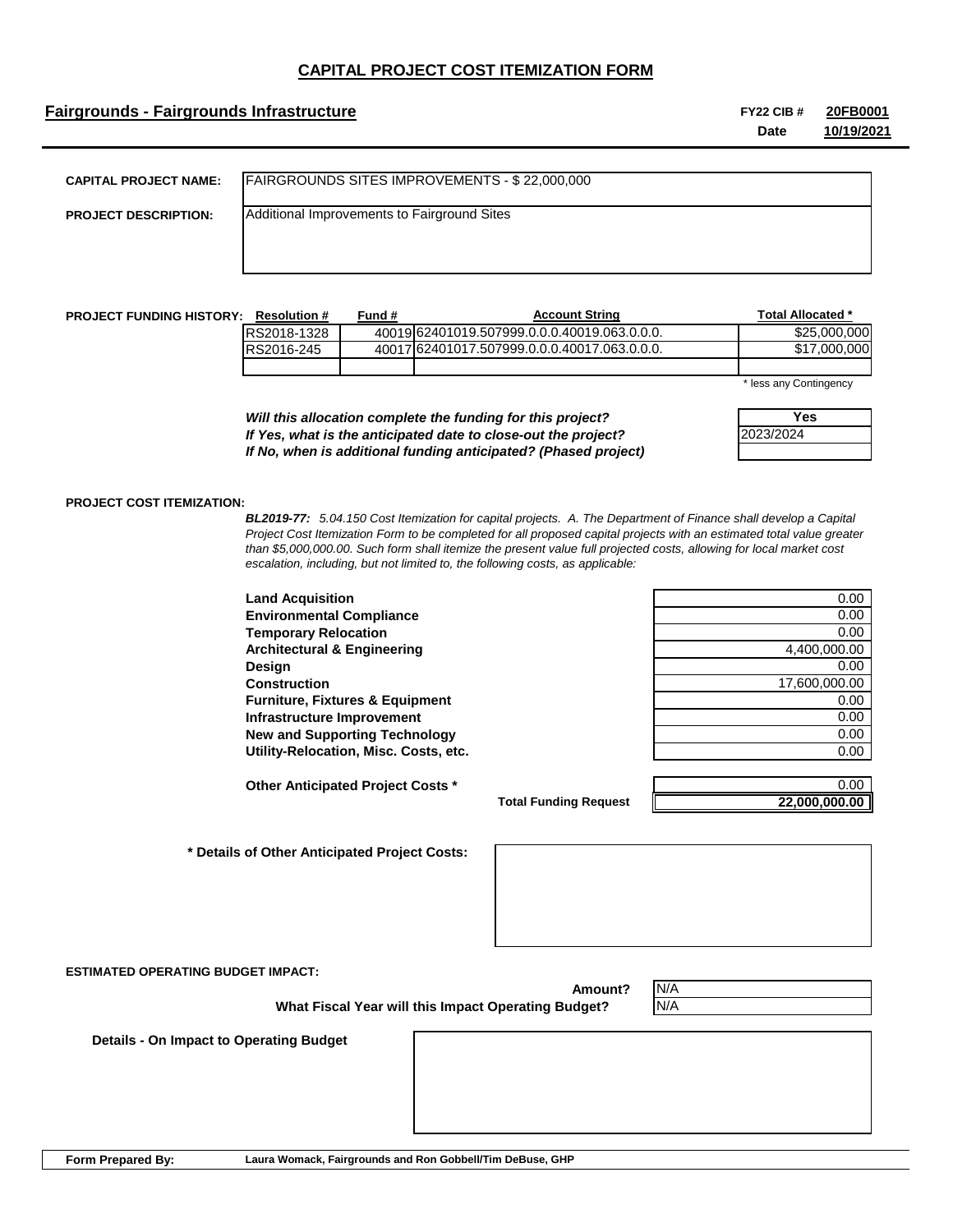## **WATER - Stormwater CIB #:**

**Date 09WS0025 10/19/2021**

| CAPITAL PROJECT NAME:       | STORMWATER - CAPITAL CONSTRUCTION / REMEDIAL MAINTENANCE IN GSD - \$12,550,000 |
|-----------------------------|--------------------------------------------------------------------------------|
| <b>PROJECT DESCRIPTION:</b> | Major Capital Construction                                                     |
|                             |                                                                                |
|                             |                                                                                |

| <b>PROJECT FUNDING HISTORY:</b> | <b>Resolution #</b> | Fund # | <b>Account String</b>                   |     | Total Allocated * |
|---------------------------------|---------------------|--------|-----------------------------------------|-----|-------------------|
|                                 | RS2021-757          | 41021  | 165401021.507999.0.0.0.41021.065.0.0.0. |     | \$19,830,000      |
|                                 | RS2018-1454         | 41119  | 65411119.507999.0.0.0.41119.065.0.0.0.  |     | \$20,000,000      |
|                                 | RS2017-963          | 41118  | 165411118.507999.0.0.0.41118.065.0.0.0. |     | \$10,000,000      |
|                                 |                     |        |                                         | . . | - -               |

\* less any Contingency

**No**

Annual Recurring Project

*Will this allocation complete the funding for this project? If Yes, what is the anticipated date to close-out the project? If No, when is additional funding anticipated? (Phased project)*

#### **PROJECT COST ITEMIZATION:**

*BL2019-77: 5.04.150 Cost Itemization for capital projects. A. The Department of Finance shall develop a Capital Project Cost Itemization Form to be completed for all proposed capital projects with an estimated total value greater than \$5,000,000.00. Such form shall itemize the present value full projected costs, allowing for local market cost escalation, including, but not limited to, the following costs, as applicable:*

| <b>Land Acquisition</b>                    | 0.00          |
|--------------------------------------------|---------------|
| <b>Environmental Compliance</b>            | 0.00          |
| <b>Temporary Relocation</b>                | 0.00          |
| <b>Architectural Engineering</b>           | 0.00          |
| Design                                     | 0.00          |
| <b>Construction</b>                        | 0.00          |
| <b>Furniture, Fixtures &amp; Equipment</b> | 0.00          |
| Infrastructure Improvement                 | 12,550,000.00 |
| <b>New and Supporting Technology</b>       | 0.00          |
| Utility-Relocation, Misc. Costs, etc.      | 0.00          |

**Other Anticipated Project Costs \*** 0.00 **1.000 1.000 1.000 1.000 1.000 1.000 1.000 1.000 1.000 1.000 1.000 1.000 1.000 1.000 1.000 1.000 1.000 1.000 1.000 1.000 1.000 1.000 1.000 1.000 1.000 1.000 1.000 1.000 1.000 1.000** 

 **\* Details of Other Anticipated Project Costs:** 

**Infrastructure Improvement** 12,550,000.00

**Total Funding Request**

**12,550,000.00**

*N / A*

**ESTIMATED OPERATING BUDGET IMPACT:**

 **What Fiscal Year will this Impact Operating Budget?**

0.00

**n Impact to Operating Budget** 

There is no impact to the operating budget.

**Amount?**

**Form Prepared By:**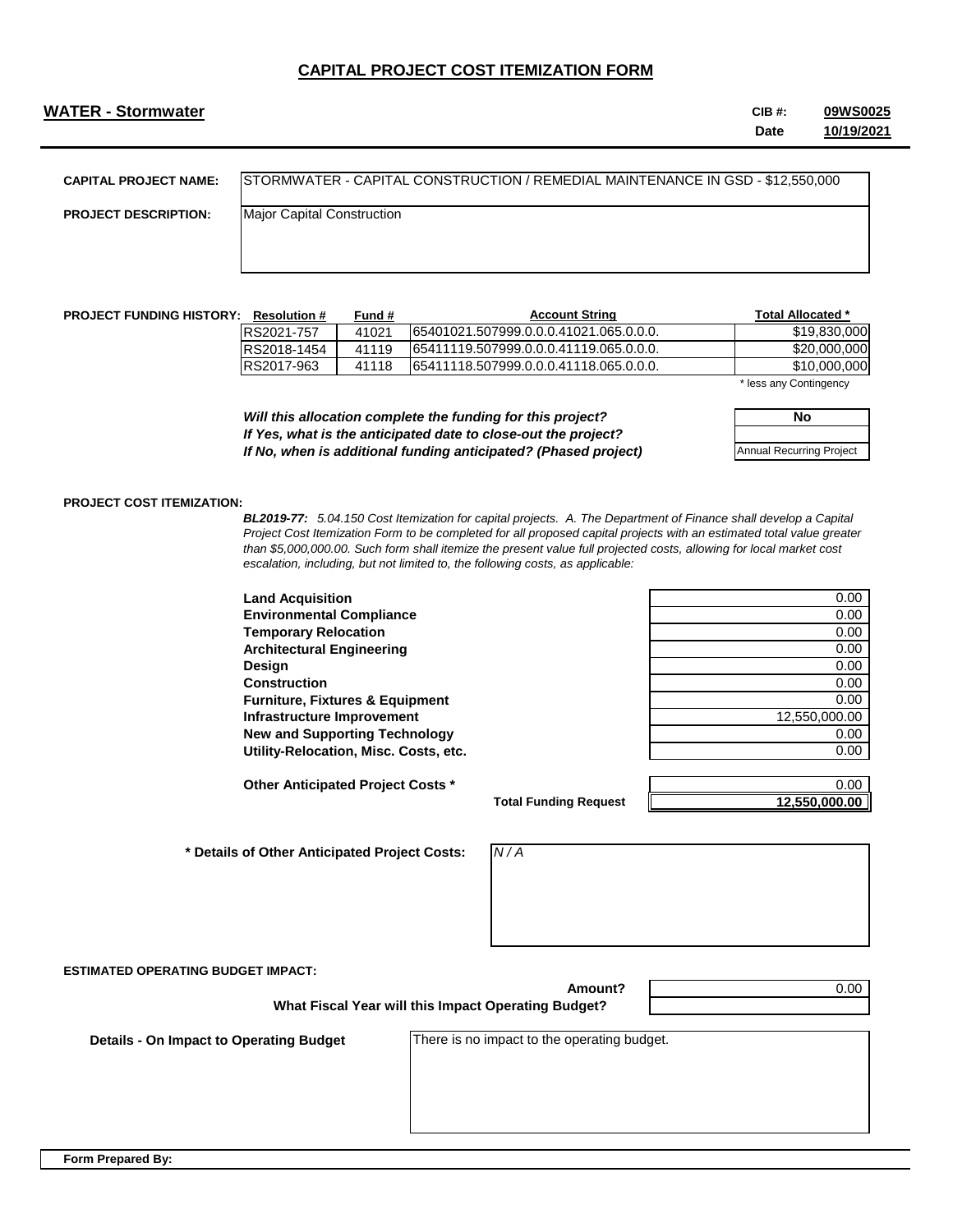## **MNPS - Hillwood High School CIB #**

**Date 16BE0014 10/19/2021**

| <b>CAPITAL PROJECT NAME:</b> | HILLWOOD HIGH SCHOOL - REPLACE - 1,600 STUDENTS - FF&E in Year 3 - \$29,000,000 |
|------------------------------|---------------------------------------------------------------------------------|
| <b>PROJECT DESCRIPTION:</b>  | Hillwood High School - Replace - 1,600 Students - FF&E in Year 3 - \$29,000,000 |
|                              |                                                                                 |

| <b>PROJECT FUNDING HISTORY:</b> | <b>Resolution #</b> | Fund # | <b>Account String</b>                  | Total Allocated * |
|---------------------------------|---------------------|--------|----------------------------------------|-------------------|
|                                 | RS2021-757          | 45021  | 80401021.507999.0.0.0.45021.080.0.0.0. | \$100,000,000     |
|                                 | RS2018-1454         | 45119  | 80401119.507999.0.0.0.45119.080.0.0.0. | \$10,000,000      |
|                                 |                     |        |                                        |                   |

\* less any Contingency

**Yes** Aug-23

*Will this allocation complete the funding for this project? If Yes, what is the anticipated date to close-out the project? If No, when is additional funding anticipated? (Phased project)*

#### **PROJECT COST ITEMIZATION:**

*BL2019-77: 5.04.150 Cost Itemization for capital projects. A. The Department of Finance shall develop a Capital Project Cost Itemization Form to be completed for all proposed capital projects with an estimated total value greater than \$5,000,000.00. Such form shall itemize the present value full projected costs, allowing for local market cost escalation, including, but not limited to, the following costs, as applicable:*

**Land Acquisition** 0.00 **Environmental Compliance** 0.00 **Temporary Relocation** 0.00 **Architectural Engineering 2.000 and 2.000 and 2.000 and 2.000 and 2.000 and 2.000 and 2.000 and 2.000 and 2.000 and 2.000 and 2.000 and 2.000 and 2.000 and 2.000 and 2.000 and 2.000 and 2.000 and 2.000 and 2.000 and 2.000 Design** 0.00 **Construction** 22,000,000.00 **Furniture, Fixtures & Equipment** 4,000,000.00 **Infrastructure Improvement** 0.00 **New and Supporting Technology** 2,500,000.00 **Utility-Relocation, Misc. Costs, etc.** 0.00

**Other Anticipated Project Costs \*** 500,000.00

 **\* Details of Other Anticipated Project Costs:** 

*Project Management Services*

**Total Funding Request**

**ESTIMATED OPERATING BUDGET IMPACT:**

**Amount?**

0.00

**29,000,000.00**

 **What Fiscal Year will this Impact Operating Budget?**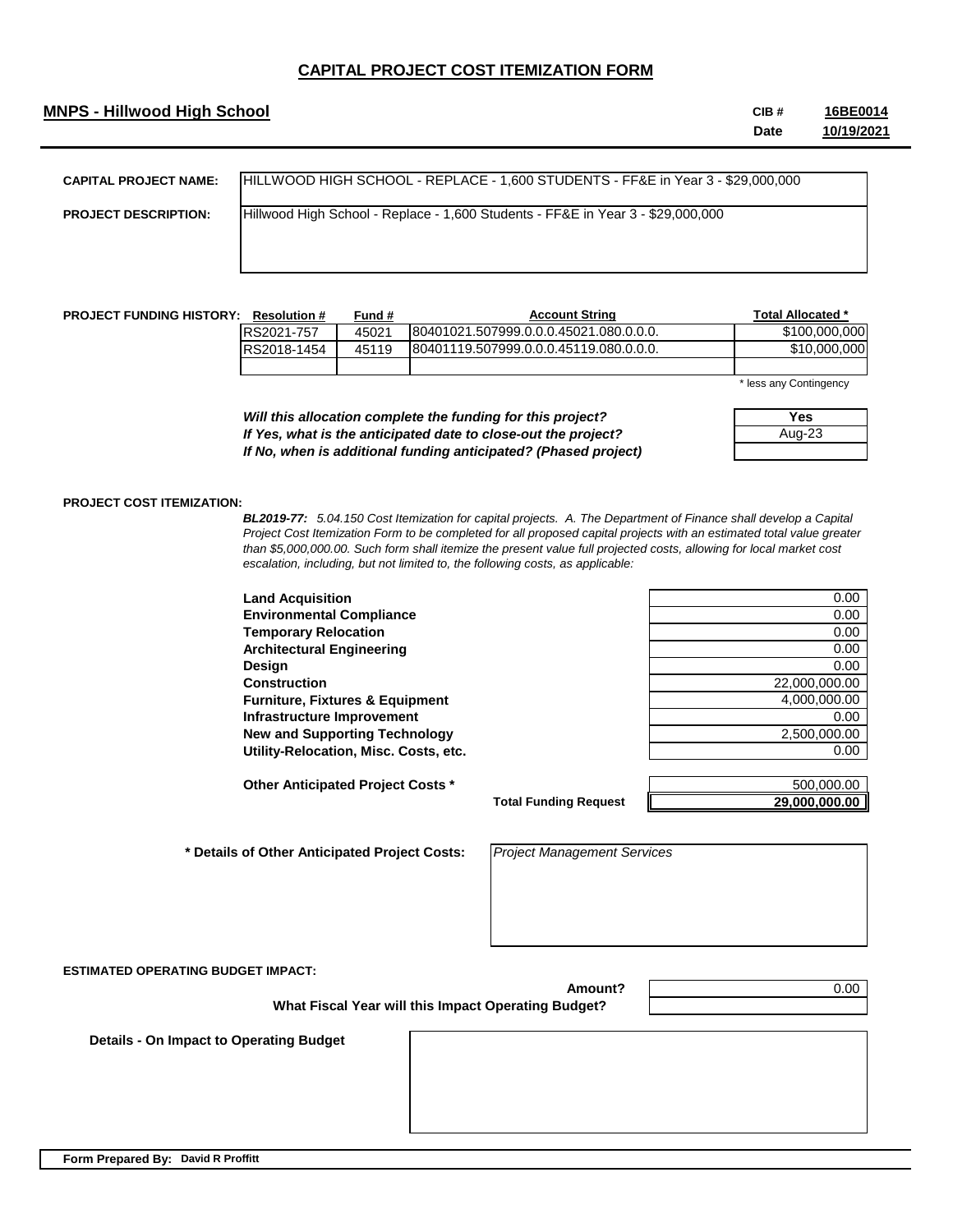## **MNPS - Antioch Cluster Elementary - Land CIB #**

**Date 17BE0014 10/20/2021**

| <b>CAPITAL PROJECT NAME:</b> | MNPS - LAND ACQUISITIONS - \$ 6,000,000 |
|------------------------------|-----------------------------------------|
| <b>PROJECT DESCRIPTION:</b>  | <b>MNPS Land Acquisitions</b>           |
|                              |                                         |

| <b>PROJECT FUNDING HISTORY:</b> | <b>Resolution #</b> | Fund # | <b>Account String</b>                   |     | Total Allocated * |
|---------------------------------|---------------------|--------|-----------------------------------------|-----|-------------------|
|                                 | RS2017-963          | 45118  | 80402118.507999.0.0.0.45118.080.0.0.0.  |     | \$2,300,000       |
|                                 | RS2017-713          | 45018  | 180402018.507999.0.0.0.45018.080.0.0.0. |     | \$10,200,000      |
|                                 | RS2016-245          | 45017  | 180404517.507999.0.0.0.45017.080.0.0.0. |     | \$4,400,000       |
|                                 |                     |        |                                         | . . |                   |

\* less any Contingency

**Yes**

*Will this allocation complete the funding for this project? If Yes, what is the anticipated date to close-out the project? If No, when is additional funding anticipated? (Phased project)*

 **What Fiscal Year will this Impact Operating Budget?**

#### **PROJECT COST ITEMIZATION:**

*BL2019-77: 5.04.150 Cost Itemization for capital projects. A. The Department of Finance shall develop a Capital Project Cost Itemization Form to be completed for all proposed capital projects with an estimated total value greater than \$5,000,000.00. Such form shall itemize the present value full projected costs, allowing for local market cost escalation, including, but not limited to, the following costs, as applicable:*

**Land Acquisition Environmental Compliance Temporary Relocation Architectural Engineering Design** 0.00 **Construction Furniture, Fixtures & Equipment Infrastructure Improvement New and Supporting Technology Utility-Relocation, Misc. Costs, etc.** 

**Other Anticipated Project Costs \*** 0.00

 **\* Details of Other Anticipated Project Costs:** 

| 6,000,000.00 |
|--------------|
| 0.00         |
| 0.00         |
| 0.00         |
| 0.00         |
| 0.00         |
| 0.00         |
| 0.00         |
| 0.00         |
| 0.00         |

**Total Funding Request**

**6,000,000.00**

*n/a*

**ESTIMATED OPERATING BUDGET IMPACT:**

**Amount?**

0.00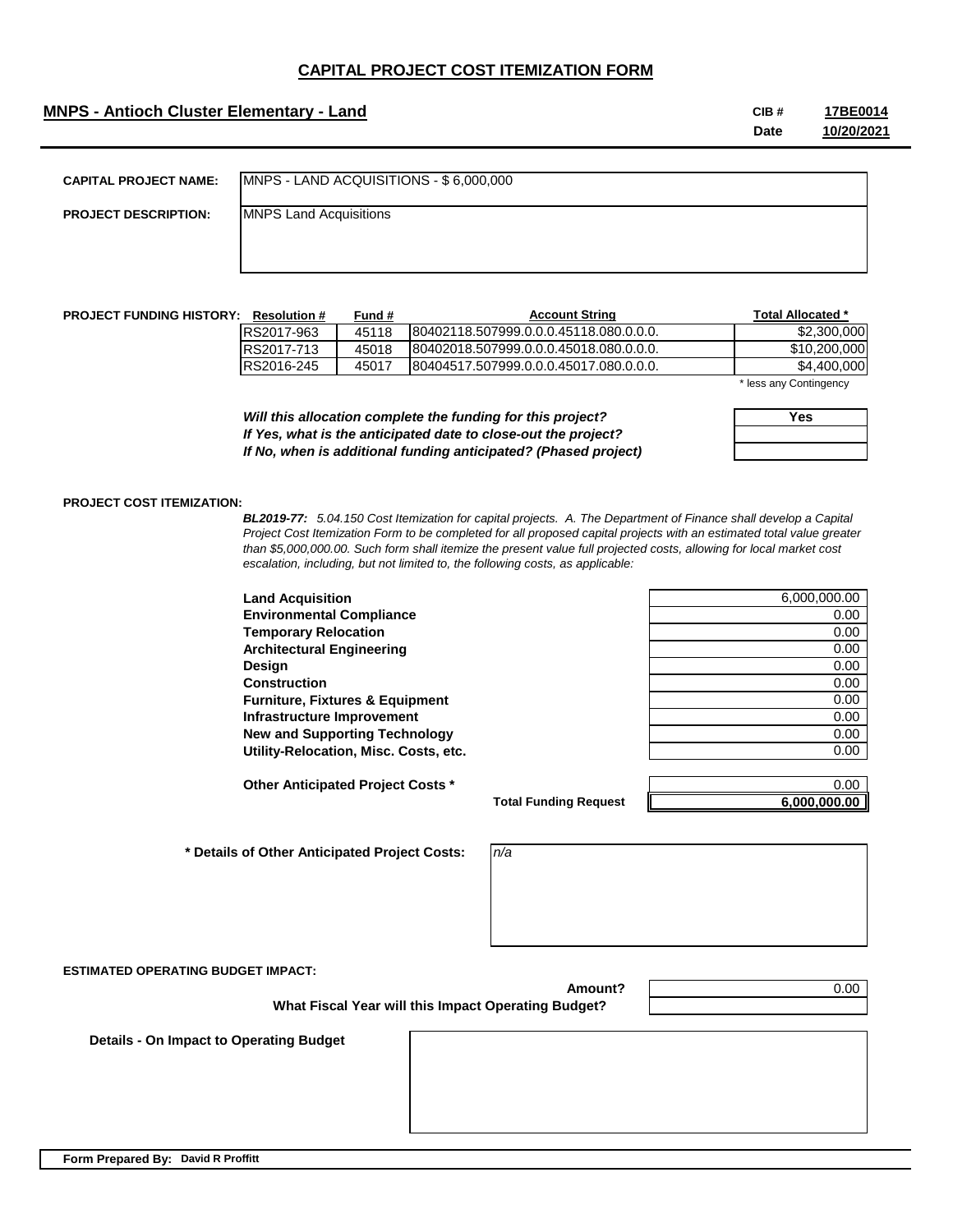## **MNPS - Misc. District-Wide Projects CIB #**

**Date 18BE0019 10/20/2021**

| <b>CAPITAL PROJECT NAME:</b> | IMNPS - District-Wide Projects - \$85,000,000                                                                                                          |
|------------------------------|--------------------------------------------------------------------------------------------------------------------------------------------------------|
| <b>PROJECT DESCRIPTION:</b>  | Miscellaneous District-Wide Projects [Electrical Upgrades, HVAC Upgrades, Roof Repair / Replacement,<br>Paving, Plumbing, Emergency Contingency, etc.] |

| <b>PROJECT FUNDING HISTORY:</b> | <b>Resolution #</b> | Fund # | <b>Account String</b> | Total Allocated *                                                         |
|---------------------------------|---------------------|--------|-----------------------|---------------------------------------------------------------------------|
|                                 | <b>IRS2021-737</b>  | 45021  |                       | 67.850.000                                                                |
|                                 | <b>RS2020-213</b>   | 45220  |                       | 46.350.000                                                                |
|                                 | RS2018-1454         | 45119  |                       | 36,000,000                                                                |
|                                 |                     |        |                       | $\bullet$ Is a substant $\bullet$ substant and solve the set of $\bullet$ |

less any Contingency

*Will this allocation complete the funding for this project? If Yes, what is the anticipated date to close-out the project? If No, when is additional funding anticipated? (Phased project)* **No** Reoccuring annual needs

#### **PROJECT COST ITEMIZATION:**

*BL2019-77: 5.04.150 Cost Itemization for capital projects. A. The Department of Finance shall develop a Capital Project Cost Itemization Form to be completed for all proposed capital projects with an estimated total value greater than \$5,000,000.00. Such form shall itemize the present value full projected costs, allowing for local market cost escalation, including, but not limited to, the following costs, as applicable:*

**Land Acquisition** 0.00 **Environmental Compliance** 925,000.00 **Temporary Relocation** 0.00 **Architectural Engineering** 4,250,000.00 **Design** 0.00 **Construction** 59,698,000.00 **Furniture, Fixtures & Equipment** 300,000.00 **Infrastructure Improvement** 19,827,000.00 **New and Supporting Technology 6.000 and Supporting Technology 6.000 and Supporting Technology 6.000 and Supporting Technology 6.000 and Supporting Technology 6.000 and Supporting Technology 6.000 and Supporting Technology Utility-Relocation, Misc. Costs, etc.** 0.00

**Other Anticipated Project Costs \***  $\qquad \qquad$  6,500,000.00

 **\* Details of Other Anticipated Project Costs:** 

**Total Funding Request**

**85,000,000.00**

Project Management Services, Bus and White Fleet replacement

**ESTIMATED OPERATING BUDGET IMPACT:**

**Amount? What Fiscal Year will this Impact Operating Budget?**

0.00

 **Details - On Impact to Operating Budget**

This capital funding for deferred maintenance and building component replacements will relieve general operational budget by reducing repairs and service costs which in turn allow resources to be redirected to other repair/maintenance needs in the district. Actual operating budget impact can not be quantified until project completion.

FY 2023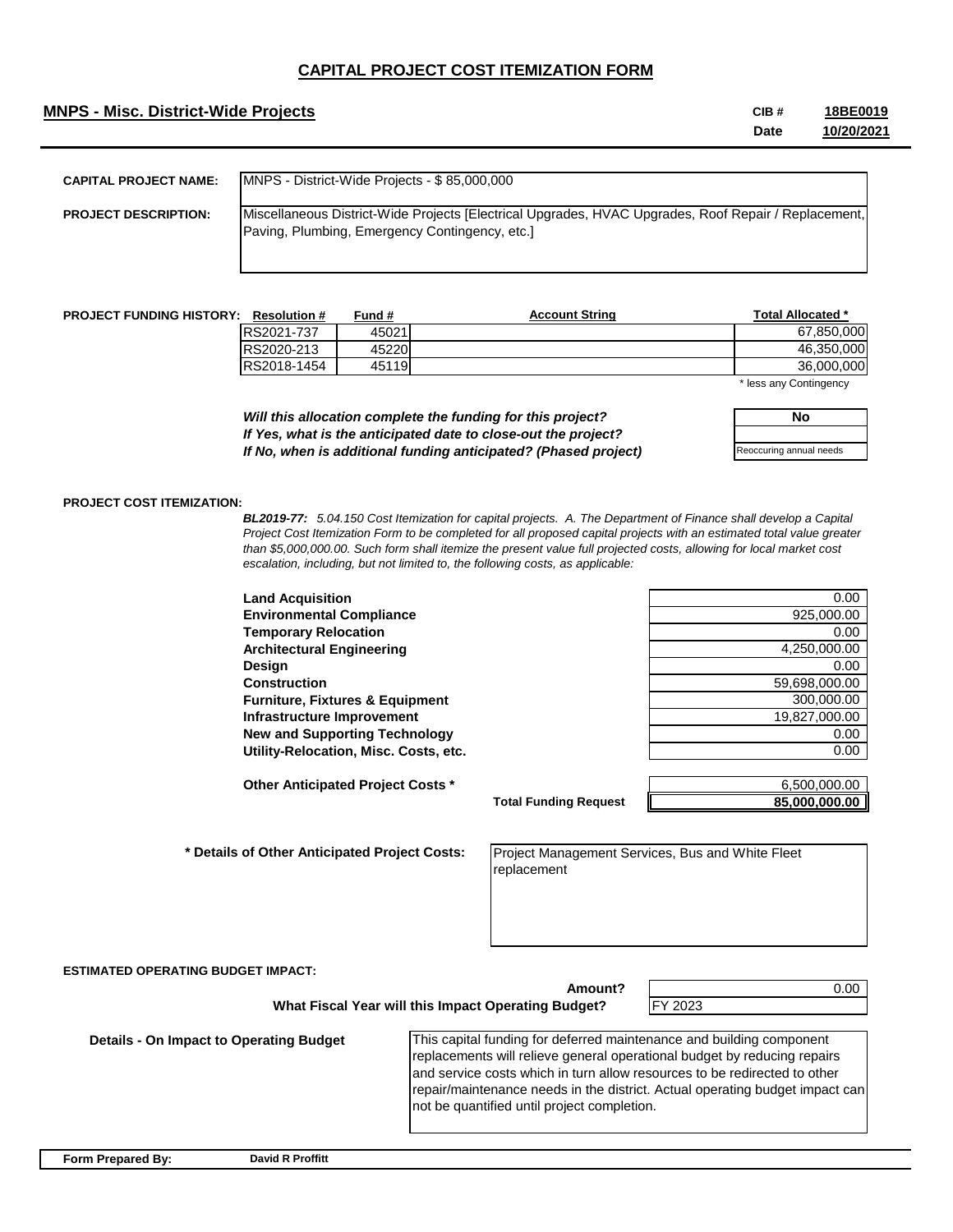## **Planning / NDOT - 2nd Ave Recovery CIB #**

**Date 22PW0014 10/20/2021**

| <b>CAPITAL PROJECT NAME:</b> | ISECOND AVENUE & RIVERFRONT RECONSTRUCTION - \$20,000,000                                                                                                                                                                                               |
|------------------------------|---------------------------------------------------------------------------------------------------------------------------------------------------------------------------------------------------------------------------------------------------------|
| <b>PROJECT DESCRIPTION:</b>  | Christmas Blast Recovery for Design of Utilities, Land, Transportation, and Streetscaping Along Second<br>Avenue North and First Avenue North, plus Construction for Second Avenue North, and open concept<br><b>Icoordination for Riverfront Park.</b> |

| <b>PROJECT FUNDING HISTORY: Resolution #</b> | Fund # | <b>Account String</b> | <b>Total Allocated *</b> |
|----------------------------------------------|--------|-----------------------|--------------------------|
|                                              |        | N/<br>$\overline{P}$  |                          |
|                                              |        |                       |                          |
|                                              |        |                       |                          |
|                                              |        |                       |                          |

\* less any Contingency

*Will this allocation complete the funding for this project? If Yes, what is the anticipated date to close-out the project? If No, when is additional funding anticipated? (Phased project)*

| Nο                     |
|------------------------|
| Jan. 1. 2024           |
| *Additional funds will |
| be requested for 1st   |
| Ave and Riverforont    |

#### **PROJECT COST ITEMIZATION:**

*BL2019-77: 5.04.150 Cost Itemization for capital projects. A. The Department of Finance shall develop a Capital Project Cost Itemization Form to be completed for all proposed capital projects with an estimated total value greater than \$5,000,000.00. Such form shall itemize the present value full projected costs, allowing for local market cost escalation, including, but not limited to, the following costs, as applicable:*

| <b>Land Acquisition</b>                    | 0.00          |
|--------------------------------------------|---------------|
| <b>Environmental Compliance</b>            | 0.00          |
| <b>Temporary Relocation</b>                | 0.00          |
| <b>Architectural Engineering</b>           | 0.00          |
| Design                                     | 5,000,000.00  |
| <b>Construction</b>                        | 12,000,000.00 |
| <b>Furniture, Fixtures &amp; Equipment</b> | 0.00          |
| Infrastructure Improvement                 | 0.00          |
| <b>New and Supporting Technology</b>       | 0.00          |
| Utility-Relocation, Misc. Costs, etc.      | 0.00          |
|                                            |               |
| Other Anticipated Project Costs *          | 3,000,000.00  |

**Total Funding Request**

**Amount?**

| 3.000.000.00  |
|---------------|
| 20,000,000.00 |

Project Management, Community Engagement, Unknowns

**ESTIMATED OPERATING BUDGET IMPACT:**

 **What Fiscal Year will this Impact Operating Budget?**

0.00 N/A

 **Details - On Impact to Operating Budget**

**Form Prepared By: George Rooker**

 **\* Details of Other Anticipated Project Costs:**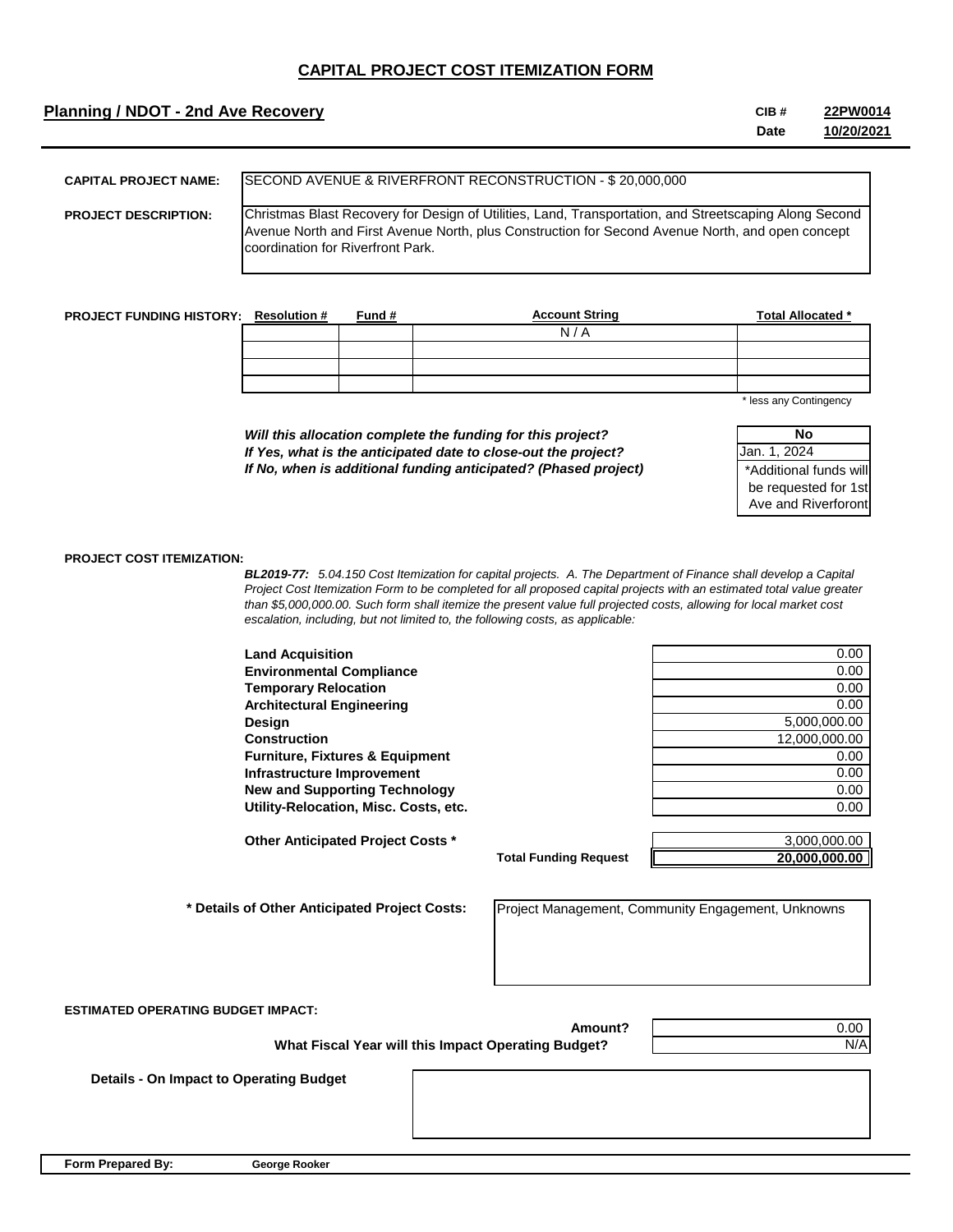## **NDOT - State of Good Repair CIB #**

#### **Date 22PW0002 10/20/2021**

| <b>CAPITAL PROJECT NAME:</b> | <b>ISTATE OF GOOD REPAIR</b>                                                                                                                                                                                                     |
|------------------------------|----------------------------------------------------------------------------------------------------------------------------------------------------------------------------------------------------------------------------------|
| <b>PROJECT DESCRIPTION:</b>  | State of Good Repair is funding to cover annual paving and sidewalk repair budgets. It also fully<br>addresses the backlog of paving, bridge, street/bridge lighting, and brings non-ADA compliant<br>sidewalks into compliance. |

| <b>PROJECT FUNDING HISTORY: Resolution #</b> |            | Fund # | <b>Account String</b>                  | Total Allocated * |
|----------------------------------------------|------------|--------|----------------------------------------|-------------------|
|                                              | RS2021-757 | 42021  | 42403021.507999.0.0.0.42021.042.0.0.0. | \$30,000,000      |
|                                              |            |        | 42405021.507999.0.0.0.42021.042.0.0.0. | \$7.750,000       |
|                                              |            |        | 42406021.507999.0.0.0.42021.042.0.0.0. | \$2,250,000       |
|                                              |            |        |                                        |                   |

\* less any Contingency

*Will this allocation complete the funding for this project? If Yes, what is the anticipated date to close-out the project? If No, when is additional funding anticipated? (Phased project)*

| No       |  |
|----------|--|
|          |  |
| on going |  |

#### **PROJECT COST ITEMIZATION:**

*BL2019-77: 5.04.150 Cost Itemization for capital projects. A. The Department of Finance shall develop a Capital Project Cost Itemization Form to be completed for all proposed capital projects with an estimated total value greater than \$5,000,000.00. Such form shall itemize the present value full projected costs, allowing for local market cost escalation, including, but not limited to, the following costs, as applicable:*

**Land Acquisition** 0.00 **Environmental Compliance 0.00 COMPLIANCE 10 <b>COMPLIANCE 10 COMPLIANCE 10 COMPLIANCE 10 COMPLIANCE 10 COMPLIANCE 10 COMPLIANCE 10 COMPLIANCE 10 COMPLIANCE 10 COMPLIANCE 10 COMPLIANCE 10 COMPLIANCE 1 Temporary Relocation CONSIDERING CONSIDERING CONSIDERING CONSIDERING CONSIDERING CONSIDERING CONSIDERING CONSIDERING CONSIDERING CONSIDERING CONSIDERING CONSIDERING CONSIDERING CONSIDERING CONSIDERING CONSIDERING CONSID Architectural Engineering** 0.00 **Design** 750,000.00 **Construction** 44,500,000.00 **Furniture, Fixtures & Equipment** 0.00 **Infrastructure Improvement** 0.00 **New and Supporting Technology 6.000 and Supporting Technology 6.000 and Supporting Technology 6.000 and Supporting Technology 6.000 and Supporting Technology 6.000 and Supporting Technology 6.000 and Supporting Technology** 

Utility-Relocation, Misc. Costs, etc. 4,750,000.00

**Other Anticipated Project Costs \*** 0.00 **1.000 1.000 1.000 1.000 1.000 1.000 1.000 1.000 1.000 1.000 1.000 1.000 1.000 1.000 1.000 1.000 1.000 1.000 1.000 1.000 1.000 1.000 1.000 1.000 1.000 1.000 1.000 1.000 1.000 1.000** 

**Total Funding Request**

**50,000,000.00**

 **\* Details of Other Anticipated Project Costs:** 



**ESTIMATED OPERATING BUDGET IMPACT:**

 **What Fiscal Year will this Impact Operating Budget?**

0.00 N/A

 **Details - On Impact to Operating Budget**

**Form Prepared By: Shanna Whitelaw**

**Amount?**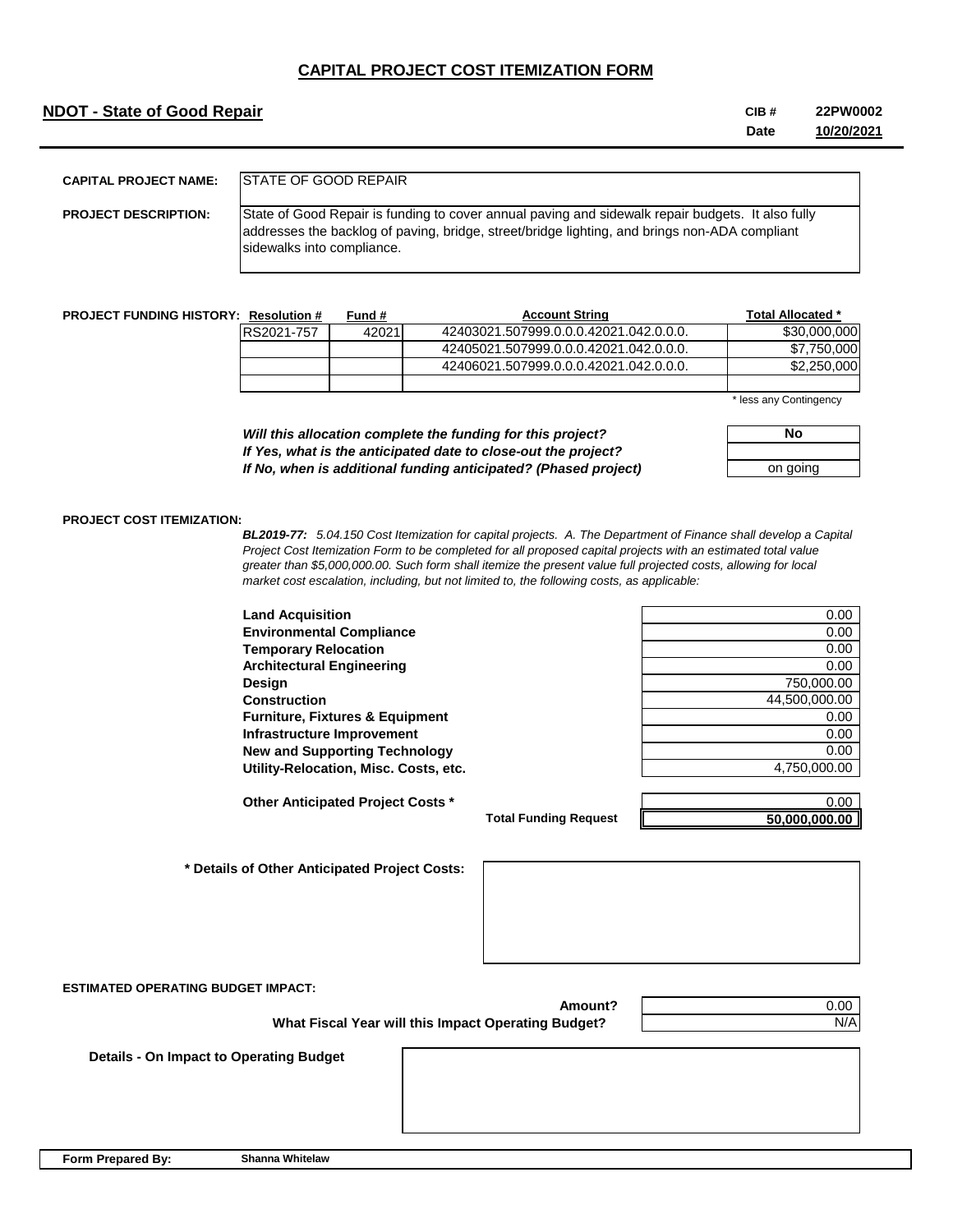| <b>NDOT - Restoration &amp; Resiliency</b> |                                                                                                                                                                                                                                                                     | $CIB$ #s | 22PW0003 | 22PW0004 | 22PW0005<br>Date | 22PW0007<br>10/20/2021 |
|--------------------------------------------|---------------------------------------------------------------------------------------------------------------------------------------------------------------------------------------------------------------------------------------------------------------------|----------|----------|----------|------------------|------------------------|
| <b>CAPITAL PROJECT NAME:</b>               | Restoration & Resiliency, State Routes, Partnership Funding and Innovation/Sustainability Corridors - \$<br>45,000,000                                                                                                                                              |          |          |          |                  |                        |
| <b>PROJECT DESCRIPTION:</b>                | Restoration & Resiliency for areas hit by unforeseen events. State Routes & Partnership Funding for<br>partnerships with TDOT/federal/state/public private entities. Innovation & Sustainability Corridors are<br>living labs for technology/sustainability pilots. |          |          |          |                  |                        |

| <b>PROJECT FUNDING HISTORY: Resolution #</b> | Fund # | <b>Account String</b> | Total Allocated *      |
|----------------------------------------------|--------|-----------------------|------------------------|
|                                              |        | N/A                   |                        |
|                                              |        |                       |                        |
|                                              |        |                       |                        |
|                                              |        |                       |                        |
|                                              |        |                       | * loca any Contingency |

ss any Contingency

| NΟ       |  |
|----------|--|
|          |  |
| on going |  |

**Land Acquisition** 20,000,000.00

## *Will this allocation complete the funding for this project? If Yes, what is the anticipated date to close-out the project? If No, when is additional funding anticipated? (Phased project)*

### **PROJECT COST ITEMIZATION:**

*BL2019-77: 5.04.150 Cost Itemization for capital projects. A. The Department of Finance shall develop a Capital Project Cost Itemization Form to be completed for all proposed capital projects with an estimated total value greater than \$5,000,000.00. Such form shall itemize the present value full projected costs, allowing for local market cost escalation, including, but not limited to, the following costs, as applicable:*

| <b>Land Acquisition</b>                    | 20,000,000.00 |
|--------------------------------------------|---------------|
| <b>Environmental Compliance</b>            | 0.00          |
| <b>Temporary Relocation</b>                | 0.00          |
| <b>Architectural Engineering</b>           | 0.00          |
| Design                                     | 5,000,000.00  |
| <b>Construction</b>                        | 15,000,000.00 |
| <b>Furniture, Fixtures &amp; Equipment</b> | 0.00          |
| Infrastructure Improvement                 | 0.00          |
| <b>New and Supporting Technology</b>       | 0.00          |
| Utility-Relocation, Misc. Costs, etc.      | 5.000.000.00  |
| Other Anticipated Project Costs *          | 0.00          |
|                                            |               |

| 0.00          |
|---------------|
| 0.00          |
| 0.00          |
| 5,000,000.00  |
| 15,000,000.00 |
| 0.00          |
| 0.00          |
| 0.00          |
| 5,000,000.00  |
|               |

**Total Funding Request**

**45,000,000.00**

 **\* Details of Other Anticipated Project Costs:** 

| s: |  |  |  |
|----|--|--|--|
|    |  |  |  |
|    |  |  |  |
|    |  |  |  |

**Amount?**

**ESTIMATED OPERATING BUDGET IMPACT:**

 **What Fiscal Year will this Impact Operating Budget?**

0.00 N/A

 **Details - On Impact to Operating Budget**

**Form Prepared By: Shanna Whitelaw**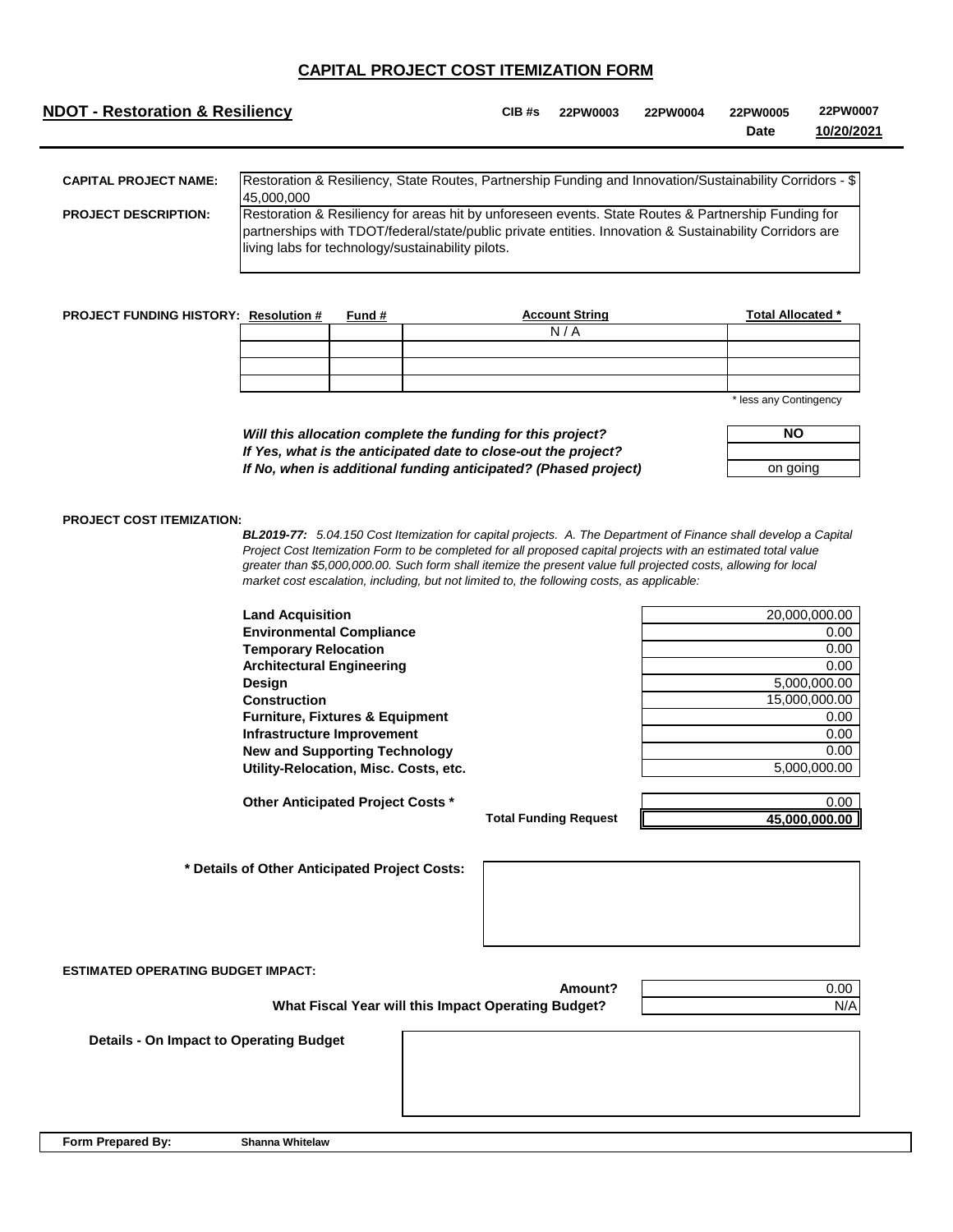## **NDOT - Traffic Management Systems CIB #**

**Date 22PW0007 10/20/2021**

| <b>CAPITAL PROJECT NAME:</b> | TRAFFIC MANAGEMENT SYSTEMS - SIGNAL UPGRADES - \$ 7,000,000                                                                                                                                                                    |
|------------------------------|--------------------------------------------------------------------------------------------------------------------------------------------------------------------------------------------------------------------------------|
| <b>PROJECT DESCRIPTION:</b>  | Traffic Management Systems/Signal Upgrades funding will implement the recommendations of the<br>system evaluation currently underway. Significant reductions in travel time as well as safety<br>improvements are anticipated. |

| <b>PROJECT FUNDING HISTORY:</b> | <b>Resolution #</b> | Fund # | <b>Account String</b>                  | <b>Total Allocated *</b> |
|---------------------------------|---------------------|--------|----------------------------------------|--------------------------|
|                                 | RS2021-757          | 42021  | 42414021.507999.0.0.0.42021.042.0.0.0. | \$5,300,000              |
|                                 |                     |        |                                        |                          |
|                                 |                     |        |                                        |                          |
|                                 |                     |        |                                        |                          |
|                                 |                     |        |                                        | * loca any Contingency   |

less any Contingency

| Will this allocation complete the funding for this project?     |
|-----------------------------------------------------------------|
| If Yes, what is the anticipated date to close-out the project?  |
| If No, when is additional funding anticipated? (Phased project) |

| <b>NO</b> |  |
|-----------|--|
|           |  |
| on going  |  |

### **PROJECT COST ITEMIZATION:**

*BL2019-77: 5.04.150 Cost Itemization for capital projects. A. The Department of Finance shall develop a Capital Project Cost Itemization Form to be completed for all proposed capital projects with an estimated total value greater than \$5,000,000.00. Such form shall itemize the present value full projected costs, allowing for local market cost escalation, including, but not limited to, the following costs, as applicable:*

| <b>Land Acquisition</b>                    | 0.00         |
|--------------------------------------------|--------------|
| <b>Environmental Compliance</b>            | 0.00         |
| <b>Temporary Relocation</b>                | 0.00         |
| <b>Architectural Engineering</b>           | 0.00         |
| Design                                     | 2,000,000.00 |
| <b>Construction</b>                        | 5,000,000.00 |
| <b>Furniture, Fixtures &amp; Equipment</b> | 0.00         |
| Infrastructure Improvement                 | 0.00         |
| <b>New and Supporting Technology</b>       | 0.00         |
| Utility-Relocation, Misc. Costs, etc.      | 0.00         |
| Other Anticipated Project Costs *          | 0.00         |

**Total Funding Request**

**7,000,000.00**

 **\* Details of Other Anticipated Project Costs:** 

**ESTIMATED OPERATING BUDGET IMPACT:**

**Amount? What Fiscal Year will this Impact Operating Budget?**

0.00 N/A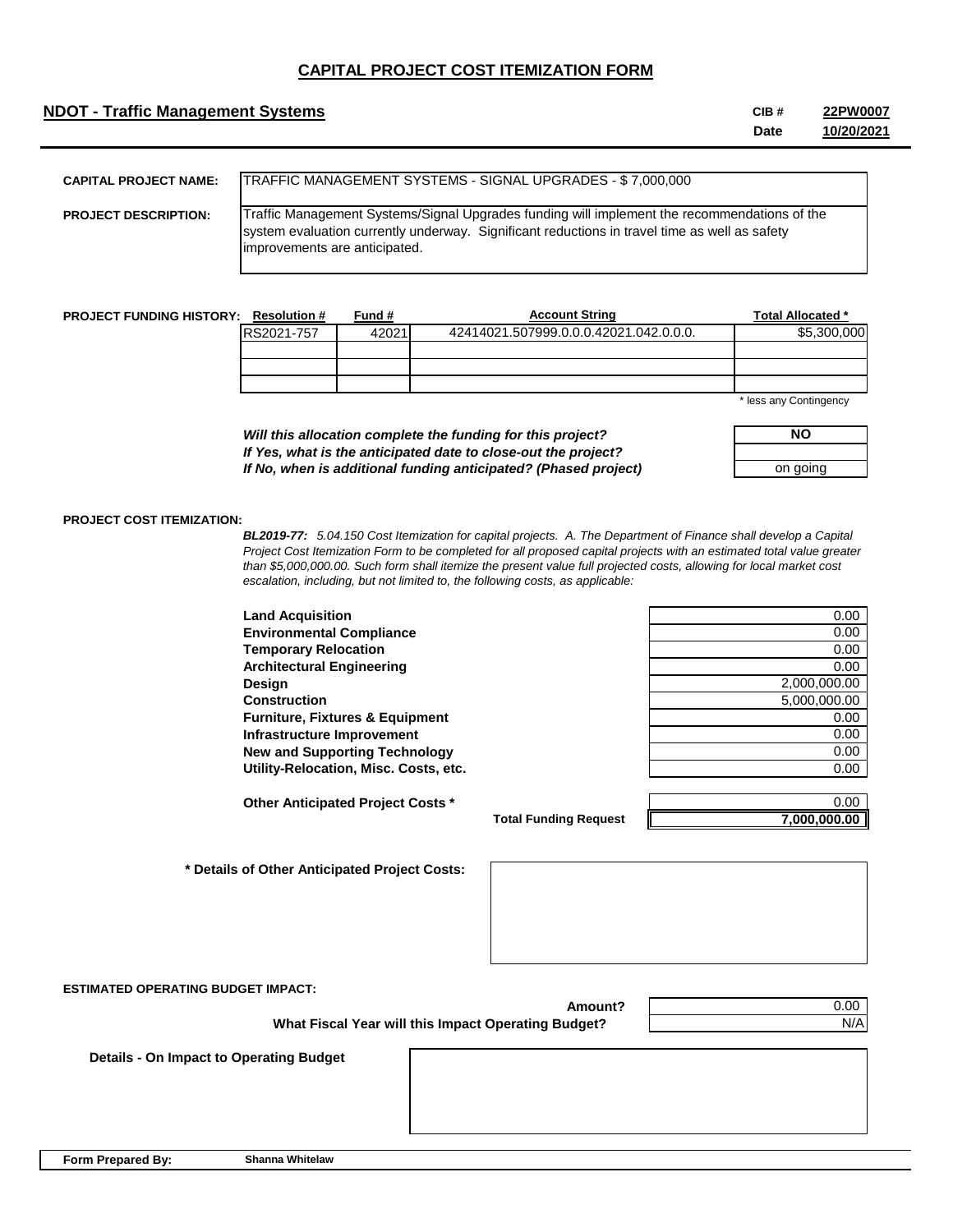## **NDOT - Safety / Vision Zero / Traffic Calming <b>CIB #** CIB #

**Date 22PW0005 10/20/2021**

| <b>CAPITAL PROJECT NAME:</b> | SAFETY / VISION ZERO / TRAFFIC CALMING - \$ 5,000,000                                                                                                                                                                              |
|------------------------------|------------------------------------------------------------------------------------------------------------------------------------------------------------------------------------------------------------------------------------|
| <b>PROJECT DESCRIPTION:</b>  | Safety/Vision Zero/Traffic Calming programs would serve to address the existing backlog of traffic<br>calming requests maintained by MPW as well as to address operation safety improvements in the<br>highest accident locations. |

| <b>PROJECT FUNDING HISTORY:</b> | <b>Resolution #</b> | Fund # | <b>Account String</b>                  | <b>Total Allocated *</b> |
|---------------------------------|---------------------|--------|----------------------------------------|--------------------------|
|                                 | RS2021-757          | 42021  | 42410021.507999.0.0.0.42021.042.0.0.0. | \$15,000,000             |
|                                 |                     |        |                                        |                          |
|                                 |                     |        |                                        |                          |
|                                 |                     |        |                                        |                          |
|                                 |                     |        |                                        | $*$ loss any Contingency |

less any Contingency

| Will this allocation complete the funding for this project?     |
|-----------------------------------------------------------------|
| If Yes, what is the anticipated date to close-out the project?  |
| If No, when is additional funding anticipated? (Phased project) |

| <b>NO</b> |  |
|-----------|--|
|           |  |
| on going  |  |

### **PROJECT COST ITEMIZATION:**

*BL2019-77: 5.04.150 Cost Itemization for capital projects. A. The Department of Finance shall develop a Capital Project Cost Itemization Form to be completed for all proposed capital projects with an estimated total value greater than \$5,000,000.00. Such form shall itemize the present value full projected costs, allowing for local market cost escalation, including, but not limited to, the following costs, as applicable:*

| <b>Land Acquisition</b>                    | 0.00         |
|--------------------------------------------|--------------|
| <b>Environmental Compliance</b>            | 0.00         |
| <b>Temporary Relocation</b>                | 0.00         |
| <b>Architectural Engineering</b>           | 0.00         |
| <b>Design</b>                              | 500.000.00   |
| <b>Construction</b>                        | 4.000.000.00 |
| <b>Furniture, Fixtures &amp; Equipment</b> | 0.00         |
| Infrastructure Improvement                 | 0.00         |
| <b>New and Supporting Technology</b>       | 0.00         |
| Utility-Relocation, Misc. Costs, etc.      | 500.000.00   |

| ◡.◡◡         |
|--------------|
| 0.00         |
| 0.00         |
| 0.00         |
| 500,000.00   |
| 4,000,000.00 |
| 0.00         |
| 0.00         |
| 0.00         |
| 500,000.00   |
|              |

**Other Anticipated Project Costs \*** 0.00

**Total Funding Request**

**5,000,000.00**

 **\* Details of Other Anticipated Project Costs:** 

**ESTIMATED OPERATING BUDGET IMPACT:**

 **What Fiscal Year will this Impact Operating Budget?**

0.00 N/A

 **Details - On Impact to Operating Budget**

**Form Prepared By: Shanna Whitelaw**

**Amount?**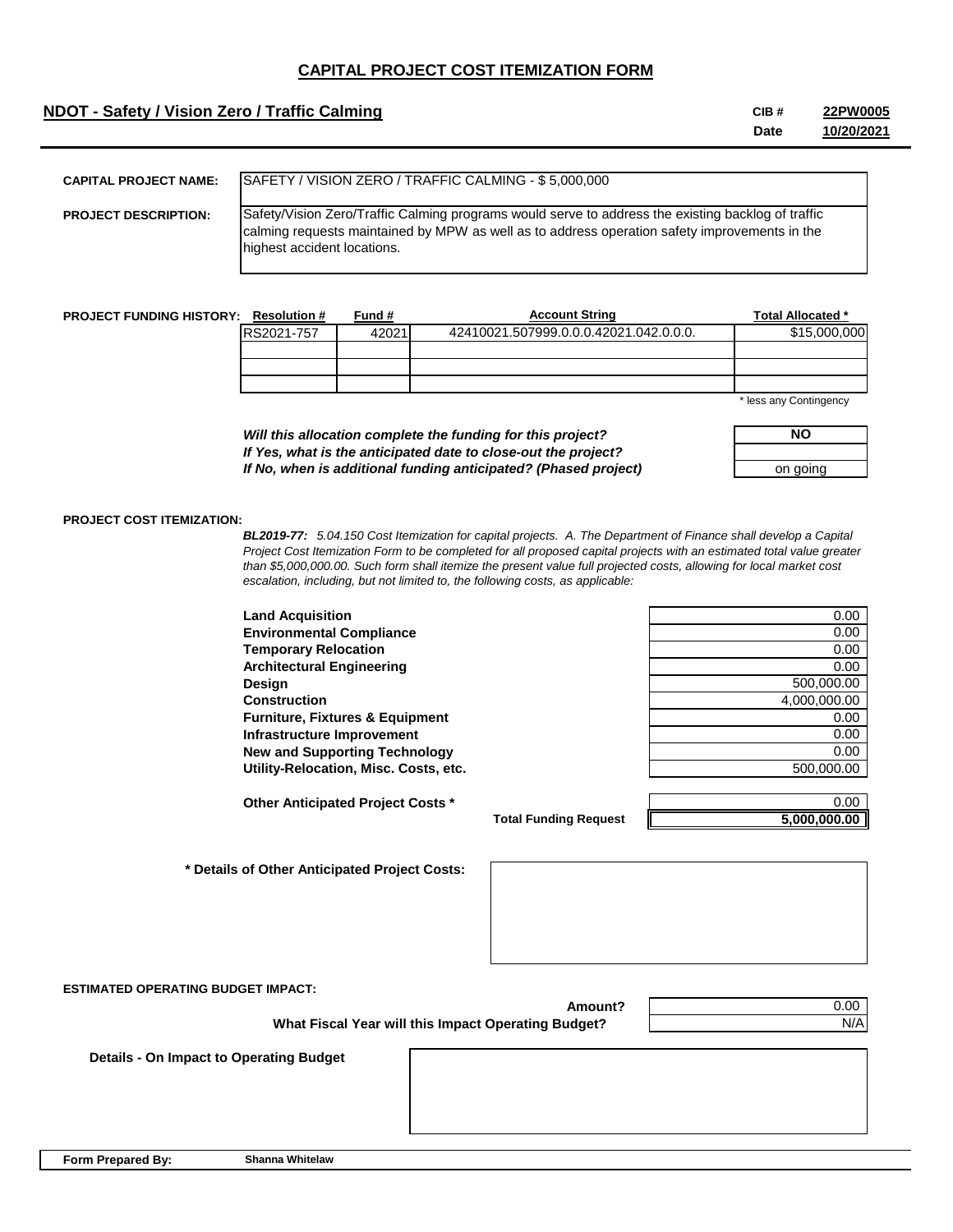## **NDOT - Sidewalks**

| CIB # | 22PW0001   |
|-------|------------|
| Date  | 10/20/2021 |

| <b>CAPITAL PROJECT NAME:</b> | ISIDEWALK - CONSTRUCTION                                                                                                                                                     |
|------------------------------|------------------------------------------------------------------------------------------------------------------------------------------------------------------------------|
| <b>PROJECT DESCRIPTION:</b>  | Sidewalk construction funding to address the remaining priority sidewalk needs across the county.<br>These priorities are defined in Chapter 5 of the WalknBike master plan. |

| <b>PROJECT FUNDING HISTORY: Resolution #</b> |             | Fund # | <b>Account String</b>                  | Total Allocated *      |
|----------------------------------------------|-------------|--------|----------------------------------------|------------------------|
|                                              | RS2021-757  | 42021  | 42404021.507999.0.0.0.42021.042.0.0.0. | \$10,000,000           |
|                                              | RS2020-213  | 40220  | 42402220.507999.0.0.0.40220.042.0.0.0. | \$4,000,000            |
|                                              | RS2018-1454 | 40119  | 42402119.507999.0.0.0.40119.042.0.0.0. | \$30,000,000           |
|                                              | RS2017-713  | 40018  | 42402018.507999.0.0.0.40018.042.0.0.0. | \$30,000,000           |
|                                              |             |        |                                        | * less any Contingency |

*Will this allocation complete the funding for this project? If Yes, what is the anticipated date to close-out the project? If No, when is additional funding anticipated? (Phased project)*

| NΟ       |  |  |
|----------|--|--|
|          |  |  |
| on going |  |  |

#### **PROJECT COST ITEMIZATION:**

*BL2019-77: 5.04.150 Cost Itemization for capital projects. A. The Department of Finance shall develop a Capital Project Cost Itemization Form to be completed for all proposed capital projects with an estimated total value greater than \$5,000,000.00. Such form shall itemize the present value full projected costs, allowing for local market cost escalation, including, but not limited to, the following costs, as applicable:*

| <b>Land Acquisition</b>                    | 0.00         |
|--------------------------------------------|--------------|
| <b>Environmental Compliance</b>            | 0.00         |
| <b>Temporary Relocation</b>                | 0.00         |
| <b>Architectural Engineering</b>           | 0.00         |
| <b>Design</b>                              | 5,000,000.00 |
| <b>Construction</b>                        | 0.00         |
| <b>Furniture, Fixtures &amp; Equipment</b> | 0.00         |
| Infrastructure Improvement                 | 0.00         |
| <b>New and Supporting Technology</b>       | 0.00         |
| Utility-Relocation, Misc. Costs, etc.      | 0.00         |

| Land Acquisition                           | v.vv         |
|--------------------------------------------|--------------|
| <b>Environmental Compliance</b>            | 0.00         |
| <b>Temporary Relocation</b>                | 0.00         |
| <b>Architectural Engineering</b>           | 0.00         |
| Design                                     | 5,000,000.00 |
| Construction                               | 0.00         |
| <b>Furniture, Fixtures &amp; Equipment</b> | 0.00         |
| <b>Infrastructure Improvement</b>          | 0.00         |
| <b>New and Supporting Technology</b>       | 0.00         |
| Utility-Relocation, Misc. Costs, etc.      | 0.00         |
|                                            |              |

**Other Anticipated Project Costs \*** 0.00

**Total Funding Request**

**5,000,000.00**

 **\* Details of Other Anticipated Project Costs:** 



**ESTIMATED OPERATING BUDGET IMPACT:**

 **What Fiscal Year will this Impact Operating Budget?**

0.00 N/A

 **Details - On Impact to Operating Budget**

**Form Prepared By: Shanna Whitelaw**

**Amount?**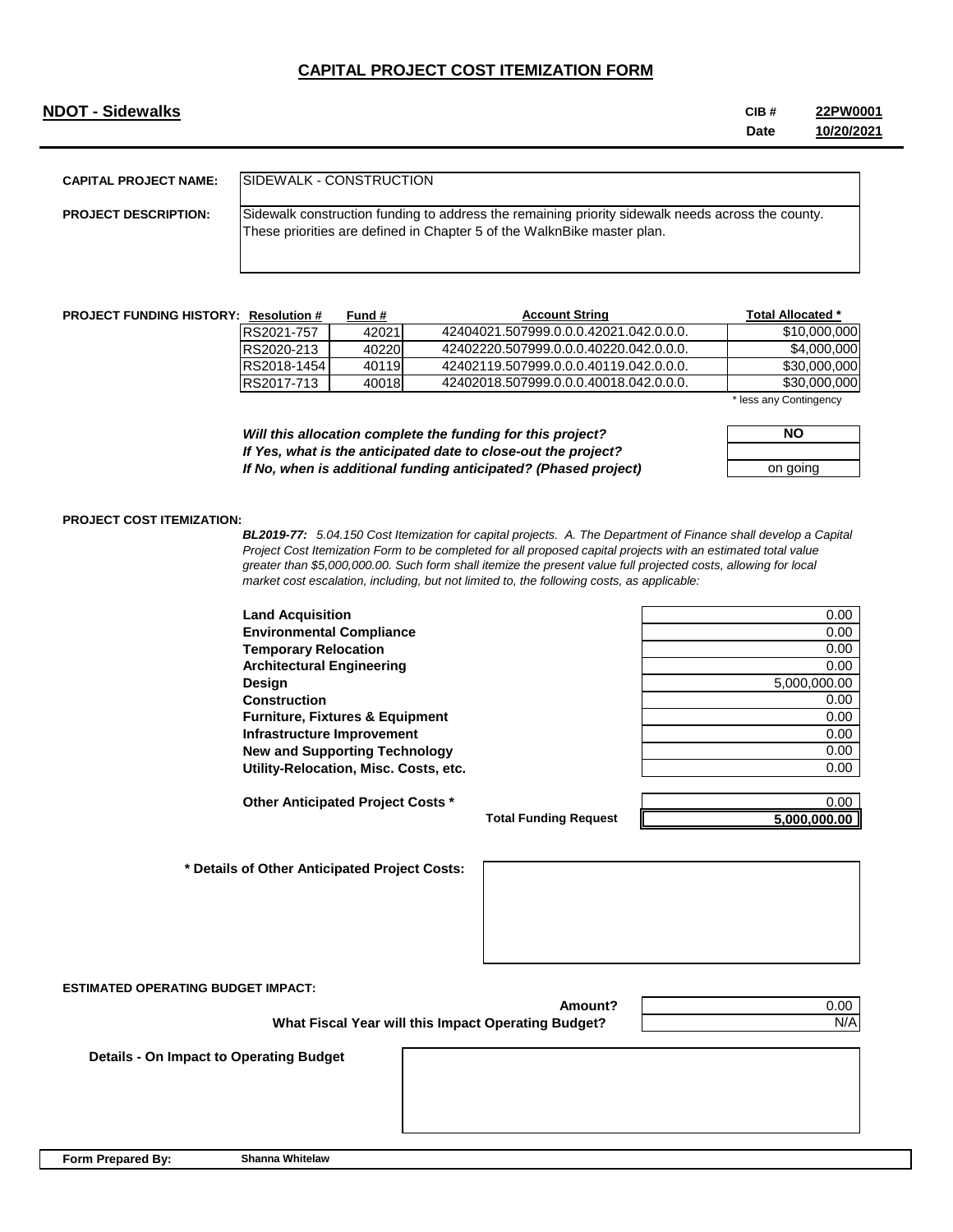## **MTA - MTA Grant Match for Fed / State Funds FIGURE 10 CONSTRANT AND RESOUR #** FY22 CIB #

**Date 15MT0001 10/19/2021**

| <b>CAPITAL PROJECT NAME:</b> | IMTA - MTA GRANT MATCH FOR FED & STATE GRANT FUNDS - \$ 5.000.000                                                                                                                                                                                                                                                                                                                                                             |
|------------------------------|-------------------------------------------------------------------------------------------------------------------------------------------------------------------------------------------------------------------------------------------------------------------------------------------------------------------------------------------------------------------------------------------------------------------------------|
| <b>PROJECT DESCRIPTION:</b>  | IMTA leverages 80% Federal/10% State funds and 75% State IMPROVE Act funds, approximately \$33<br>million annually, for transit projects. In addition to capital projects included in the Authority's Capital<br>Investment Plan and the Regional Transportation Improvement Program, these funds support allowable<br>preventive maintenance expenses in the operating budget to reduce reliance on local operating support. |

| <b>PROJECT FUNDING HISTORY:</b> | <b>Resolution #</b> | Fund # | <b>Account String</b>                        | <b>Total Allocated *</b> |
|---------------------------------|---------------------|--------|----------------------------------------------|--------------------------|
|                                 | RS2021-757          |        | 40021l78401021.507999.0.0.0.40021.078.0.0.0. | \$4,000,000              |
|                                 | RS2020-213          |        | 40220178400220.507999.0.0.0.40220.078.0.0.0. | \$3,000,000              |
|                                 | RS2018-1454         |        | 40119 78402119.507999.0.0.0.40119.078.0.0.0. | \$2,500,000              |
|                                 |                     |        |                                              |                          |

\* less any Contingency

*Will this allocation complete the funding for this project? If Yes, what is the anticipated date to close-out the project? If No, when is additional funding anticipated? (Phased project)*

| No              |  |
|-----------------|--|
|                 |  |
| <b>Annually</b> |  |

#### **PROJECT COST ITEMIZATION:**

*BL2019-77: 5.04.150 Cost Itemization for capital projects. A. The Department of Finance shall develop a Capital Project Cost Itemization Form to be completed for all proposed capital projects with an estimated total value greater than \$5,000,000.00. Such form shall itemize the present value full projected costs, allowing for local market cost escalation, including, but not limited to, the following costs, as applicable:*

| <b>Land Acquisition</b>                    | 0.00 |
|--------------------------------------------|------|
| <b>Environmental Compliance</b>            | 0.00 |
| <b>Temporary Relocation</b>                | 0.00 |
| <b>Architectural &amp; Engineering</b>     | 0.00 |
| Desian                                     | 0.00 |
| Construction                               | 0.00 |
| <b>Furniture, Fixtures &amp; Equipment</b> | 0.00 |
| Infrastructure Improvement                 | 0.00 |
| <b>New and Supporting Technology</b>       | 0.00 |
| Utility-Relocation, Misc. Costs, etc.      | 0.00 |
|                                            |      |

**Total Funding Request**

**Other Anticipated Project Costs \*** 5,000,000.00 **5,000,000.00**

 **\* Details of Other Anticipated Project Costs:** 

> Local funding match is required to secure annual Federal & State transit grants that offset costs of MTA capital projects and operating expenses. The funding is essential for sustaining service and leverages approximately \$33 million in Federal & State funds annually.

**ESTIMATED OPERATING BUDGET IMPACT:**

| Amount?                                             |  |
|-----------------------------------------------------|--|
| What Fiscal Year will this Impact Operating Budget? |  |

(20,352,000.00) FY 24

 **Details - On Impact to Operating Budget**

**MTA relies on Federal and State grants to offset operating costs and complete capital projects. Failure to provide match dollars will equate to \$20 million dollar operating deficit starting in FY 24.**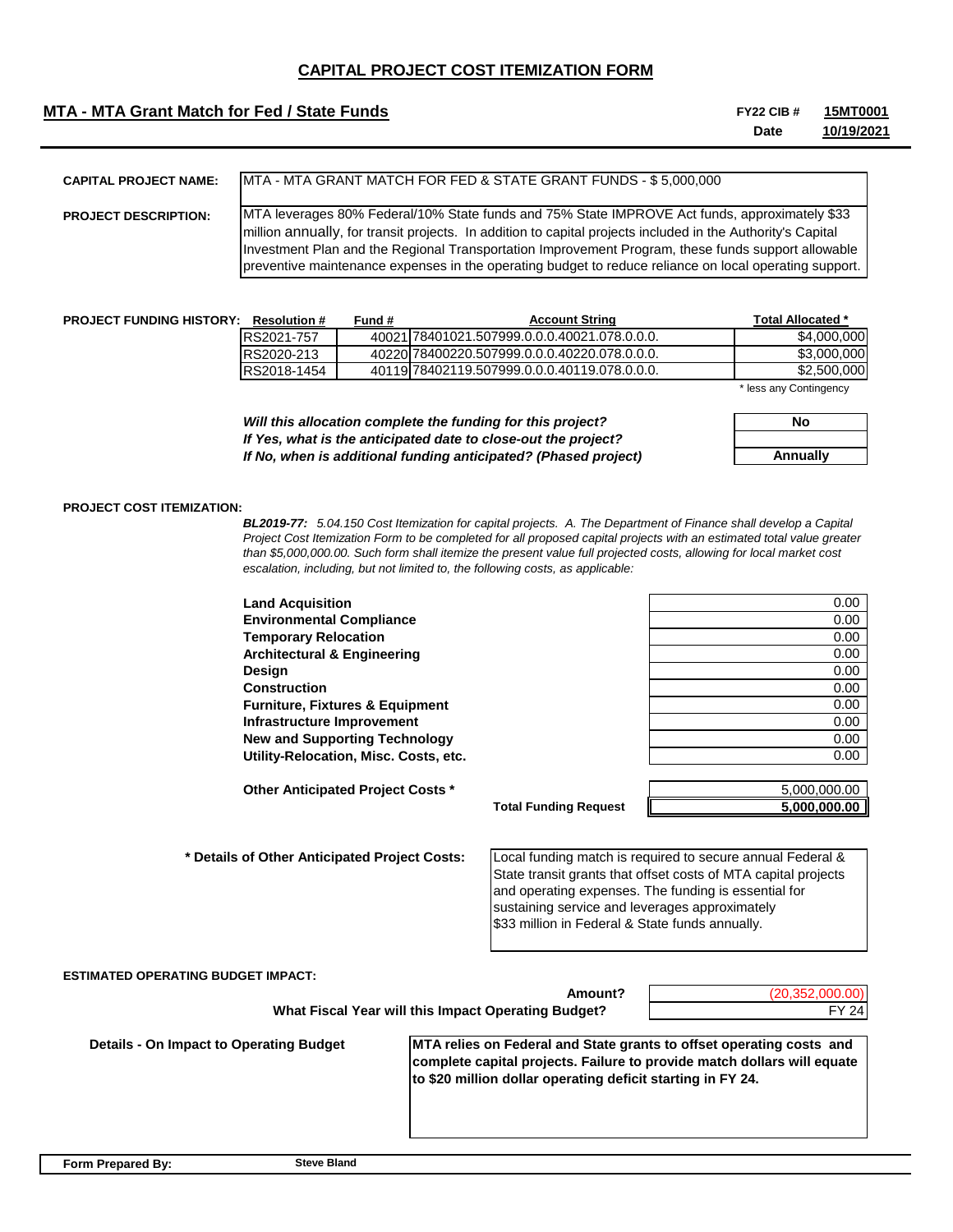### **MTA - Replacement Buses FY22 CIB #**

**Date 15MT0002 10/19/2021**

| <b>CAPITAL PROJECT NAME:</b> | <b>IREPLACEMENT BUSES - 40', 45', AND 60' TRANSIT BUSES - \$ 10,000,000</b>                                                                                           |
|------------------------------|-----------------------------------------------------------------------------------------------------------------------------------------------------------------------|
| <b>PROJECT DESCRIPTION:</b>  | The vehicles have met the end of their useful life. Utilizing the replacement schedule keeps road calls<br>and repairs costs down and the system running efficiently. |

| <b>PROJECT FUNDING HISTORY:</b> | <b>Resolution #</b> | Fund # | <b>Account String</b>                        | <b>Total Allocated *</b>  |
|---------------------------------|---------------------|--------|----------------------------------------------|---------------------------|
|                                 | RS2017-713          |        | 40018178402018.507999.0.0.0.40018.078.0.0.0. | \$14,220,000              |
|                                 | RS2016-245          |        | 40017178401017.507999.0.0.0.40017.078.0.0.0. | \$12,510,000              |
|                                 | RS2015-1500         |        | 40016178401016.507999.0.0.0.40016.078.0.0.0. | .500                      |
|                                 |                     |        |                                              | $*$ leas any Cantingnance |

s any Contingency

*Will this allocation complete the funding for this project? If Yes, what is the anticipated date to close-out the project? If No, when is additional funding anticipated? (Phased project)*

 **What Fiscal Year will this Impact Operating Budget?**

| No       |
|----------|
|          |
| Annually |

**10,000,000.00**

#### **PROJECT COST ITEMIZATION:**

*BL2019-77: 5.04.150 Cost Itemization for capital projects. A. The Department of Finance shall develop a Capital Project Cost Itemization Form to be completed for all proposed capital projects with an estimated total value greater than \$5,000,000.00. Such form shall itemize the present value full projected costs, allowing for local market cost escalation, including, but not limited to, the following costs, as applicable:*

**Land Acquisition** 0.00 **Environmental Compliance** 0.00 **Temporary Relocation** 0.00 **Architectural & Engineering** 0.00 **Design** 0.00 **Construction** 0.00 **Furniture, Fixtures & Equipment** 10,000,000.00 **Infrastructure Improvement** 0.00 **New and Supporting Technology 6.000 and Supporting Technology 6.000 and Supporting Technology 6.000 and Supporting Technology 6.000 and Supporting Technology 6.000 and Supporting Technology 6.000 and Supporting Technology Utility-Relocation, Misc. Costs, etc.** 0.00

**Other Anticipated Project Costs \*** 0.00

 **\* Details of Other Anticipated Project Costs:** 

MTA has a Transit Asset Management Plan, following Federal guidelines and standards, with 12 year replacement cycle for heavy duty buses. Heavy duty bus replacement costs are projected to be between \$9 and \$14 million annually for the next 5 years.

#### **ESTIMATED OPERATING BUDGET IMPACT:**

**Amount?**

**Total Funding Request**

FY 23

 **Details - On Impact to Operating Budget**

Failure to replace buses at the end of their useful life will increase the average age of the fleet. As the average age of the fleet increase, the reliability of the fleet decreases with unscheduled breakdowns, repairs are more expensive, and failures occur more frequently. Vehicle mechanical failures increase operating costs and increase delayed and missed trips.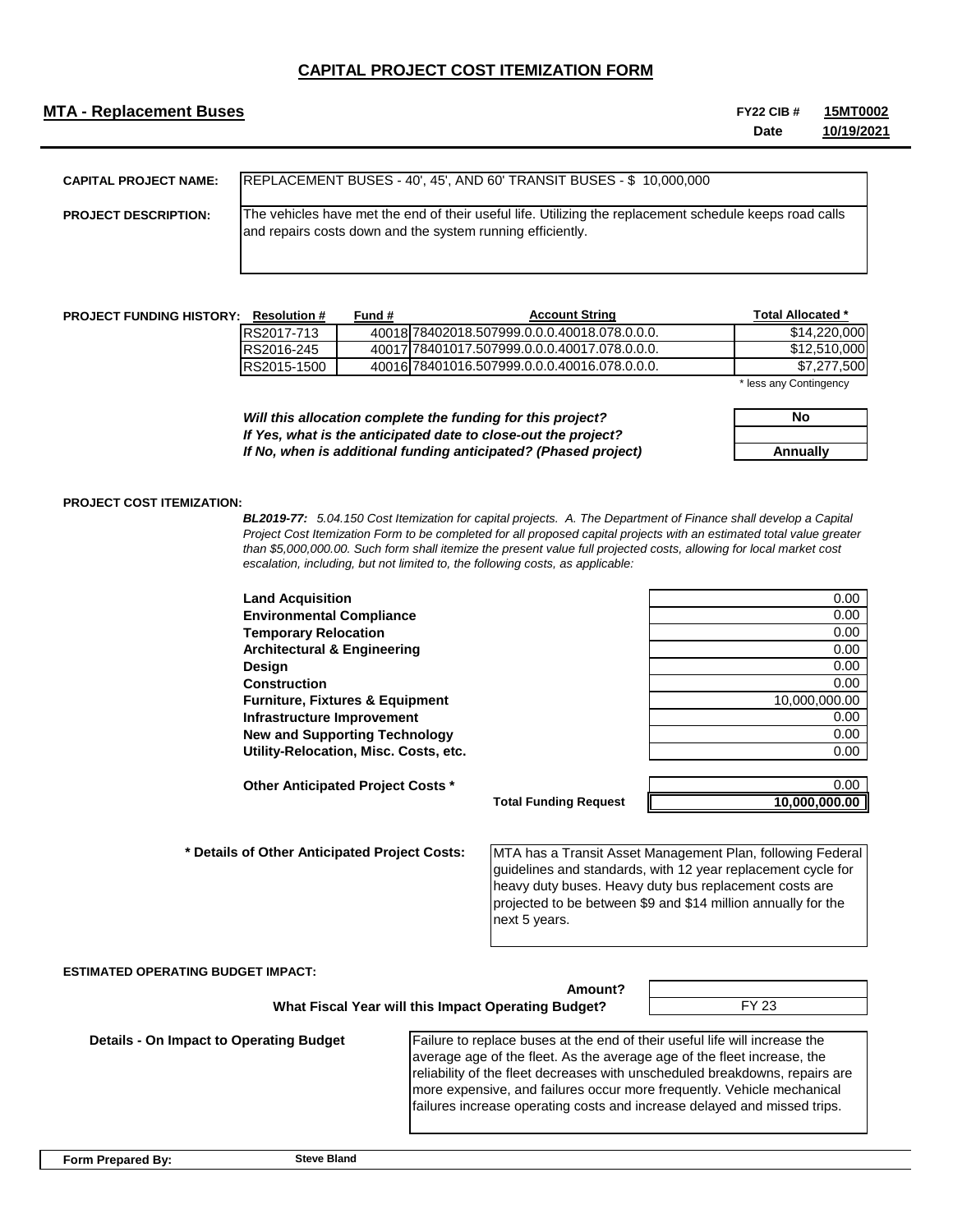## **MDHA - Affordable Housing CIB #**

**Date 22HA0003 10/20/2021**

| <b>CAPITAL PROJECT NAME:</b> | <b>IFINANCE AFFORDABLE HOUSING DEVELOPMENT - \$ 5,000,000</b>                                                                                                                                                                                                                                                                                                                       |
|------------------------------|-------------------------------------------------------------------------------------------------------------------------------------------------------------------------------------------------------------------------------------------------------------------------------------------------------------------------------------------------------------------------------------|
| <b>PROJECT DESCRIPTION:</b>  | Multi-Year strategy to rebuild/replace obsolete housing and to add to the supply of affordable housing<br>at Cayce Place and progressing into Sudekum-Napier and Edgehill. Also would include funding for<br>participation agreements with [non-profit] affordable housing developers for infrastructure costs<br>associated with the construction of new affordable housing units. |

| <b>PROJECT FUNDING HISTORY: Resolution #</b> | Fund # | <b>Account String</b> | <b>Total Allocated *</b>         |
|----------------------------------------------|--------|-----------------------|----------------------------------|
|                                              |        | N/A                   |                                  |
|                                              |        |                       |                                  |
|                                              |        |                       |                                  |
|                                              |        |                       |                                  |
|                                              |        |                       | <b>Wilson State Constitution</b> |

less any Contingency

| Will this allocation complete the funding for this project?     |
|-----------------------------------------------------------------|
| If Yes, what is the anticipated date to close-out the project?  |
| If No, when is additional funding anticipated? (Phased project) |

| Yes        |
|------------|
| 12/31/2024 |
|            |

### **PROJECT COST ITEMIZATION:**

*BL2019-77: 5.04.150 Cost Itemization for capital projects. A. The Department of Finance shall develop a Capital Project Cost Itemization Form to be completed for all proposed capital projects with an estimated total value greater than \$5,000,000.00. Such form shall itemize the present value full projected costs, allowing for local market cost escalation, including, but not limited to, the following costs, as applicable:*

| <b>Land Acquisition</b>                             |                              | 0.00         |
|-----------------------------------------------------|------------------------------|--------------|
| <b>Environmental Compliance</b>                     |                              | 0.00         |
| <b>Temporary Relocation</b>                         |                              | 0.00         |
| <b>Architectural Engineering</b>                    |                              | 0.00         |
| Design                                              |                              | 0.00         |
| <b>Construction</b>                                 |                              | 0.00         |
| <b>Furniture, Fixtures &amp; Equipment</b>          |                              | 0.00         |
| Infrastructure Improvement                          |                              | 5,000,000.00 |
| <b>New and Supporting Technology</b>                |                              | 0.00         |
| Utility-Relocation, Misc. Costs, etc.               |                              | 0.00         |
|                                                     |                              |              |
| Other Anticipated Project Costs *                   |                              | 0.00         |
|                                                     | <b>Total Funding Request</b> | 5,000,000.00 |
|                                                     |                              |              |
| * Details of Other Anticipated Project Costs:       |                              |              |
| <b>ESTIMATED OPERATING BUDGET IMPACT:</b>           |                              |              |
|                                                     | Amount?                      | 0.00         |
| What Fiscal Year will this Impact Operating Budget? |                              | N/A          |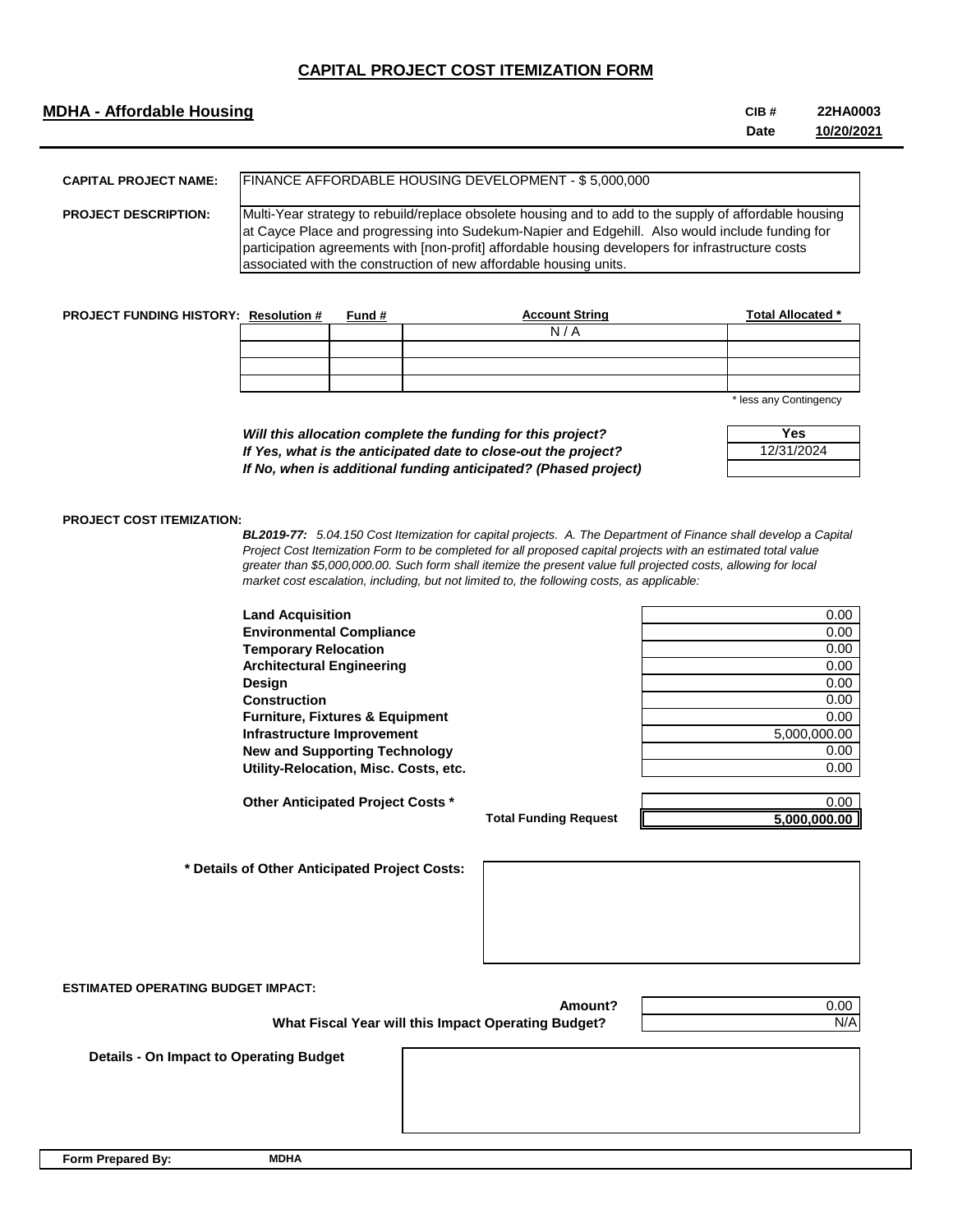**EXHIBIT C** 

 $\lambda$ 

 $\downarrow$ 

 ${N0435774.1}$ 

 $\cdot$ 

 $\cdot$ 

l,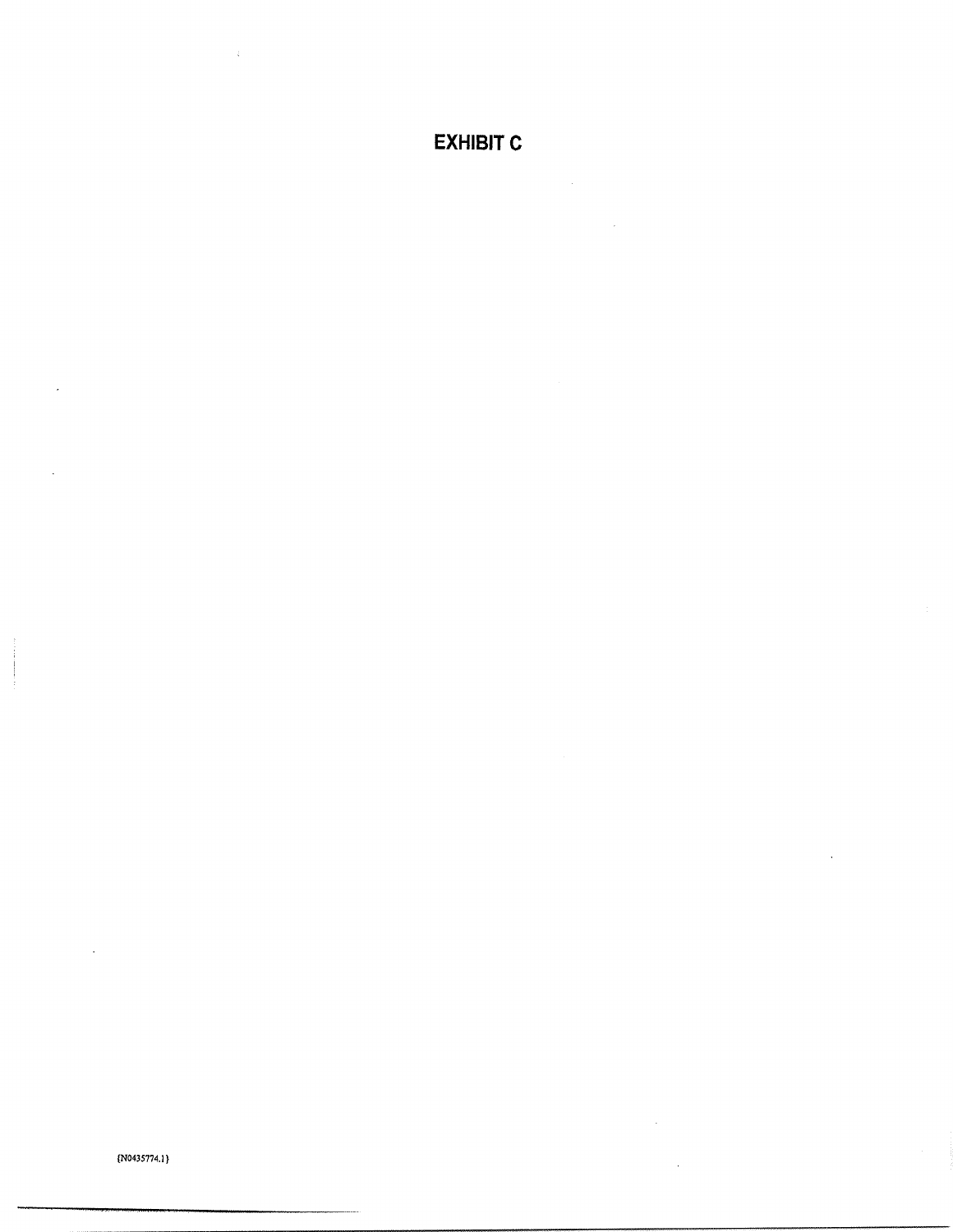| Priority<br>Count | <b>Project</b> |                                                                                      | <b>Priorities</b>                                                                        |
|-------------------|----------------|--------------------------------------------------------------------------------------|------------------------------------------------------------------------------------------|
| 15                | 19GS0005       | Juvenile Justice Center                                                              | At-Large / Countywide priority: 2, 5, 6, 7, 8,<br>11, 12, 15, 19, 23, 25, 26, 31, AL, AL |
| 5                 | 21DS0153       | District 30 Park                                                                     | At-Large / Countywide priority: 17, 29, 32, AL                                           |
|                   |                |                                                                                      | First priority: 30                                                                       |
| 3                 | 21GS0010       | NEW FIRE HALL IN DISTRICT 31                                                         | First priority: 31                                                                       |
|                   |                |                                                                                      | At-Large / Countywide priority: 4, AL                                                    |
| 2                 | 17PL0005       | NEW SMITH SPRINGS BRANCH LIBRARY - PLANNING AND CONST First priority: 29             |                                                                                          |
|                   |                |                                                                                      | At-Large / Countywide priority: 30                                                       |
| $\mathbf{2}$      | 18PL0002       | NEW MURFREESBORO ROAD / BRILEY PARKWAY BRANCH LIBRA First priority: 13               |                                                                                          |
|                   |                |                                                                                      | At-Large / Countywide priority: 16                                                       |
| 2                 | 19GS0004       | ECC/OEM new facility                                                                 | First priority: 28                                                                       |
|                   |                |                                                                                      | At-Large / Countywide priority: 27                                                       |
| 2                 | 72PW210B2      | CENTRAL PIKE - COMBINED IMPROVEMENTS                                                 | First priority: 12, 14                                                                   |
| 2                 | 19DS0042       | Sidewalks On 9th Avenue From John Early Middle School To Kell                        | Second priority: 2                                                                       |
|                   |                |                                                                                      | At-Large / Countywide priority: AL                                                       |
| $\overline{2}$    | 21DS0048       | Fire Hall - McCrory Lane                                                             | Second priority: 35                                                                      |
|                   |                |                                                                                      | At-Large / Countywide priority: AL                                                       |
| $\overline{2}$    | 21DS0135       | 8th/Main Traffic Signal, Intersection and Crosswalk Improvemen Second priority: 5, 6 |                                                                                          |
| $\overline{2}$    | 19DS0033       | West Nashville Convenience Center And Collection Center                              | Third priority: 22                                                                       |
|                   |                |                                                                                      | At-Large / Countywide priority: 35                                                       |
| $\overline{2}$    | 19DS0044       | Add Fire Hall In Bell Rd. Area                                                       | At-Large / Countywide priority: 13, AL                                                   |
| $\mathbf{2}$      | 19PR0003       | New Greenways                                                                        | At-Large / Countywide priority: 9, AL                                                    |
| $\mathbf 1$       | 17PL0001       | NEW HADLEY PARK BRANCH LIBRARY - PLANNING AND CONSTR                                 | First priority: 21                                                                       |
| $\mathbf 1$       | 17PL0004       | NEW RICHLAND PARK LIBRARY BRANCH - PLANNING, RENOVATI                                | First priority: 24                                                                       |
| $\mathbf 1$       | 19DS0007       | Old Harding From Hwy 70 To Learning Ln                                               | First priority: 35                                                                       |
| $\mathbf 1$       | 19DS0013       | Intersection Improvement At Edmondson Pike, Mt. Pisgah Rd, An First priority: 4      |                                                                                          |
| 1                 | 19DS0053       | Moormans Arm Road And Whites Creek Pike Turn Lane Improve                            | First priority: 2                                                                        |
| $\mathbf 1$       | 19DS0090       | Widen And Repave Old Old Hickory Blvd                                                | First priority: 11                                                                       |
| $\mathbf 1$       | 19DS0114       | Construct Sidewalks On Acklen Ave                                                    | First priority: 18                                                                       |
| $\mathbf 1$       | 19DS0116       | Construct Three Caps Across I-40 Along Jefferson St                                  | First priority: 19                                                                       |
| 1                 | 19DS0120       | Sidewalk On Neelys Bend Rd                                                           | First priority: 9                                                                        |
|                   |                |                                                                                      |                                                                                          |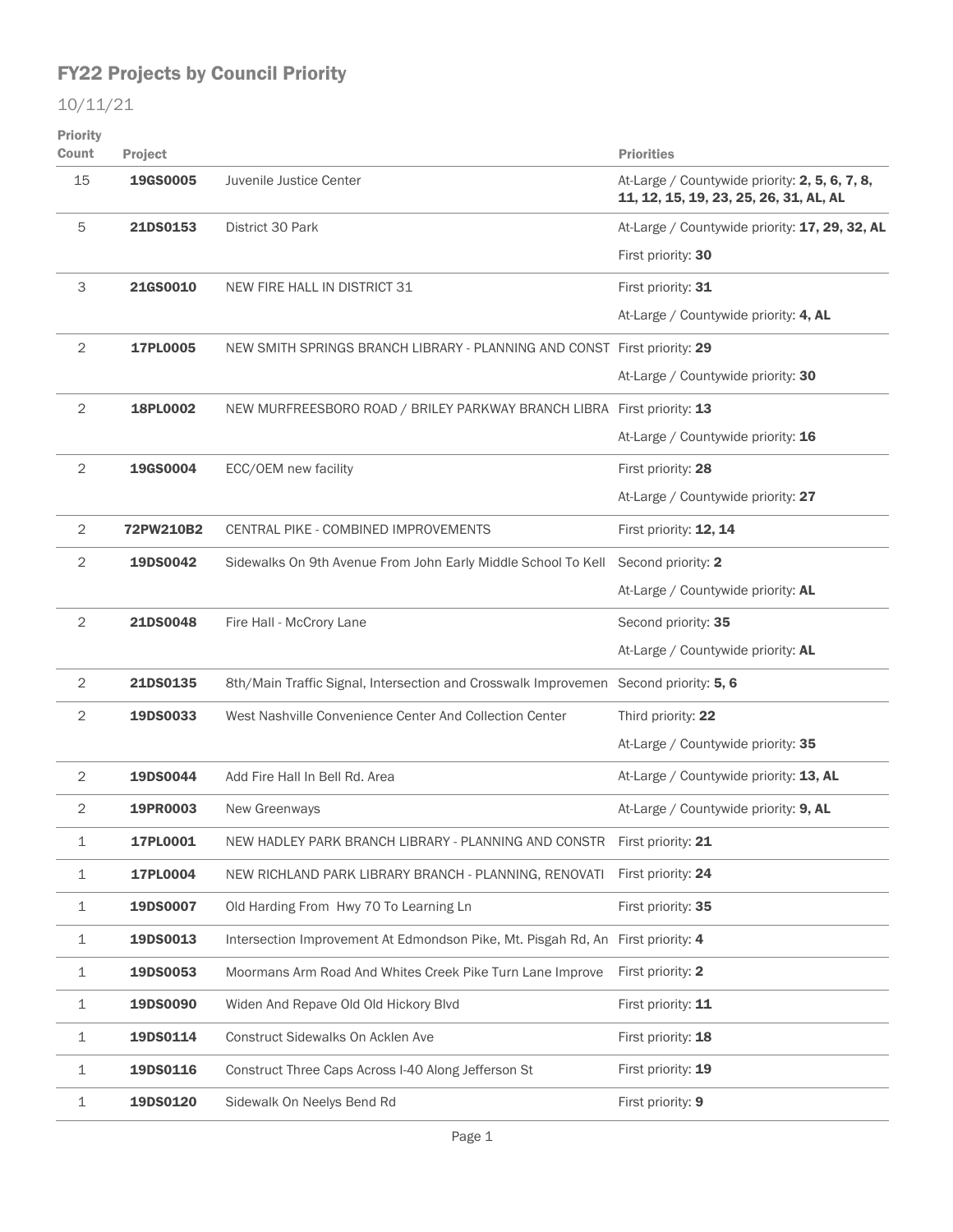| Priority<br>Count | Project  |                                                                                      | <b>Priorities</b>   |
|-------------------|----------|--------------------------------------------------------------------------------------|---------------------|
| 1                 | 19DS0140 | Repurpose Hillwood High School Building And Athletic Field For P First priority: 23  |                     |
| 1                 | 19PR0038 | Two Rivers Mansion Master Plan -- Phase One Implementation                           | First priority: 15  |
| 1                 | 19PR0056 | <b>Station Boulevard Park</b>                                                        | First priority: 8   |
| 1                 | 19PR0089 | Southeast Community Center Expansion. Upgrade to Megacente First priority: 32        |                     |
| 1                 | 20DS0091 | Signalized Pedestrian Crossing at Intersection of Harding Road a First priority: 34  |                     |
| 1                 | 20DS0094 | Upgrade Sewer Capacity and Maintenance - Whites Creek                                | First priority: 1   |
| 1                 | 21DS0011 | Rachel's Garden Playground construction                                              | First priority: 10  |
| 1                 | 21DS0026 | Intersection correction at Sidco, Eugenia and Thompson Lane                          | First priority: 16  |
| 1                 | 21DS0060 | Sidewalk construction on Brick Church Pike from Village Trail to                     | First priority: 3   |
| 1                 | 21DS0063 | Intersection improvements at 11th/Woodland                                           | First priority: 6   |
| 1                 | 22DS0012 | Speed humps/tables, various streets throughout district                              | First priority: 26  |
| 1                 | 22DS0015 | Install crosswalks on Edmondson Pike at the McMurray Dr./Oakl First priority: 27     |                     |
| 1                 | 22DS0026 | Sadler Village Bridge                                                                | First priority: 17  |
| 1                 | 22DS0030 | Improvements to Frederick Douglass Park                                              | First priority: 5   |
| 1                 | 22DS0036 | Study to improvement safety and accessibility Charlotte Pk. Corri First priority: 22 |                     |
| 1                 | 22DS0053 | <b>Traffic Calming</b>                                                               | First priority: 25  |
| 1                 | 97PL003  | NEW INGLEWOOD BRANCH LIBRARY - PLANNING AND CONSTRU                                  | First priority: 7   |
| 1                 | 17AR0001 | Madison Area Projects                                                                | Second priority: 8  |
| 1                 | 19DS0002 | Parkwood Community Center - Expansion And Upgrades                                   | Second priority: 3  |
| 1                 | 19DS0035 | Cecil Rhea Crawford Park Improvement                                                 | Second priority: 31 |
| 1                 | 19DS0049 | Traffic Calming At Old Hickory Blvd And Belle Forest Circle                          | Second priority: 22 |
| 1                 | 19DS0061 | Lebanon Pike / Old Lebanon Pike Intersection Improvement                             | Second priority: 15 |
| 1                 | 19DS0066 | Intersection Realignment At Woodlawn Dr. And Bowling Ave.                            | Second priority: 24 |
| $\mathbf 1$       | 19DS0137 | Sidewalks On Davidson Rd And Davidson Dr                                             | Second priority: 23 |
| $\mathbf 1$       | 19PR0037 | Ravenwood Park Master Plan Implementation --- Phase Two                              | Second priority: 14 |
| 1                 | 19PR0095 | Replace Napier Neighborhood Community Center, upgrade to Re Second priority: 19      |                     |
| 1                 | 19PR0110 | New park development at Cloverland/Edmondson Pike                                    | Second priority: 4  |
| 1                 | 20DS0003 | Develop the park owned property along Seven Mile Creek                               | Second priority: 27 |
| 1                 | 20DS0005 | Sidewalk along Neese; from Southlake to Glencliff Rd.                                | Second priority: 16 |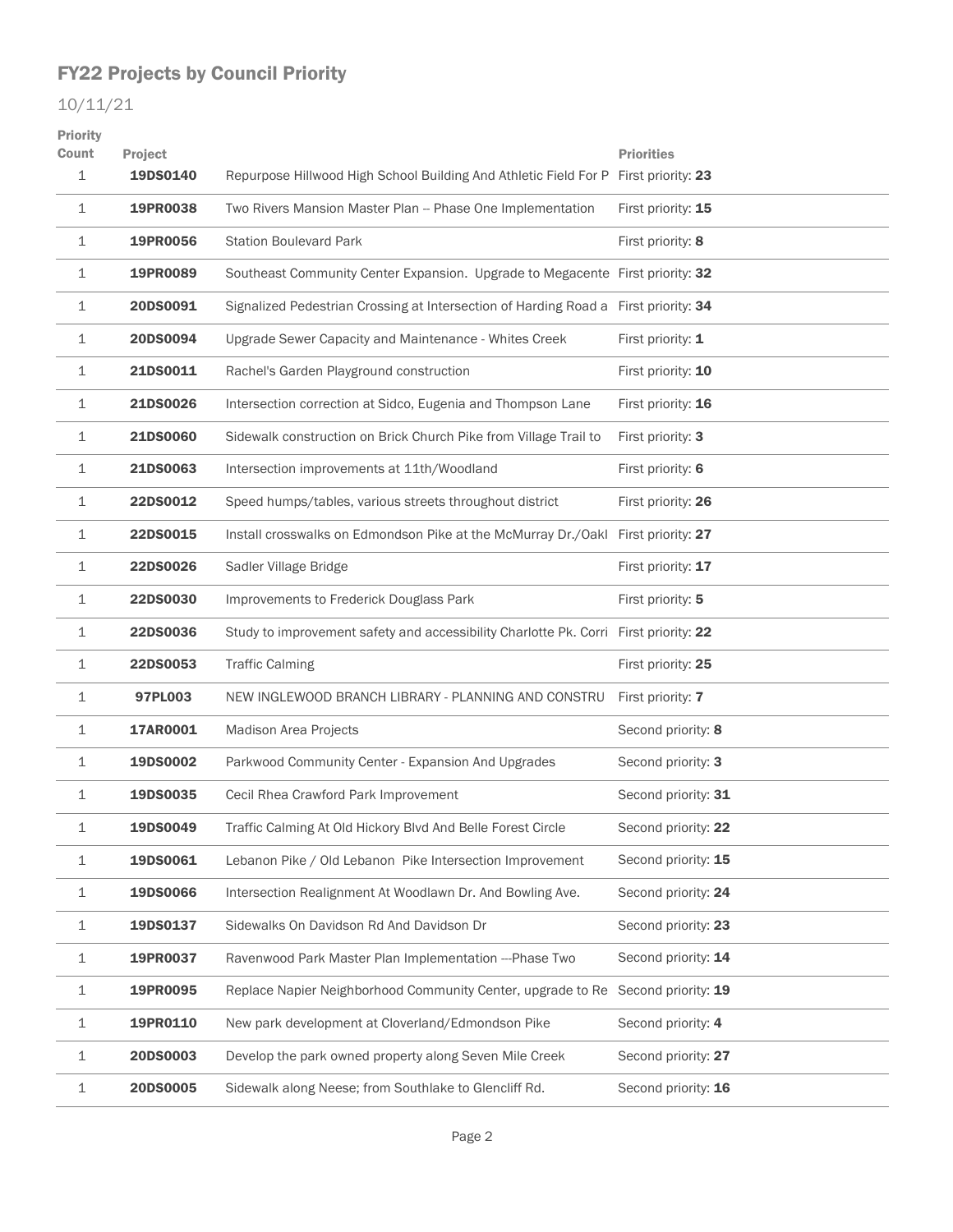| Priority<br>Count | Project         |                                                                                   | <b>Priorities</b>   |
|-------------------|-----------------|-----------------------------------------------------------------------------------|---------------------|
| 1                 | 20DS0015        | Red light at Brideway and Robinson Road                                           | Second priority: 11 |
| $\mathbf 1$       | 20DS0044        | Road widening & new sidewalks: Tulip Grove Road from Central                      | Second priority: 12 |
| 1                 | 20DS0085        | Widening Smith Springs Road from Anderson Road to Bell Road                       | Second priority: 29 |
| 1                 | 20DS0093        | Roundabout with Crosswalks and Traffic Calming - Forrest Park                     | Second priority: 34 |
| 1                 | <b>20GS0008</b> | Global Mall - Master Plan and Implementation                                      | Second priority: 32 |
| 1                 | 21DS0017        | Caution light, Elm Hill Pike at Trails End Drive                                  | Second priority: 13 |
| 1                 | 21DS0067        | <b>Ball Parks at Brake Park</b>                                                   | Second priority: 9  |
| 1                 | 21DS0075        | Playground and Walking Track - Elizabeth Park Community Cente Second priority: 21 |                     |
| 1                 | 21DS0104        | Paragon Mills Park - Renovation                                                   | Second priority: 26 |
| 1                 | 21DS0148        | Linden sidewalks                                                                  | Second priority: 18 |
| 1                 | 21DS0158        | Sidewalk-Alice ave                                                                | Second priority: 30 |
| 1                 | <b>21GS0006</b> | Fuel Site Upgrade                                                                 | Second priority: 28 |
| 1                 | 22DS0001        | Stormwater/Drainage Improvements on Litton Ave                                    | Second priority: 7  |
| 1                 | 22DS0018        | Browns Creek Greenway - Phase Two development                                     | Second priority: 17 |
| 1                 | 22DS0047        | Sharondale Lane sidewalk                                                          | Second priority: 25 |
| 1                 | 19DS0021        | Bell Road Lighting Improvement                                                    | Third priority: 32  |
| 1                 | 19DS0059        | Add Primitive Pathways To Nacorata Property                                       | Third priority: 11  |
| 1                 | 19DS0062        | Bluefield Ave Sidewalk From Lebanon Pk To Donelson Pk                             | Third priority: 15  |
| 1                 | 19DS0075        | Sidewalks On One Side Of Moormans Arm Road From Buena Vist Third priority: 2      |                     |
| 1                 | 19DS0080        | Sidewalks On McGavock Pike By Seven Oaks Park                                     | Third priority: 13  |
| 1                 | 19DS0086        | Widen Edmondson Pike From Cloverland Dr To Old Hickory Blvd                       | Third priority: 4   |
| 1                 | 19DS0098        | Reconstruct Rosa L Parks Blvd From James Robertson To I-65                        | Third priority: 19  |
| 1                 | 19DS0106        | Road Improvements And Connection For Culbertson Rd                                | Third priority: 31  |
| 1                 | 19DS0144        | Construct Roundabout At Intersection Of Davidson Rd & Post Rd                     | Third priority: 23  |
| 1                 | 19PR0041        | Shelby Park Master Plan Implementation - Phase Three                              | Third priority: 6   |
| 1                 | 19PR0051        | 440 Greenway                                                                      | Third priority: 17  |
| 1                 | 19PR0081        | New Hermitage Megacenter Pool                                                     | Third priority: 14  |
| 1                 | 19PR0094        | Upgrade McFerrin Neighborhood Community Center to Regional                        | Third priority: 5   |
| 1                 | 19PR0097        | Upgrade South Inglewood Neighborhood Community Center to R                        | Third priority: 7   |